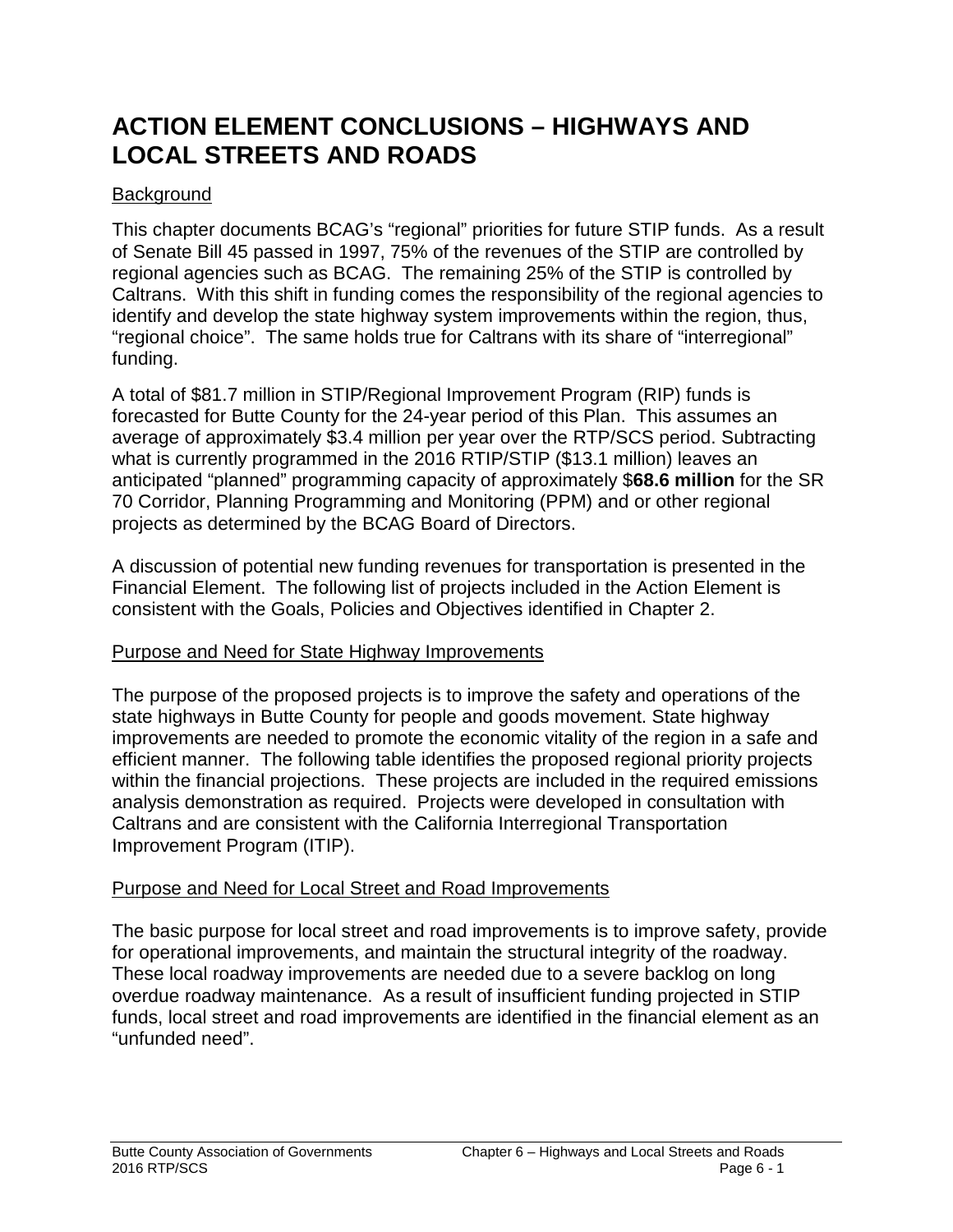# Regional Projects within Financial Constraints

The following represents BCAG's "regional" priorities through the horizon of the RTP/SCS funded with Regional Improvement Program (RIP) funds in the State Transportation Improvement Program (STIP). The projects have been financially constrained by air quality analysis group year.

| Table 6-1                                       |  |
|-------------------------------------------------|--|
| State Transportation Improvement Program (STIP) |  |

| <b>STIP - Project and Description</b>                                                                                                                                                                                                                                                                                                                                                                                                                                                                            | <b>RIP Funds Only</b><br>Year of<br><b>Expenditure</b><br>dollars in |
|------------------------------------------------------------------------------------------------------------------------------------------------------------------------------------------------------------------------------------------------------------------------------------------------------------------------------------------------------------------------------------------------------------------------------------------------------------------------------------------------------------------|----------------------------------------------------------------------|
|                                                                                                                                                                                                                                                                                                                                                                                                                                                                                                                  | thousands                                                            |
| 1 SR 70 Passing Lane Project - Segment 1. Termini @ Ophir Rd to .1 miles<br>south of Palermo Rd Intersection. Construct 5 lane facility, 2 lanes per direction<br>with center turn lane. Distance approx. 2.7 miles. Estimated cost is \$26 million to                                                                                                                                                                                                                                                           | \$13,100<br>(2019/20)<br>All Components                              |
| be split 50/50 with Caltrans IIP. Construction target is the 2019/2020 fiscal year.                                                                                                                                                                                                                                                                                                                                                                                                                              |                                                                      |
| 2. SR 70 Passing Lane Project - Segment 2. Termini @ south end of Segment<br>1. .1 mile south of Palermo Rd to termini @ SR 70 Passing Lane Project (northern<br>end) of SR70 E. Gridley Passing Lane Project. Construct 5 lane facility, 2 lanes per<br>direction with center turn lane. Distance approx. 2.7 miles. Estimated cost is \$29.4<br>million escalated to \$34 million to FY 25/26 dollars. Split 50/50 with Caltrans IIP for<br>\$17 million each. Construction target is the 2025/26 fiscal year. | \$17,000<br>(2025/26)<br>All Components                              |
| 3. SR 70 Passing Lane Project - Segment 3. Termini @ south end of SR 70<br>Passing Lanes to Butte/Yuba County line. Project includes 2 new bridge<br>structures. Third bridge is located in Yuba County and not included. Construct 5<br>lane facility, 2 lanes per direction with center turn lane. Distance approx. 2.7 miles.<br>Estimated cost is \$41.6 million escalated to \$50 million to FY 29/30 dollars. Split<br>50/50 with Caltrans IIP for \$25 million each. Construction target: FY 30/31.       | \$25,000<br>(2030/31)<br>All Components                              |
| 4. Planning Programming and Monitoring (PPM). This project consists of<br>BCAG's PPM activities related its transportation plans and programs. The annual<br>average PPM programming level has been reduced to \$93.3 thousand. This<br>amount fluctuates with the STIP Fund Estimate.                                                                                                                                                                                                                           | \$2,240<br>$(2016 - 2040)$                                           |
| 5. Midway over Butte Creek Bridges Replacement Project. This project                                                                                                                                                                                                                                                                                                                                                                                                                                             | \$1,499                                                              |
| replaces two structurally deficient bridges with one new bridge. RIP funds                                                                                                                                                                                                                                                                                                                                                                                                                                       | (2018)                                                               |
| represents the state match needed for federal Highway Bridge Program (HBP)<br>funds. Construction target has been pushed out to FY 2017/18.                                                                                                                                                                                                                                                                                                                                                                      | All Components                                                       |
| <b>TOTAL</b>                                                                                                                                                                                                                                                                                                                                                                                                                                                                                                     | \$58,839                                                             |
|                                                                                                                                                                                                                                                                                                                                                                                                                                                                                                                  |                                                                      |
| 9. Balance of funds - Reserved "planning capacity" for cost increases or<br>amendments to be determined and approved by the BCAG Board of Directors                                                                                                                                                                                                                                                                                                                                                              | \$35,205                                                             |
| <b>Total</b>                                                                                                                                                                                                                                                                                                                                                                                                                                                                                                     | \$94,044                                                             |
| Financial Projection for STIP funds for Butte County<br>Total regional priorities identified through horizon of RTP/SCS                                                                                                                                                                                                                                                                                                                                                                                          | \$94,044,000<br>\$58,839,000                                         |

Balance Remaining **\$ 35,205,000**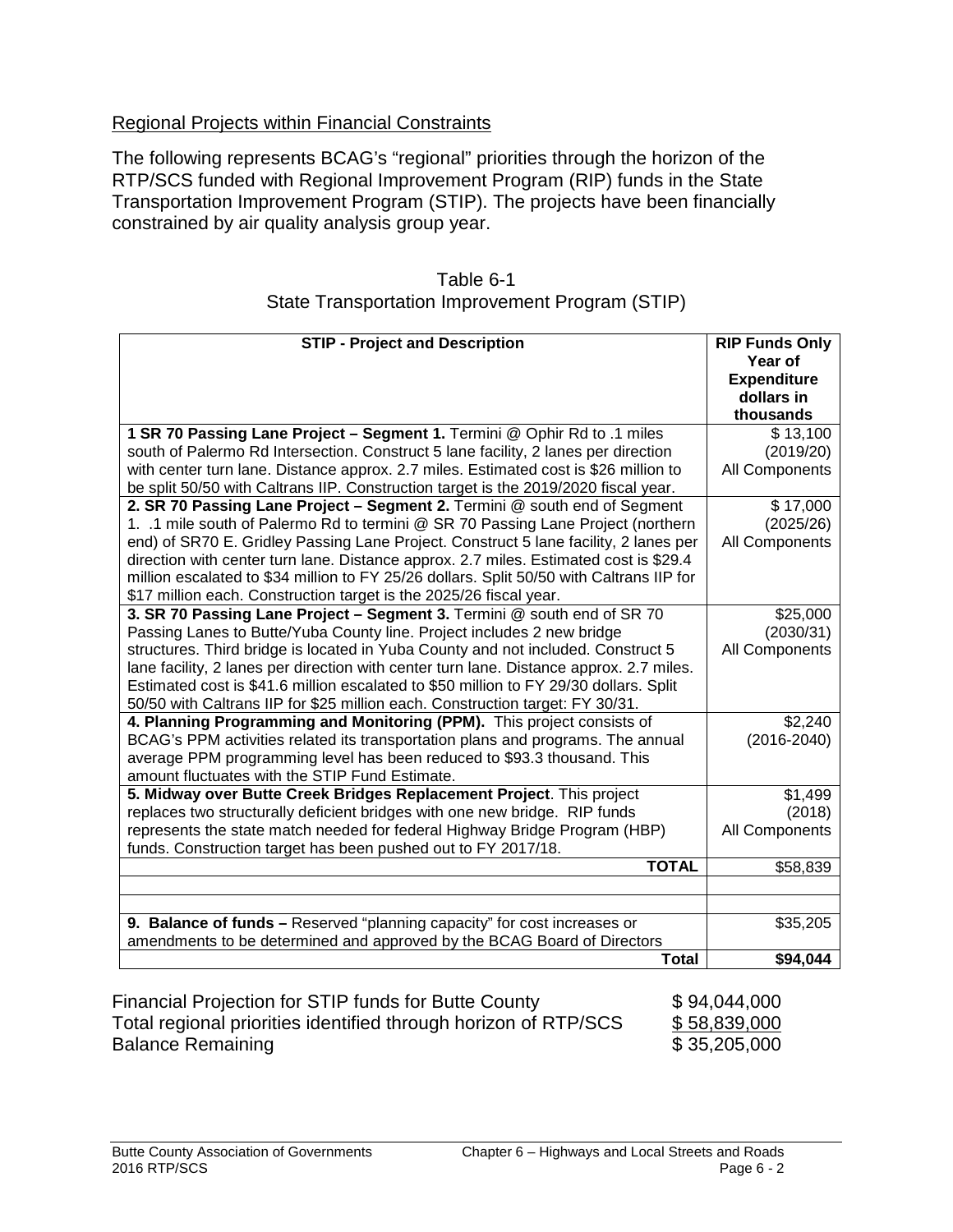**Figure 6-1 Regional Priorities**

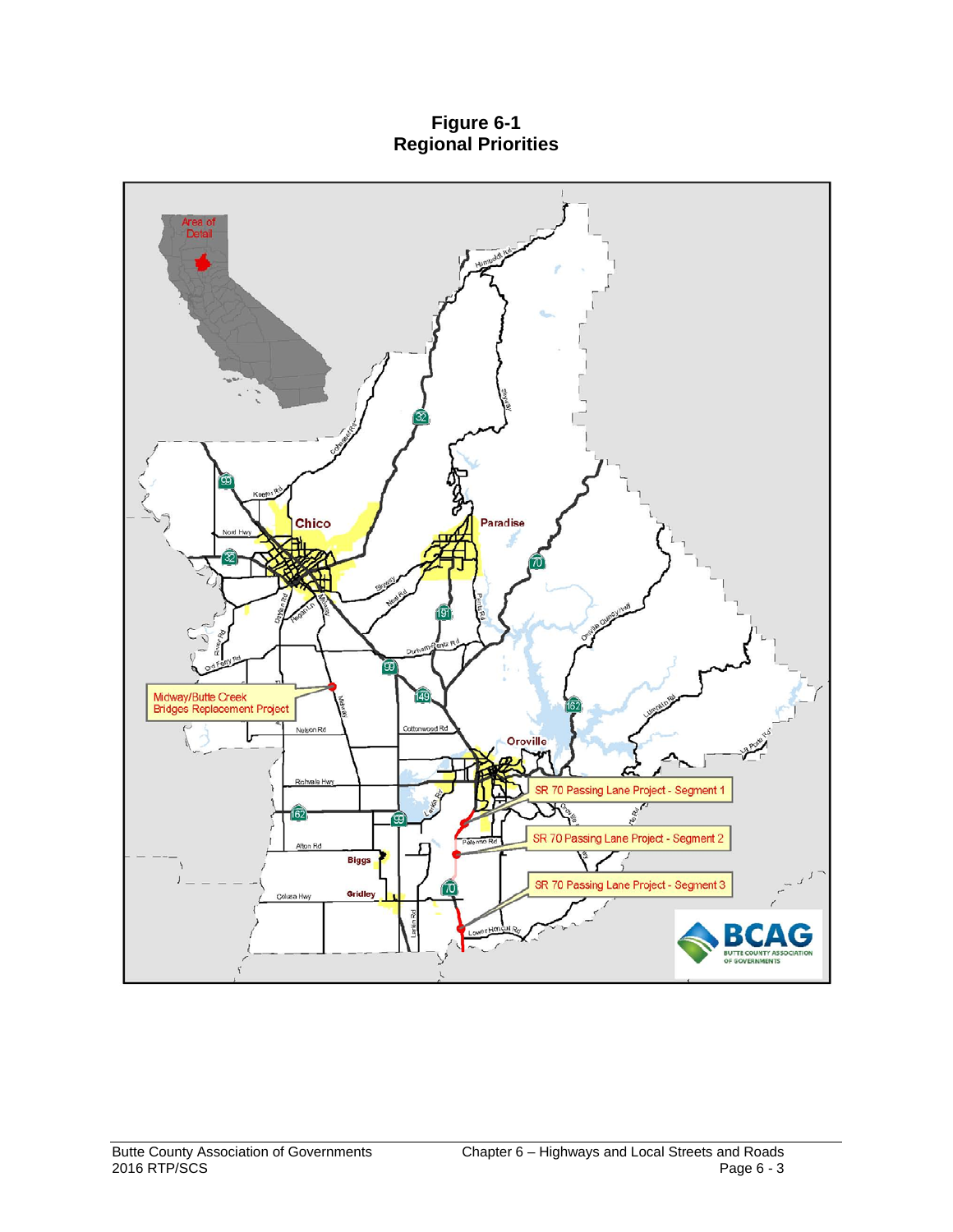# **Regional Project Priorities Description**

The following list of projects provides additional information on BCAG's regional priorities for the 2016 RTP/SCS.

SR 70 Corridor Passing Lane Projects – SR 70 is a 2 lane conventional highway with at grade intersections and private driveways throughout the corridor. The SR 70 projects can be funded and constructed within the timeframe of the Plan. These passing lane projects represent BCAG's efforts towards addressing the safety and operational concerns along this corridor by constructing passing lanes in partnership with Caltrans District 3. In addition, the lack of adequate infrastructure results is an economic disadvantage in terms of attracting businesses to the region. The SR 70 Corridor is designated as part of the National Highway System and plays a major role as an economic goods movement corridor. BCAG has identified 3 segments to complete a 5 lane facility (four lanes with a center turn lane) on SR 70 from Ophir Rd southward to the Butte/Yuba County Line. The scope of these projects would be to construct, where feasible, passing lanes in Butte County to be funded in the STIP and or the SHOPP as funding permits. The following passing lane projects have been sectioned into logical, buildable segments with the assumption Caltrans will continue to partner with BCAG at 50% of the total costs for the projects. Each of the following segments are between \$26-50 million per segment. As a result of cost savings from a prior congressional earmark for the SR 70 Corridor, BCAG in partnership with Caltrans District 3 have completed a Project Study Report/Project Design Study for passing lane projects and are completing the environmental component for Segment 1 and Segment 2 as described below.

- **SR 70 Passing Lane Segment 1** Segment 1 is the section between Ophir Road to .1 miles south of Palermo Rd Intersection. The scope of the project is to construct a 5 lane facility, 2 lanes per direction with a center turn lane. The distance is approximately 2.7 miles. Estimated cost is \$26 million to be split 50/50 with Caltrans' Interregional Improvement Program (IIP). As a result of insufficient funding in the 2016 STIP, the construction component has been delayed to the 2019/2020 fiscal year. BCAG's RIP share is \$13.1 million for all components. This project is fully programmed and funded in the 2016 STIP.
- **SR 70 Passing Lane Segment 2** Segment 2 is the section between the termini of Segment 1 which is .1 south of Palermo Rd to the termini of the SR 70 Passing Lane at E. Gridley Road Project (northern end). The scope of the project is to construct a 5 lane facility, 2 lanes per direction with a center turn lane. The distance is approximately 2.7 miles. The estimated cost is \$34 million to be split 50/50 with Caltrans' Interregional Improvement Program (IIP). Construction target has been extended to the 2025/2026 fiscal year. BCAG's RIP share would be \$17 million for all components.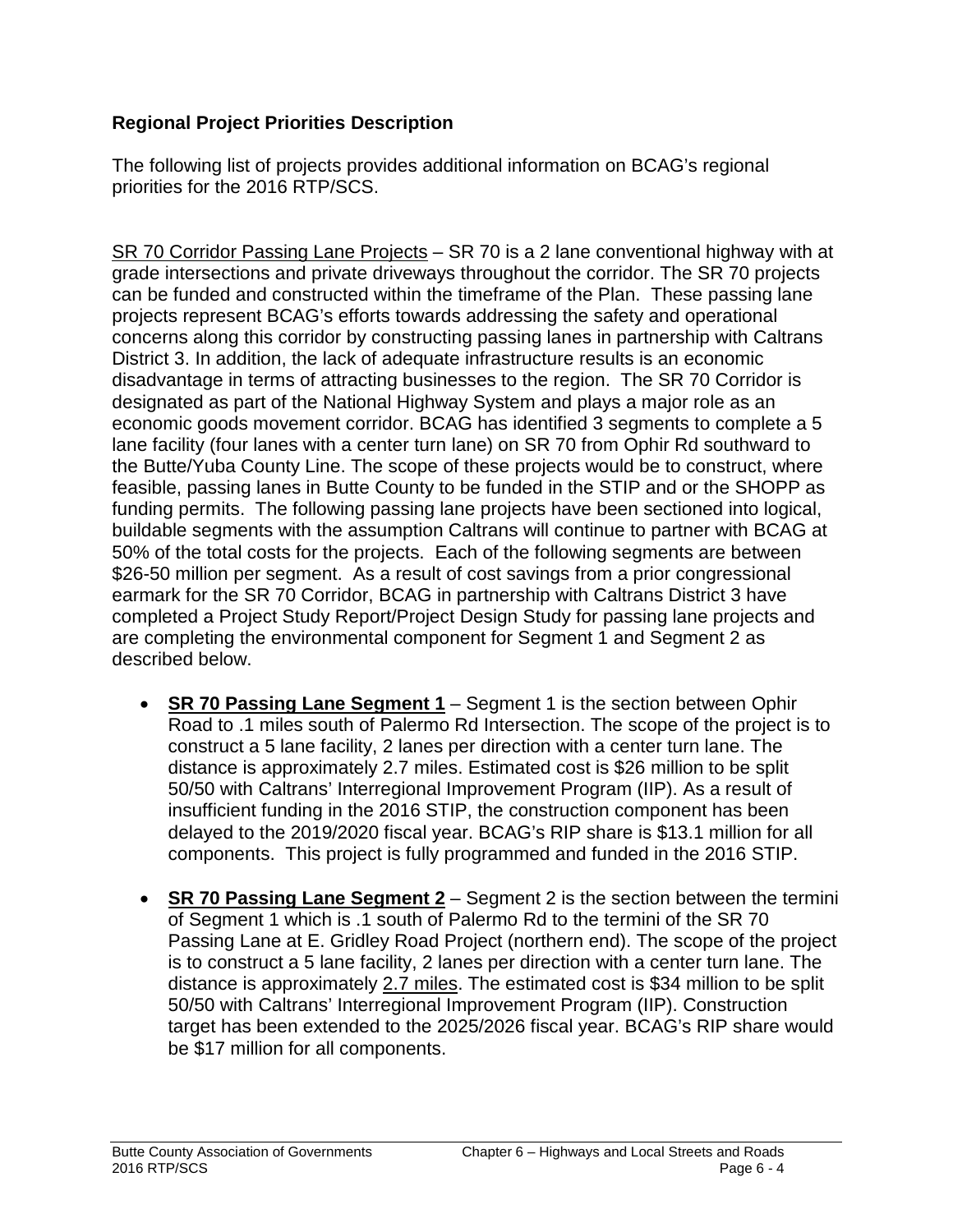• **SR 70 Passing Lane Segment 3** – Segment 3 is the section between termini at the SR 70 Passing Lanes at the Butte/Yuba county line. This would include two of the three bridges located near the county line. The third bridge is located in Yuba County and not included in Segment 3. The distance is approximately 3.37 miles. Estimated cost is \$50 million in escalated dollars. The total cost of the project is expected to be split 50/50 with Caltrans' Interregional Improvement Program (IIP). The construction target is the 2030/31 fiscal year. BCAG's RIP share would be \$25 million for all components. Discussions on how to complete the final 3rd Bridge would be required with Caltrans, the CTC and Yuba County.

Midway / Butte Creek Bridges Replacement Project – This project is located in Butte County on the Midway across Butte Creek. In its current state, there are two obsolete bridges that will be replaced with one long bridge. The total number of lanes will remain the same at one lane per direction. The STIP programming represents the non-federal match requirement for federal Highway Bridge Program (HBP) funds needed. The RIP share is \$1,499,000. The construction target has been delayed to the 2017/18 fiscal year as a result of insufficient funding in the 2016 STIP. This projects is fully funded and programmed in the 2016 STIP.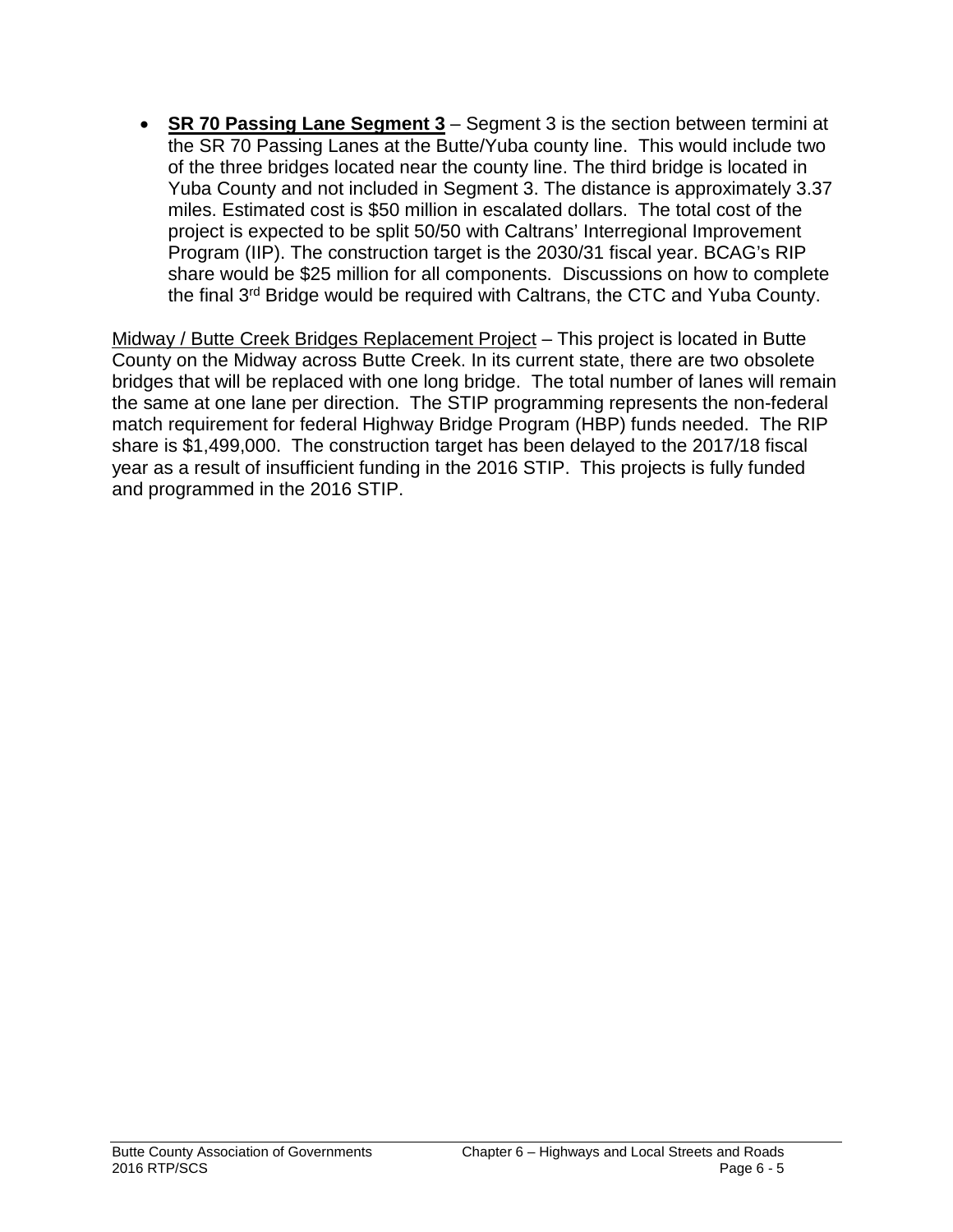# **State Highway Operations and Protection Program (SHOPP)**

The following 2016 State Highway Operations and Protection Program (SHOPP) have been adopted by the California Transportation Commission and are considered funded.

|                 |                                                                                                                                                                          |              |           | Total        |
|-----------------|--------------------------------------------------------------------------------------------------------------------------------------------------------------------------|--------------|-----------|--------------|
| Route           | <b>Location/Description</b>                                                                                                                                              | <b>PPNO</b>  | <b>FY</b> | (Thousands)  |
| 191             | Near Paradise, from 2.0 miles south of Clear<br>Creek Cemetery Road to south of Airport Road.<br>Roadway improvements. This is a SHOPP<br>"Collision Reduction" Project. | 2705         | 16/17     | 29,250       |
| 32              | In Chico, from Walnut Street to Poplar Street.<br>Upgrade ADA facilities. (G13 Contingency<br>Project). This is a SHOPP "Mandates" project.                              | 2112         | 18/19     | 5,265        |
| $\overline{32}$ | In Chico, at Ivy Street. Install traffic signals. This<br>is a SHOPP "Collision Reduction" Project.                                                                      | 2110         | 16/17     | 3,440        |
| 70              | Near Oroville, from Route191 to West Bridge<br>Feather River.<br>Rehabilitate pavement. This is a<br>SHOPP "Roadway Preservation" Project.                               | 2287         | 16/17     | 5,706        |
| 99              | In and near Chico, from north of Route 162 to<br>north of Broyles Road. Bridge rail upgrade at six<br>locations. This is a SHOPP "Bridge Preservation"<br>Project.       | 2433         | 19/20     | 7,950        |
| 99              | Near Richvale, at Cottonwood Creek Bridge No.<br>12-0120. Replace scour-critical bridge. This is a<br>SHOPP "Bridge Preservation" Project.                               | 2425         | 19/20     | 11,350       |
| 99              | In Chico at the northbound off-ramp to East<br>Avenue. Widen ramp to provide a left-turn lane.<br>This is a SHOPP "Collision Reduction" Project.                         | 2436         | 16/17     | 1,900        |
|                 | This space reserved for future amendments                                                                                                                                |              |           |              |
|                 |                                                                                                                                                                          |              |           |              |
|                 |                                                                                                                                                                          |              |           |              |
|                 |                                                                                                                                                                          |              |           |              |
|                 |                                                                                                                                                                          |              |           |              |
|                 |                                                                                                                                                                          | <b>TOTAL</b> |           | \$<br>64,861 |

#### Table 6-2 2016 State Highway Operations and Protection Program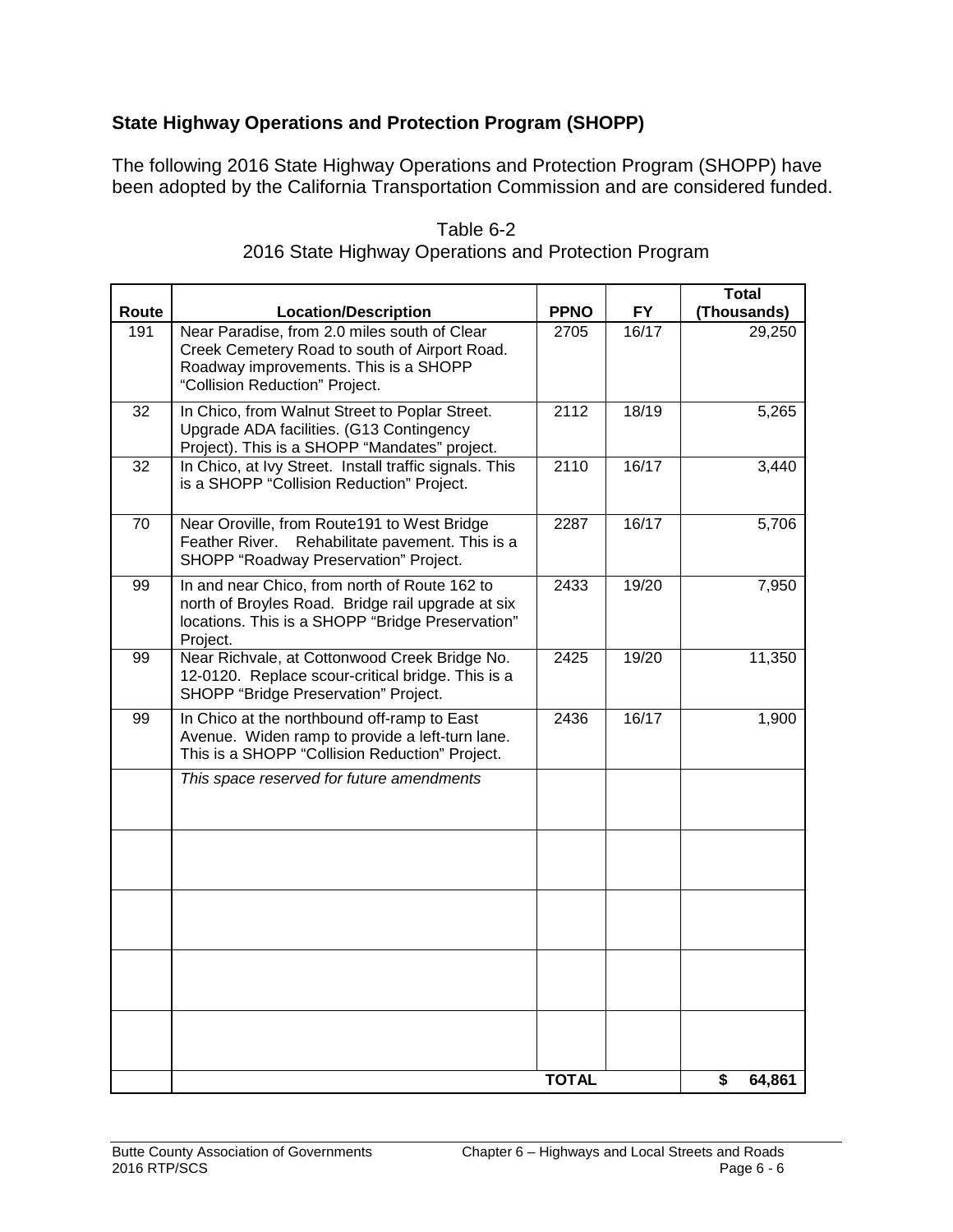# **Congestion Mitigation and Air Quality Program**

The following CMAQ projects have been programmed in the 2017 Federal Transportation Improvement Program (FTIP). Non road projects are identified in their respective chapter of the MTP.

|                                          |                 |                 |                    |                                 |              | (\$1,000)      |                                |        |                                 |              |                     |                                                |                          |     |           |
|------------------------------------------|-----------------|-----------------|--------------------|---------------------------------|--------------|----------------|--------------------------------|--------|---------------------------------|--------------|---------------------|------------------------------------------------|--------------------------|-----|-----------|
| CHICO                                    |                 |                 | 16/17              | 17/18                           |              |                | 18/19                          |        | 19/20                           |              | Beyond              |                                                | <b>TOTALS</b>            |     |           |
| SR 99 Cohasset Interchange               |                 | CMAQ            | Other              | <b>CMAQ</b>                     | Other        | CMAQ           | Other                          | CMAQ   | Other                           | CMAQ         | Other               | CMAQ                                           | Other                    |     |           |
| Direct Southbound On Ramp                | PA&ED           |                 |                    | 735,754<br>$\ddot{\phantom{1}}$ | 464,246      |                |                                |        |                                 |              |                     | 735,754<br>\$                                  | 464,246                  |     |           |
|                                          | PS&E            |                 |                    |                                 |              |                |                                |        |                                 |              |                     | $\hat{\mathbf{S}}$<br>$\overline{\phantom{a}}$ | ٠.                       |     |           |
| EXISTING - PE Only                       | R/W             |                 |                    |                                 |              |                |                                |        |                                 |              |                     | \$.<br>$\sim$                                  | $\sim$<br>ς.             |     |           |
|                                          | <b>CONST</b>    |                 |                    |                                 |              |                |                                |        |                                 |              |                     | $\ddot{\mathbf{S}}$<br>$\cdot$                 | ¢.<br>$\sim$             |     |           |
| 202-0000-0130                            | <b>Totals</b>   |                 | $\hat{\mathbf{S}}$ | 735,754<br>$\ddot{\phantom{1}}$ | 464,246      |                |                                |        |                                 |              |                     | ¢<br>735,754                                   | 464,246                  |     | 1,200,000 |
|                                          |                 |                 |                    |                                 |              |                |                                |        |                                 |              |                     |                                                |                          |     |           |
|                                          |                 |                 |                    |                                 |              |                |                                |        |                                 |              |                     |                                                |                          |     |           |
| CHICO                                    |                 |                 | 16/17              | 17/18                           |              |                | 18/19                          |        | 19/20                           |              | Beyond              |                                                | <b>TOTALS</b>            |     |           |
| SR 99 Phase 4                            |                 | CMAQ            | Other              | CMAQ                            | Other        | CMAQ           | Other                          | CMAQ   | Other                           | CMAQ         | Other               | CMAQ                                           | Other                    |     |           |
| <b>Business lane to Skyway</b>           | PA&ED           |                 |                    |                                 |              |                |                                |        |                                 |              |                     | Ś.<br>$\sim$                                   | $\sim$                   |     |           |
| ATP Leverage                             | PS&E            |                 |                    |                                 |              |                |                                |        |                                 |              |                     | $\hat{\mathbf{S}}$<br>×.                       | $\sim$                   |     |           |
| EXISTING                                 | R/W             | 400,000         |                    |                                 |              |                |                                |        |                                 |              |                     | 400,000<br>\$                                  | $\sim$                   |     |           |
|                                          | CONST           |                 |                    |                                 |              | 200,000<br>\$. | 800,000                        |        |                                 |              |                     | Ś.<br>200,000                                  | 800,000                  |     |           |
| 202-0000-0189                            | <b>Totals</b>   | 400,000 \$      | ×                  | $\hat{\mathbf{c}}$<br>$\sim$    |              | 200,000<br>\$  | 800,000                        | $\sim$ | $\hat{\mathbf{S}}$<br>$\sim$    | Ś.<br>$\sim$ | $\hat{\mathbf{S}}$  | $\ddot{\mathbf{S}}$<br>600,000                 | 800,000                  |     | 1,400,000 |
|                                          |                 |                 |                    |                                 |              |                |                                |        |                                 |              |                     |                                                |                          |     |           |
|                                          |                 |                 |                    |                                 |              |                |                                |        |                                 |              |                     |                                                |                          |     |           |
| CHICO                                    |                 |                 | 16/17              | 17/18                           |              |                | 18/19                          |        | 19/20                           |              | Beyond              |                                                | <b>TOTALS</b>            |     |           |
| SR 99 Bikeway Phase 5 - 20th St          |                 | CMAQ            | Other              | CMAQ                            | Other        | CMAQ           | Other                          | CMAQ   | Other                           | CMAQ         | Other               | CMAQ                                           | Other                    |     |           |
| Overcrossing                             | PA&ED           |                 |                    |                                 |              |                |                                |        |                                 |              |                     | $\ddot{\mathbf{S}}$<br>$\sim$                  | $\sim$                   |     |           |
| EXISTING                                 | PS&E            | 300,000         |                    |                                 |              |                |                                |        |                                 |              |                     | $\ddot{\mathbf{S}}$<br>300,000                 | $\sim$                   |     |           |
| Cost Increase                            | R/W             |                 |                    |                                 |              |                |                                |        |                                 |              |                     | \$.<br>$\overline{\phantom{a}}$                | $\sim$                   |     |           |
| Will be Cycle 4 ATP                      | CONST           |                 |                    |                                 |              |                |                                |        |                                 |              |                     | \$<br>×                                        | $\sim$                   |     |           |
| 202-0000-0117                            | <b>Totals</b>   | $300,000$ \$    | ×.                 | $\hat{\mathbf{S}}$<br>$\sim$    | $\sim$       | \$.<br>$\sim$  | \$<br>$\overline{\phantom{a}}$ | $\sim$ | $\hat{\varsigma}$               | ς.<br>$\sim$ | Š.                  | \$<br>300,000                                  | $\sim$                   |     | 300,000   |
|                                          |                 |                 |                    |                                 |              |                |                                |        |                                 |              |                     |                                                |                          |     |           |
|                                          |                 |                 |                    |                                 |              |                |                                |        |                                 |              |                     |                                                |                          |     |           |
| CHICO                                    |                 |                 | 16/17              | 17/18                           |              |                | 18/19                          |        | 19/20                           |              | Beyond              |                                                | <b>TOTALS</b>            |     |           |
| <b>Esplanade Corridor Safety and</b>     |                 | CMAQ            | Other              | CMAQ                            | Other        | CMAQ           | Other                          | CMAQ   | Other                           | CMAQ         | Other               | CMAQ                                           | Other                    |     |           |
| <b>Accessibility Improvement Project</b> | PA&ED           | 350,000         |                    |                                 |              |                |                                |        |                                 |              |                     | 350,000<br>\$.                                 | $\overline{\phantom{a}}$ |     |           |
| <b>NEW PROJECT</b>                       | PS&E            |                 |                    |                                 |              |                |                                |        |                                 |              |                     | \$.<br>$\cdot$                                 | $\sim$                   |     |           |
| ATP Leverage                             | R/W             |                 |                    |                                 |              |                |                                |        | 1,005,000                       |              |                     | \$<br>$\sim$                                   | 1,005,000                |     |           |
|                                          | <b>CONST</b>    |                 |                    |                                 |              |                |                                |        |                                 |              | 6,236,000           | ×.                                             | 6,236,000                |     |           |
| 202-0000-0194                            | <b>Totals</b>   | Š<br>350,000 \$ | $\sim$             | s.<br>$\sim$                    | ς.<br>$\sim$ | \$.<br>$\sim$  | $\hat{\mathbf{S}}$<br>×        | $\sim$ | $\hat{\mathbf{S}}$<br>1,005,000 | $\sim$       | 6,236,000<br>$\leq$ | 350,000                                        | 7,241,000                |     | 7,591,000 |
|                                          |                 |                 |                    |                                 |              |                |                                |        |                                 |              |                     |                                                |                          |     |           |
|                                          |                 |                 |                    |                                 |              |                |                                |        |                                 |              |                     |                                                |                          |     |           |
| <b>COUNTY</b>                            |                 |                 | 16/17              | 17/18                           |              |                | 18/19                          |        | 19/20                           |              | Beyond              |                                                | <b>TOTALS</b>            |     |           |
| Monte Vista & Lower Wyandotte            |                 | CMAQ            | Other              | CMAQ                            | Other        | CMAQ           | Other                          | CMAQ   | Other                           | CMAQ         | Other               | CMAQ                                           | Other                    |     |           |
| <b>Class II Bike Facilities</b>          | PA&ED           | 115,000         |                    |                                 |              |                |                                |        |                                 |              |                     | \$<br>115,000                                  | ٠                        |     |           |
| <b>NEW PROJECT</b>                       | <b>PS&amp;E</b> |                 |                    |                                 |              |                |                                |        |                                 |              |                     | \$.<br>×,                                      | $\sim$                   |     |           |
| ATP Leverage                             | R/W             |                 |                    | 15,000                          |              |                |                                |        |                                 |              |                     | \$.<br>15,000                                  | $\sim$                   |     |           |
|                                          | <b>CONST</b>    |                 |                    |                                 |              | \$<br>620,000  |                                |        |                                 |              |                     | Ś.<br>620,000                                  | $\sim$                   |     |           |
| 202-0000-0195                            | <b>Totals</b>   | 115,000<br>Ś    | <b>S</b>           | 15,000<br>$\leq$                |              | 620,000<br>\$  |                                |        | Ś                               | Ś.           | s.                  | \$.<br>750,000                                 | i,                       | \$. | 750,000   |

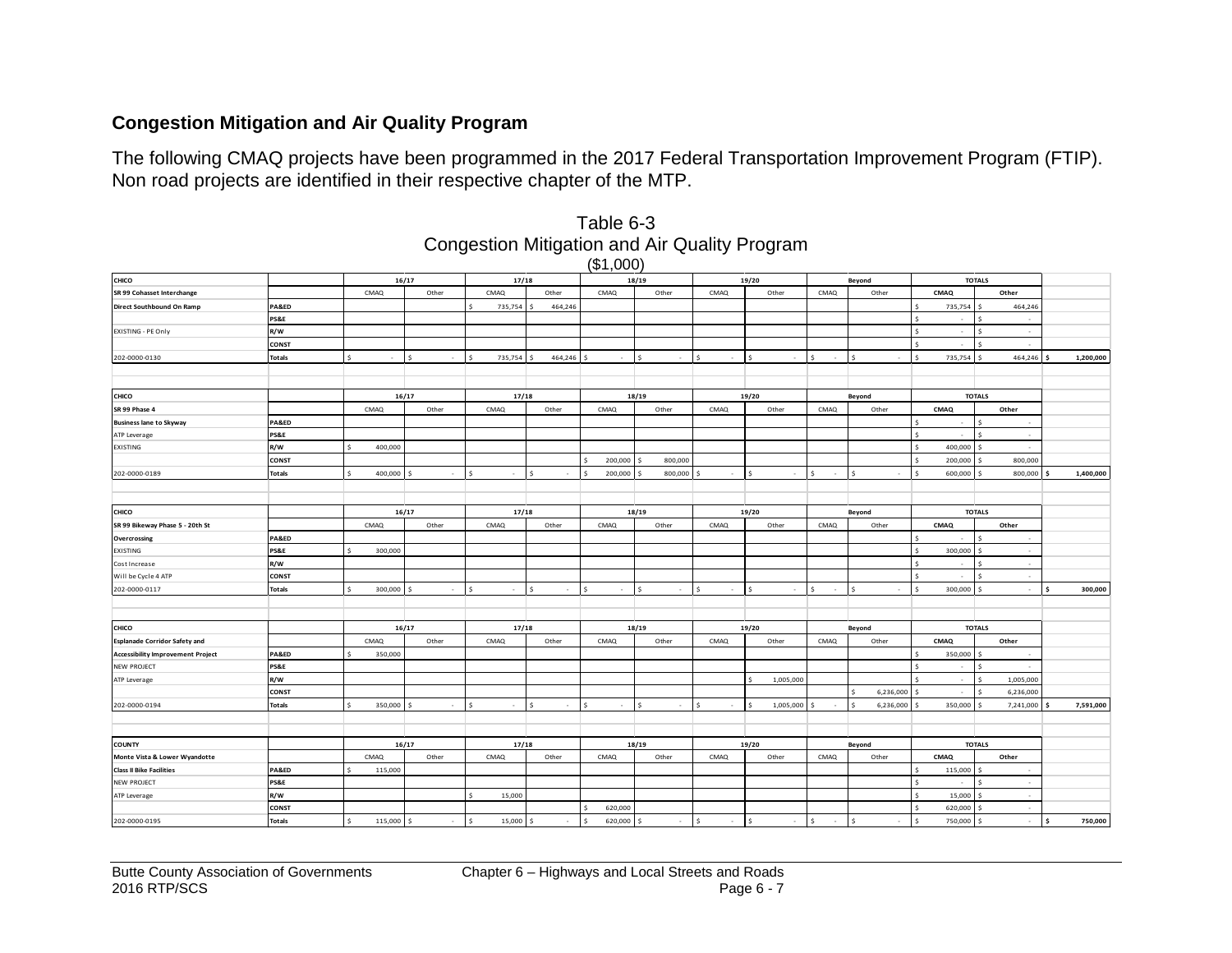| Table 6-3 - Continued |  |
|-----------------------|--|
|                       |  |

| <b>COUNTY</b>                        |                     | 16/17     |                          | 17/18       |              |              | 18/19                    |            | 19/20           |             | Beyond      |                                    | <b>TOTALS</b>                  |            |
|--------------------------------------|---------------------|-----------|--------------------------|-------------|--------------|--------------|--------------------------|------------|-----------------|-------------|-------------|------------------------------------|--------------------------------|------------|
| Autry Lane & Monte Vista Safe        |                     | CMAQ      | Other                    | CMAQ        | Other        | CMAQ         | Other                    | CMAQ       | Other           | CMAQ        | Other       | CMAQ                               | Other                          |            |
| <b>Routes to Schools Gap Closure</b> | PA&ED               | 300,000   |                          |             |              |              |                          |            |                 |             |             | 300,000 \$                         |                                |            |
| Project                              | PS&E                |           |                          |             |              |              |                          |            |                 |             |             | $\sim$                             | $\cdot$<br>S.                  |            |
| Preliminary Engineering Only         | R/W                 |           |                          |             |              |              |                          |            |                 |             |             | ÷,                                 | $\hat{\mathbf{S}}$<br>$\sim$   |            |
| NEW PROJECT - ATP Cycle 4            | CONST               |           |                          |             |              |              |                          |            |                 |             |             | ÷,                                 | Š<br>$\sim$                    |            |
| 202-0000-0196                        | <b>Totals</b>       | 300,000   |                          |             | ¢            | ¢            | Ś                        |            |                 |             |             | 300,000                            | ÷,                             | 300,000    |
|                                      |                     |           |                          |             |              |              |                          |            |                 |             |             |                                    |                                |            |
|                                      |                     |           |                          |             |              |              |                          |            |                 |             |             |                                    |                                |            |
| <b>PARADISE</b>                      |                     | 16/17     |                          | 17/18       |              |              | 18/19                    |            | 19/20           |             | Beyond      |                                    | <b>TOTALS</b>                  |            |
| ATP Gap Closure Project              |                     | CMAQ      | Other                    | CMAQ        | Other        | CMAQ         | Other                    | CMAQ       | Other           | CMAQ        | Other       | CMAQ                               | Other                          |            |
|                                      | PA&ED               | 306,000   | 44,000                   |             |              |              |                          |            |                 |             |             | 306,000                            | 44,000                         |            |
| <b>NEW PROJECT</b>                   | PS&E                |           |                          |             |              |              |                          |            |                 |             |             | $\mathsf{s}$<br>×,                 | ×.<br>Ś                        |            |
| ATP Leverage                         | R/W                 |           |                          |             |              |              |                          |            |                 |             |             | $\sim$                             | Ś<br>÷.                        |            |
|                                      | CONST               |           |                          |             |              |              |                          | 269,000    | 4,376,000       |             |             | 269,000                            | 4,376,000                      |            |
| 202-0000-0197                        | <b>Totals</b>       | 306,000   | 44,000                   |             |              |              |                          | 269,000    | 4,376,000       |             |             | 575,000                            | 4,420,000                      | 4,995,000  |
|                                      |                     |           |                          |             |              |              |                          |            |                 |             |             |                                    |                                |            |
|                                      |                     |           |                          |             |              |              |                          |            |                 |             |             |                                    |                                |            |
| <b>PARADISE</b>                      |                     | 16/17     |                          | 17/18       |              |              | 18/19                    |            | 19/20           |             | Beyond      |                                    | <b>TOTALS</b>                  |            |
| Pearson Rd SR2S Project              |                     | CMAQ      | Other                    | CMAQ        | Other        | CMAQ         | Other                    | CMAQ       | Other           | CMAQ        | Other       | CMAQ                               | Other                          |            |
|                                      | PA&ED               |           |                          |             |              |              |                          |            |                 |             |             | ÷                                  | $\hat{\mathbf{S}}$<br>$\sim$   |            |
| (ATP Cost Increase - Potential)      | PS&E                |           |                          |             |              |              |                          |            |                 |             |             | $\sim$                             | $\mathsf{s}$<br>$\sim$         |            |
| <b>Existing Programmed</b>           | R/W                 |           |                          |             |              |              |                          |            |                 |             |             | $\sim$                             | s.<br>$\sim$                   |            |
|                                      | <b>CONST</b>        | 200,000   |                          |             |              |              |                          |            |                 |             |             | 200,000                            | $\sim$<br><sub>S</sub>         |            |
| 202-0000-0176                        | <b>Totals</b>       | 200,000   | $\sim$                   | $\sim$      | Ś            |              | Ś<br>÷,                  |            | Ś<br>$\epsilon$ |             |             | 200,000 \$<br>Š.                   | $\epsilon$                     | 200,000    |
|                                      |                     |           |                          |             |              |              |                          |            |                 |             |             |                                    |                                |            |
| <b>BIGGS</b>                         |                     | 16/17     |                          | 17/18       |              |              | 18/19                    |            | 19/20           |             | Beyond      |                                    | <b>TOTALS</b>                  |            |
|                                      |                     | CMAQ      | Other                    | CMAQ        | Other        | CMAQ         | Other                    | CMAQ       | Other (ATP)     | <b>CMAQ</b> | Other       | CMAQ                               | Other                          |            |
| Safe Routes to Schools Project       | PA&ED               |           |                          |             |              |              |                          |            |                 |             |             | 160,000                            | ÷                              |            |
|                                      | <b>PS&amp;E</b>     | 160,000   |                          |             |              |              |                          |            |                 |             |             |                                    | Ś<br>$\cdot$                   |            |
| <b>NEW PROJECT</b>                   |                     |           |                          |             |              |              |                          |            |                 |             |             | $\overline{\phantom{a}}$<br>$\sim$ | Ś<br>$\cdot$                   |            |
| ATP Leverage                         | R/W<br><b>CONST</b> |           |                          |             |              |              |                          |            | Ś               |             |             | $\sim$                             | 800,000<br>$\mathbf{\hat{S}}$  |            |
|                                      |                     |           | $\sim$                   | ¢<br>$\sim$ | Š.<br>$\sim$ | Ś<br>$\sim$  | $\mathsf{s}$<br>$\sim$   | $\sim$     | 800,000<br>s.   | $\epsilon$  |             |                                    |                                |            |
| 202-0000-0198                        | <b>Totals</b>       | 160,000   |                          |             |              |              |                          |            | 800,000         |             |             | 160,000                            | 800,000                        | 960,000    |
|                                      |                     |           |                          |             |              |              |                          |            |                 |             |             |                                    |                                |            |
|                                      |                     |           |                          |             |              |              |                          |            |                 |             |             |                                    |                                |            |
| <b>OROVILLE</b>                      |                     | 16/17     |                          | 17/18       |              |              | 18/19                    |            | 19/20           |             | Beyond      |                                    | <b>TOTALS</b>                  |            |
| SR 162 Pedestrian/Bicycle            |                     | CMAQ      | Other                    | CMAQ        | Other        | CMAQ         | Other                    | CMAQ       | Other (ATP)     | CMAQ        | Other (ATP) | CMAQ                               | Other                          |            |
| <b>Disabled Mobility and Safety</b>  | PA&ED               |           |                          | 540,000     |              |              |                          |            |                 |             |             | 540,000                            | -S                             |            |
| <b>Improvements Project</b>          | PS&E                |           |                          |             |              |              |                          |            |                 |             |             | $\epsilon$<br>×                    | $\sim$<br>S                    |            |
| <b>NEW PROJECT</b>                   | R/W<br>CONST        |           |                          |             |              |              |                          |            |                 |             |             | $\epsilon$                         | .s<br>$\sim$<br>Š<br>3,411,000 |            |
| ATP Leverage                         |                     |           |                          |             |              |              |                          |            |                 |             | 3,411,000   |                                    |                                |            |
| 202-0000-0199                        | <b>Totals</b>       |           |                          | 540,000     |              |              |                          |            |                 |             | 3,411,000   | 540,000                            | 3,411,000                      | 3,951,000  |
|                                      |                     |           |                          |             |              |              |                          |            |                 |             |             |                                    |                                |            |
|                                      |                     |           |                          |             |              |              |                          |            |                 |             |             |                                    |                                |            |
|                                      |                     | 16/17     |                          | 17/18       |              |              | 18/19                    |            | 19/20           |             | Beyond      |                                    | <b>TOTALS</b>                  |            |
| <b>TOTALS</b>                        |                     | CMAQ      | Other                    | CMAQ        | Other        | CMAQ         | Other                    | CMAQ       | Other (ATP)     | CMAQ        | Other (ATP) | CMAQ                               | Other                          |            |
|                                      | PA&ED               | 1,231,000 | 44,000                   | 1,275,754   | 464,246      |              | $\epsilon$               | $\sim$     | <b>S</b>        |             |             | 2,506,754                          | 508,246                        |            |
|                                      | PS&E                | 300,000   | $\overline{\phantom{a}}$ | ÷           | ×            | Ś<br>$\cdot$ | ÷.<br>$\hat{\mathbf{S}}$ | $\epsilon$ | Ś<br>ł,         | $\sim$      | $\cdot$     | 300,000                            | ×.                             |            |
|                                      | R/W                 | 400,000   | $\sim$                   | 15,000      | $\sim$       | Ś<br>$\sim$  | ×.                       | $\sim$     | Ś<br>1,005,000  | $\sim$      | ÷.          | 415,000                            | 1,005,000                      |            |
|                                      | CONST               | 200,000   | $\sim$                   | $\sim$      | $\sim$       | 820,000<br>Ś | 800,000                  | 269,000    | 5,176,000       | $\sim$      | 9,647,000   | 1,289,000                          | 15,623,000                     |            |
|                                      | <b>Totals</b>       | 2,131,000 | 44,000                   | 1,290,754   | 464,246      | 820,000      | 800,000                  | 269,000    | 6,181,000       | $\sim$      | 9,647,000   | 4,510,754                          | 17,136,246                     | 21,647,000 |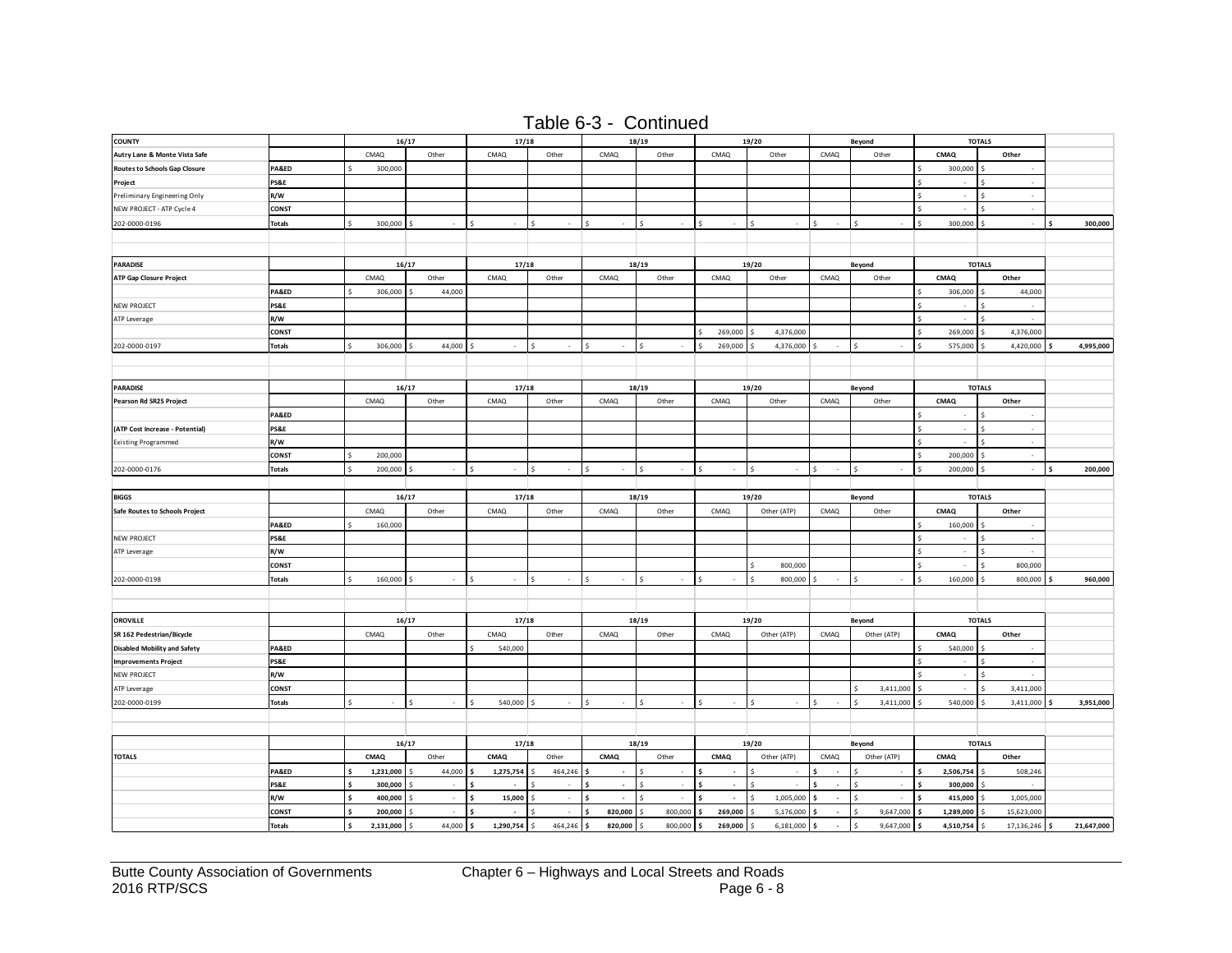# **CMAQ Project Descriptions**

City of Chico – SR 99 Cohasset Interchange Direct Southbound On Ramp – The purpose of this project is to reconfigure the interchange to construct a new direct onramp from Eastbound Cohasset Rd to Southbound SR 99 in Chico at post mile 33.5/34.4. This project is currently programmed in the 2017 FTIP for preliminary engineering only utilizing CMAQ and local funds in the 2017/18 fiscal year.

City of Chico – SR 99 Bikeway Project (Phase 4) – This project is located parallel to the east side of SR 99 from Business Lane to the Skyway northbound on ramp. This project is funded with CMAQ and ATP Cycle 2. Project is to construct a new Class 1 Bikeway with access points at Walmart and Butte Community College.

SR 99 Chico Corridor Bikeway Project Phase 5 – The project will complete the design of Phase 5 of the multi-class pedestrian/bikeway facility along the SR99 corridor from South Chico at Southgate Avenue to North Chico at Hicks Lane. Phase 5 completes the gap adjacent to SR99 from Chico Mall across 20th St to the north end of Business Lane which includes an alternative to cross the roadway with an overhead structure spanning 20th St. Preliminary Engineering is programmed in the 2017 FTIP.

City of Chico – Esplanade Corridor Safety and Accessibility Improvement Project – Project includes various non-motorized "complete streets improvements along the Esplanade Corridor from W. 11th Avenue to Memorial Avenue. Improvements include: 1) ADA improvements (ramps, sidewalk gap closures), 2) Pedestrian refuge islands at all signalized and non-signalized intersections both at center islands and islands separating travel lanes from frontage roads; 3) Traffic signal equipment upgrades (pedestrian countdown signal heads with adequate time to cross Esplanade); 4) Consistent pavement markings and signage ("Keep Clear" pavement delineations with either green pavement and/or slightly raised colored concrete option) 5) Traffic signal timing plan with pedestrian push button and vehicle detection (use detection based system during peak times, use existing 28mph progression during non-peak times).

Butte County – Monte Vista & Lower Wyandotte Project – The purpose of the project is to construct Class II bike facilities along Monte Vista Av and Lincoln Blvd to Lower Wyandotte Rd in locations that do not have existing curb, gutter and sidewalks, along with class II bike facilities along Lower Wyandotte Rd from Las Plumas Ave/Oro Bangor Hwy to Monte Vista Ave.

Butte County – Autry Lane & Monte Vista Safe Routes to Schools Gap Closure Project Preliminary Engineering for Curb, gutter, sidewalk, and crossing enhancements along Autrey Ln. and Monte Vista Ave is proposed. Once completed the County will apply for grant funds to construct the project.

Paradise - ATP Gap Closure Project – The project is located in downtown Paradise along Fir Street (Skyway to Black Olive), Birch Street (Skyway to Black Olive), in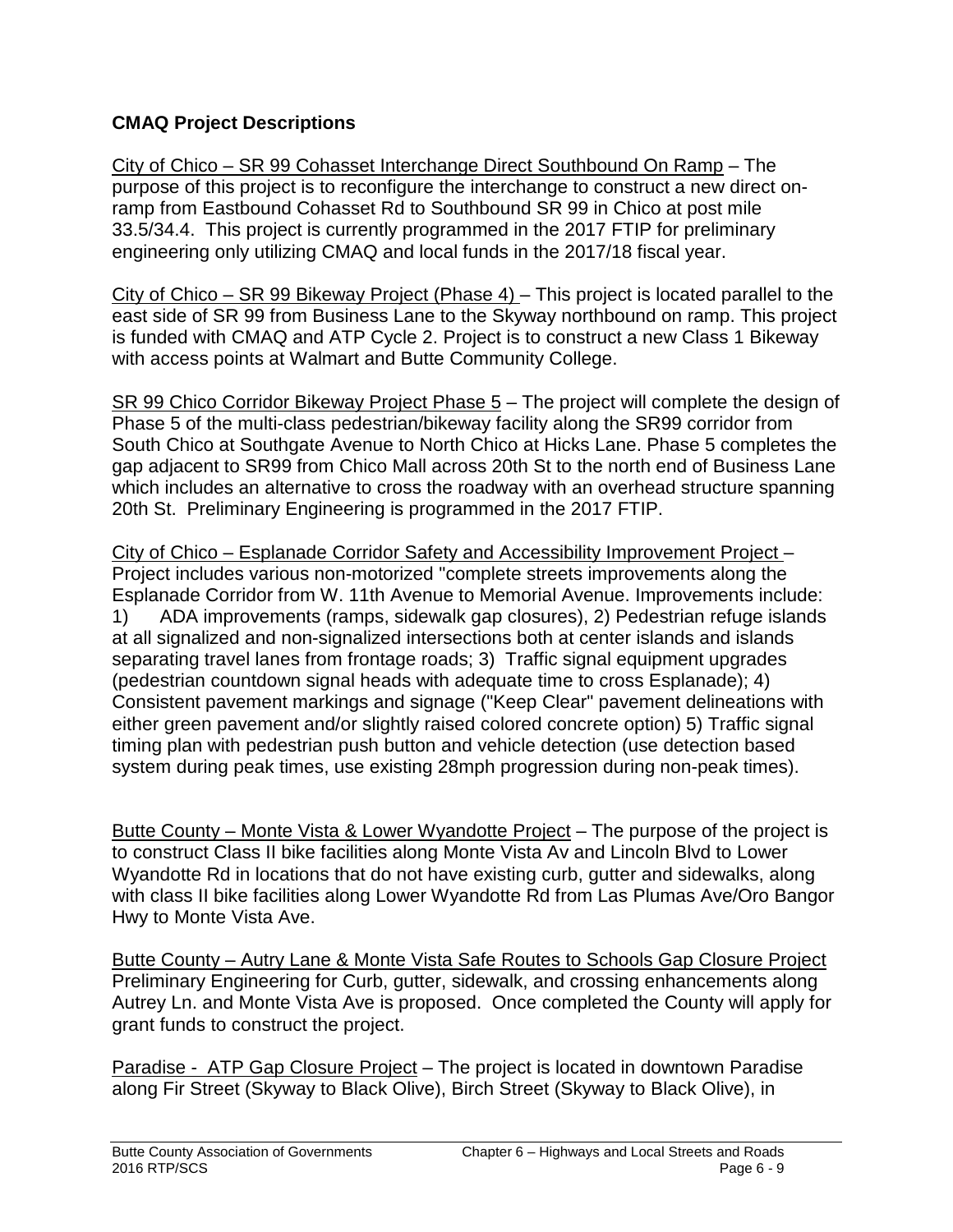addition to portions of Foster Road (Pearson to Birch), Black Olive Drive (Pearson to Fir) and Elliott Road (Skyway to Almond). The purpose of the project is to construct new sidewalks, curbs and gutters, Class II Bicycle Lanes.

Paradise – Pearson Rd Safe Routes to Schools Project – This project is located along Pearson Rd between Black Olive and Academy Drives. Improvements include the construction of sidewalk, curb, gutter on the north and south sides of Pearson Rd between Black Olive Drive and Academy Drive. The project will require minor drainage improvements and construction of appropriate retaining walls for hillside slopes.

Biggs – Safe Routes to Schools Project – In the City of Biggs, the purpose of this project is to construct new pedestrian and bicycle facilities along  $2^{nd}$  & E Streets.

Oroville – State Route 162 Pedestrian/Bicycle Disabled Mobility and Safety Improvement Project – This project is located on SR 162 in Oroville between Feather River Blvd and Foothill Blvd. Improvements include a comprehensive set of active transportation infrastructure connectivity and safety improvements. The project scope includes the following elements: new sidewalk, curb, and gutter; ADA ramps; street lighting; high-visibility crosswalk striping; buffered bicycle lanes; an RRFB crosswalk enhancement; a multi-use trail connection to SR 162; and an enhanced pedestrian crossing with a signal (H.A.W.K.) upgrade. The main purpose of the project will be to provide improved safety and more inviting active transportation connections on

# **Congressional Earmarks / Future "High Priority" Projects**

| Table 6-4                                                                                                                                                                               |               |     |  |  |  |  |
|-----------------------------------------------------------------------------------------------------------------------------------------------------------------------------------------|---------------|-----|--|--|--|--|
| <b>Congressional Earmark Projects</b>                                                                                                                                                   |               |     |  |  |  |  |
| <b>Project</b>                                                                                                                                                                          | <b>Dollar</b> | FΥ  |  |  |  |  |
| SR 70 Corridor - "Segment2". Earmark funds have been "repurposed"<br>for this project. Previous earmarks include FH 171 (Upper Skyway)<br>and the SR 70 @ Georgia Pacific Way Projects. | TBD           | TBD |  |  |  |  |
|                                                                                                                                                                                         |               |     |  |  |  |  |
|                                                                                                                                                                                         |               |     |  |  |  |  |

The following road projects have been programmed in the 2017 FTIP.

#### Highway Bridge Program – HBP

the corridor.

Based on the current HBP revenues and outlook for bridge projects, BCAG has estimated \$58.5 million for new projects over the horizon of the RTP/SCS. The first group of projects is included in the 2017 FTIP. The following table identifies the bridge projects for Butte County: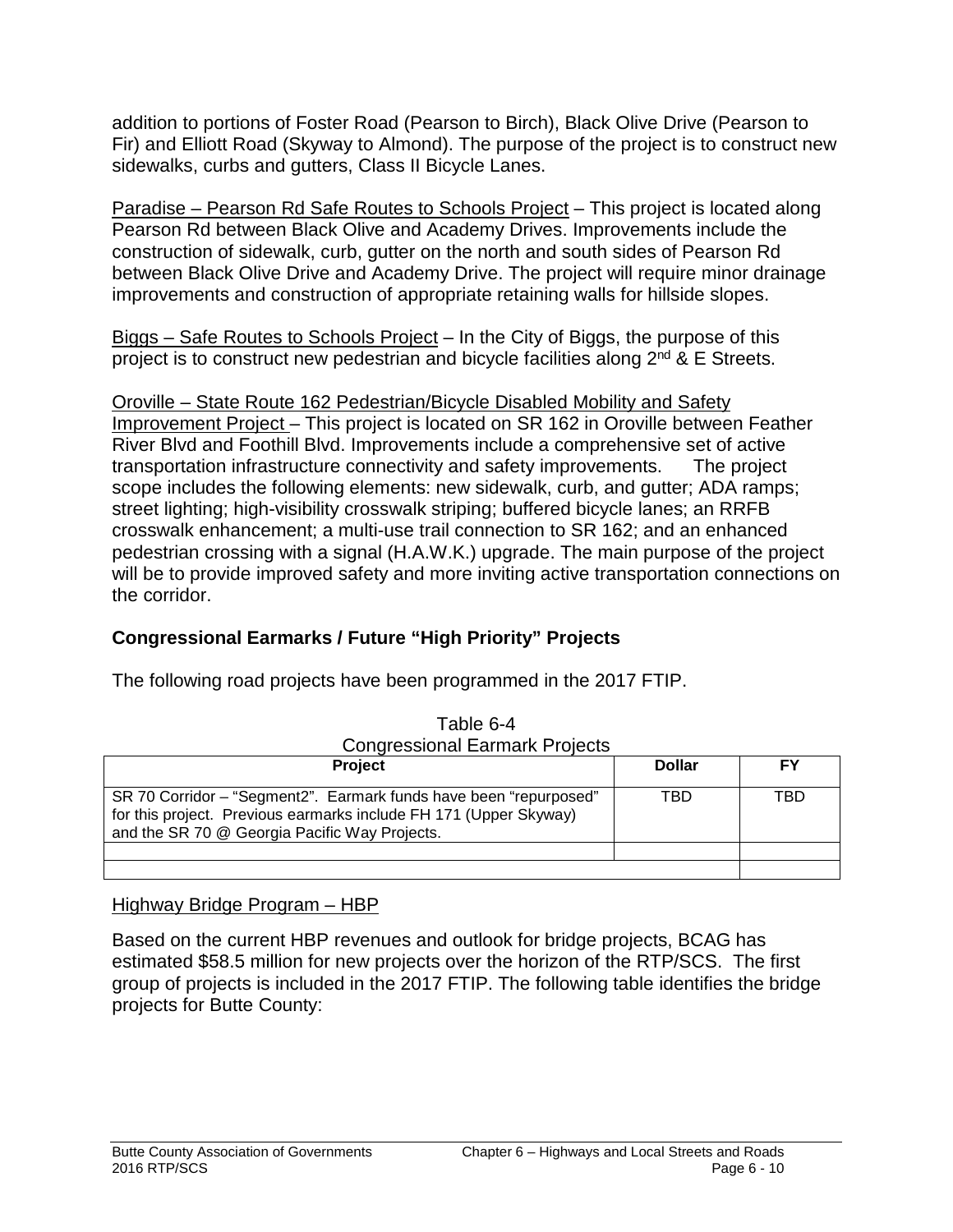#### Table 6-5 Local Highway Bridge Program (Dollars in thousands)

| <b>Bridge Name:</b>                                 | <b>Description</b>           | <b>RDWY</b><br>Class | <b>ADT</b>    | <b>HBP Funds</b> | Local/Other<br>funds | <b>Total Cost</b> | Construction<br>Year |
|-----------------------------------------------------|------------------------------|----------------------|---------------|------------------|----------------------|-------------------|----------------------|
| GROUP 1: 2016 to 2018                               |                              |                      |               |                  |                      |                   |                      |
| Oregon Gulch Rd at Morris<br>Ravine                 | <b>Bridge</b><br>Replacement | Minor<br>Collector   | 50            | 1,062            | 138                  | 1,200             | 2016                 |
| Midway at Butte Creek                               | Bridge<br>Replacement        | Major<br>Collector   | 1,262         | 13,988           | 1,812                | 15,800            | 2018                 |
|                                                     |                              |                      | Totals        | 15,050           | 1,950                | 17,000            |                      |
| GROUP 2: 2018 to 2020                               |                              |                      |               |                  |                      |                   |                      |
| Central House Rd at Wyman<br>Ravine                 | <b>Bridge</b><br>Replacement | Local                | 200           | 1,859            | 241                  | 2,100             | 2018                 |
| E. Rio Bonito Rd at Sutter<br><b>Butte Canal</b>    | <b>Bridge</b><br>Replacement | Major<br>Collector   | 427           | 2,213            | 287                  | 2,500             | 2018                 |
| E. Rio Bonito Rd at Hamilton<br>Slough              | <b>Bridge</b><br>Replacement | Major<br>Collector   | 427           | 1,239            | 161                  | 1,400             | 2019                 |
|                                                     |                              |                      | <b>Totals</b> | 5,312            | 688                  | 6,000             |                      |
| GROUP 3: 2020 to 2030                               |                              |                      |               |                  |                      |                   |                      |
| Ord Ferry Rd at Little Chico<br>Creek               | <b>Bridge</b><br>Replacement | Major<br>Collector   | 3,095         | 4,427            | 574                  | 5,000             | 2021                 |
| Mesa Roas at Durham<br><b>Mutual Ditch</b>          | Bridge<br>Replacement        | Major<br>Collector   |               | 885              | 115                  | 1,000             | 2021                 |
| Afton Rd at Butte Creek                             | <b>Bridge</b><br>Replacement | Minor<br>Collector   | 71            | 1,328            | 172                  | 1,500             | 2023                 |
| Cana Pine Creek at Pine<br>Creek                    | Bridge<br>Replacement        | Local                |               | 5,312            | 688                  | 6,000             | 2024                 |
| Keefer Rd at Keefer Slough                          | <b>Bridge</b><br>Replacement | Major<br>Collector   | 771           | 885              | 115                  | 1,000             | 2025                 |
| Ord Ferry Rd at Dips                                | Construct<br>New Bridge      | Major<br>Collector   | 3,095         | 6,640            | 860                  | 7,500             | 2,027                |
| Dunstone Dr at Lower<br><b>Honcut Creek</b>         | <b>Bridge</b><br>Replacement | Local                | 195           | 4,427            | 574                  | 5,000             | 2,029                |
|                                                     |                              |                      | <b>Totals</b> | 23,903           | 3,097                | 27,000            |                      |
| GROUP 4: 2030 to 2040                               |                              |                      |               |                  |                      |                   |                      |
| Oro Bangor Hwy at Whitehall<br>Ravine               | Bridge<br>Replacement        | Major<br>Collector   |               | 885              | 115                  | 1,000             | 2030                 |
| Oro-Bangor Hwy at North<br><b>Fork Honcut Creek</b> | <b>Bridge</b><br>Replacement | Major<br>Collector   |               | 885              | 115                  | 1,000             | 2031                 |
| Lower Wyandotte at Wyman<br>Ravine                  | <b>Bridge</b><br>Replacement | Arterial             | 4,609         | 2,213            | 287                  | 2,500             | 2032                 |
| Hupp-Coutolenc at Little<br><b>Butte Creek</b>      | <b>Bridge</b><br>Replacement | Local                | 99            | 885              | 115                  | 1,000             | 2033                 |
| River Rd at Grassy Banks<br>Slough                  | <b>Bridge</b><br>Replacement | Minor<br>Collector   | 1,241         | 885              | 115                  | 1,000             | 2034                 |
| River Rd at Shady Oaks<br>Slough                    | <b>Bridge</b><br>Replacement | Minor<br>Collector   | 1,241         | 885              | 115                  | 1,000             | 2035                 |
| East Evans-Reimer at Sutter<br><b>Butte Canal</b>   | <b>Bridge</b><br>Replacement | Minor<br>Collector   |               | 885              | 115                  | 1,000             | 2036                 |
|                                                     |                              |                      | <b>Totals</b> | 7,525            | 975                  | 8,500             |                      |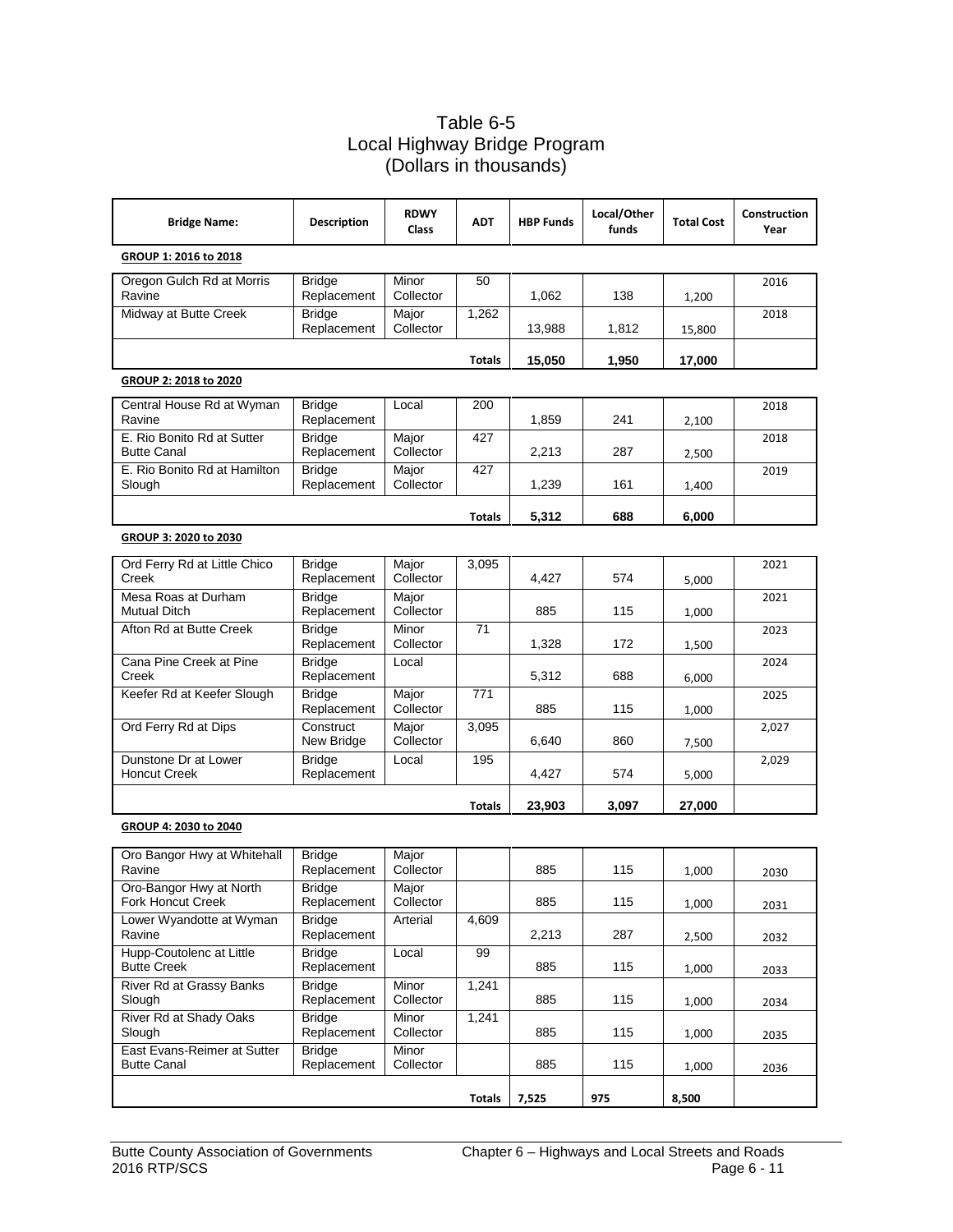#### **Funded Projects**

The following projects are within the financial projections and are either included in the Regional Emissions Analysis or are Exempt. The following projects are specifically included or referenced in Appendix 1.

| Agency              | <b>TITLE</b><br><b>PROJECT DESCRIPTION</b>                                    | <b>Emissions Analysis Year</b>                                                                                                                                        |      |      |              |      |              |  |  |
|---------------------|-------------------------------------------------------------------------------|-----------------------------------------------------------------------------------------------------------------------------------------------------------------------|------|------|--------------|------|--------------|--|--|
|                     |                                                                               |                                                                                                                                                                       | 2016 | 2018 | 2020         | 2030 | 2040         |  |  |
| Chico               | Ave)                                                                          | SR 99 Auxillary Lanes (SR 32 to E. 1st Add Auxillary lanes on SR 99 from SR 32 to E. 1st Ave                                                                          | X    | X    | X            | X    | X            |  |  |
| Chico               | SR 32 Widening (SR 99 to El Monte<br>Ave)                                     | Widen SR 32 from 2 to 4 lanes from SR 99 to El Monte Ave                                                                                                              | X    | X    | X            | X    | X            |  |  |
| Chico               | Eaton Rd Extension (Ceonothus Ave to<br>Floral Ave)                           | Construct 4 lane roadway for extension of Eaton Rd from Ceanothus Ave<br>to Floral Ave                                                                                | X    | X    | X            | X    | X            |  |  |
| Chico               | Eaton Rd Extension (St Lawrence Ave<br>to Wildwood Ave)                       | Construct 4 lane roadway for extension of Eaton Rd from St Lawrence<br>Ave to Wildwood Ave                                                                            | X    | X    | X            | X    | X            |  |  |
| Chico               | Eaton Rd Widening (Ceanothus Ave to<br>St Lawrence Ave)                       | Widen Eaton Rd from 2 to 4 lanes from Ceanothus Ave to St Lawrence<br>Ave                                                                                             | X    | X    | X            | X    | X            |  |  |
| Chico               | Forest Ave Widening (SR 32 to<br>Humboldt Rd)                                 | Widen Forest Ave from 2 to 4 lanes from SR 32 to Humboldt Rd                                                                                                          | X    | X    | X            | X    | X            |  |  |
| Paradise            | Elliott Rd)                                                                   | Skyway Lane Reduction (Pearson Rd to Reduce Skyway from 4 to 2 lanes from Pearson Rd to Elliott Rd                                                                    | X    | X    | X            | X    | X            |  |  |
| <b>Butte County</b> | Wyman Ravine)                                                                 | Central House Rd Bridge Widening (at   Widen Central House Rd Bridge from 1 to 2 lanes at Wyman Ravine                                                                |      | X    | X            | X    | X            |  |  |
| Chico               | Thorntree Dr)                                                                 | Cohasset Rd Widening (Two Oaks Dr to Widen Cohassett Rd from 2 to 4 lanes from Two Oaks Dr to Thorntree Dr                                                            |      | X    | X            | X    | X            |  |  |
| Chico               | Cohasset Rd Widening (Airport Blvd to<br>Eaton Rd)                            | Widen Cohassett Rd from 2 to 4 lanes from Airport Blvd to Eaton Rd                                                                                                    |      | X    | X            | X    | X            |  |  |
| Chico               | Ave)                                                                          | Midway Widening (Hegan Ln to E. Park Widen Midway from 2 to 4 lanes from Hegan Ln to E. Park Ave                                                                      |      | X    | X            | X    | X            |  |  |
| Chico               | MLK Blvd Widening (E. Park Ave to<br>20th St)                                 | Widen MLK Blvd from 2 to 4 lanes from E. Park Ave to 20th St                                                                                                          |      | X    | X            | X    | X            |  |  |
| Chico               | Bruce Rd Widening (Skyway to SR 32)                                           | Widen Bruce Rd from 2 to 4 lanes from Skyway to SR 32                                                                                                                 |      | X    | X            | X    | X            |  |  |
| Chico               | Notre Dame Extension (E. 20th St to<br>Little Chico Creek)                    | Construct 2 lane roadway for extension of Notre Dame from E. 20th St to<br>Little Chico Creek                                                                         |      | X    | X            | X    | X            |  |  |
| Chico               | SR 32 Widening (El Monte Ave to<br>Yosemite Dr)                               | Widen SR 32 from 2 to 4 lanes from El Monte Ave to Yosemite Dr                                                                                                        |      | X    | X            | X    | X            |  |  |
| Chico               | E. 20th St Widening (Forest Ave to<br>Bruce Rd)                               | Widen E. 20th St from 2 to 4 lanes from Forest Ave to Bruce Rd                                                                                                        |      | X    | X            | X    | X            |  |  |
| Chico               | SR 32 Lane Reduction (W 1st St to W<br>4th St) - aka Nord Ave Complete Street | Reduce SR 32 from 4 to 2 lanes from W 1st St to W 4th St)                                                                                                             |      | X    | $\mathsf{x}$ | X    | $\mathsf{x}$ |  |  |
| Chico               | SR 32 and Fir St Multi Modal                                                  | Change Fir St lanes from 2 lane bi-directional to 2 lane northbound travel<br>between east and westbound travel lanes of SR 32 and add 30 spaces to<br>park and ride. |      | X    | X            | X    | X            |  |  |
| Chico               | Guynn Rd Bridge Widening (at Lindo<br>Channel)                                | Widen Guynn Rd Bridge from 1 to 2 lanes at Lindo Channel                                                                                                              |      | X    | X            | X    | X            |  |  |
| <b>Butte County</b> | SR 70 Widening (Ophir Rd to Palermo<br>Rd)                                    | Widen SR 70 from 2 to 4 lanes from Ophir Rd to Palermo Rd                                                                                                             |      |      | X            | X    | X            |  |  |
| Chico               | Eaton Rd Widening (at SR 99<br>interchange)                                   | Widen Eaton Rd from 2 to 4 lanes at SR 99 interchange                                                                                                                 |      |      | X            | X    | X            |  |  |
| Chico               | W. Eaton Rd Extension (SR 32 to W.<br>Eaton Rd end)                           | Construct 2 lane roadway for extension of W. Eaton Rd from SR 32 to<br>end                                                                                            |      |      | X            | X    | X            |  |  |
| Chico               | SR 99 Auxillary Lanes (Skyway to 20th                                         | Add Auxillary lanes on SR 99 from Skyway to 20th St                                                                                                                   |      |      | X            | X    | X            |  |  |
| Chico               | SR 99 Auxillary Lanes (20th St to SR<br>32)                                   | Add Auxillary lanes on SR 99 from 20th St to SR 32                                                                                                                    |      |      | X            | X    | X            |  |  |

#### Table 6-6 Funded Projects Included in Regional Emissions Analysis By Air Quality Analysis Year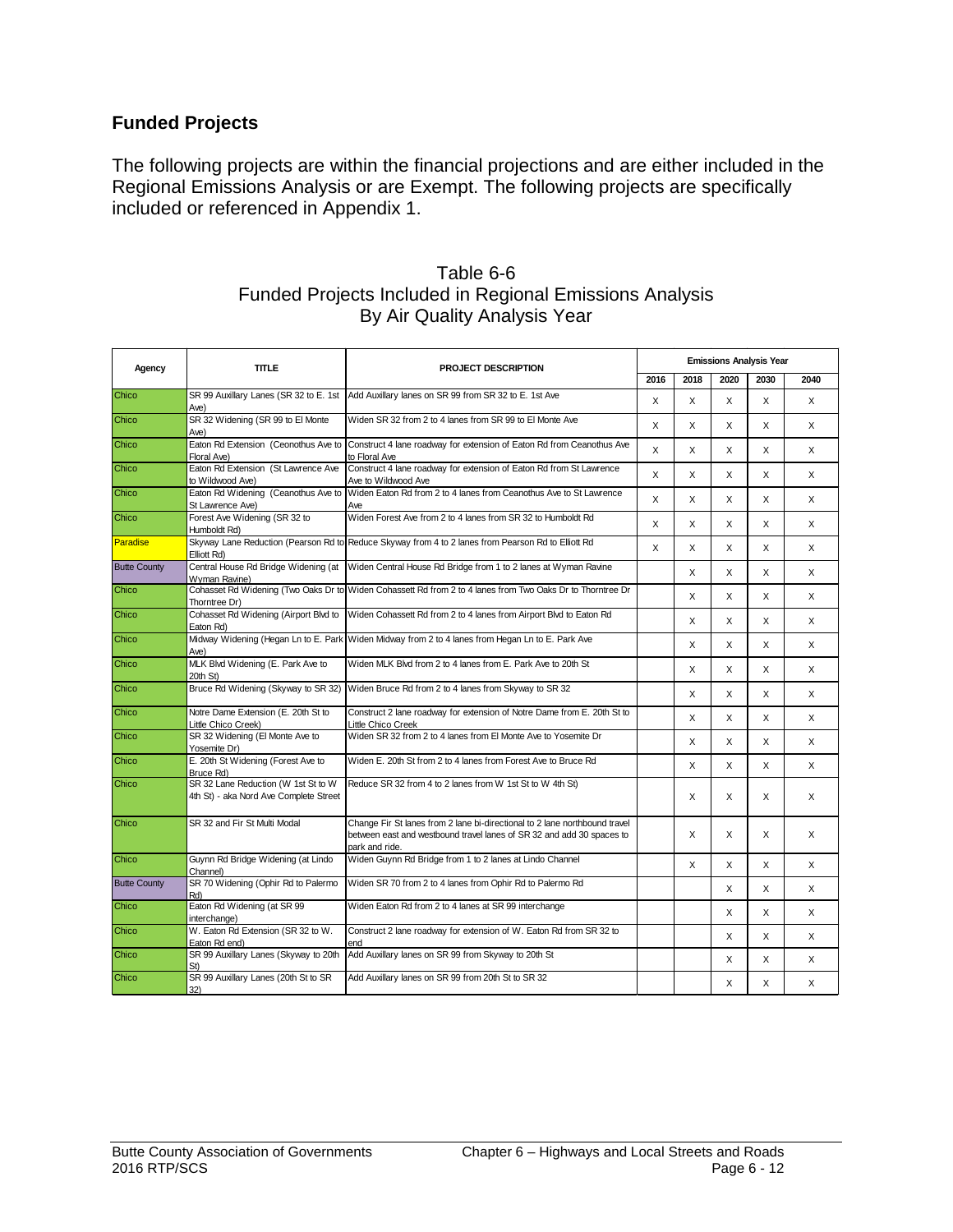#### Table 6-6 Projects Included in Regional Emissions Analysis By Air Quality Analysis Year - Continued

|                     |                                                                       |                                                                                                                                                                  | <b>Emissions Analysis Year</b> |      |      |      |      |  |  |  |
|---------------------|-----------------------------------------------------------------------|------------------------------------------------------------------------------------------------------------------------------------------------------------------|--------------------------------|------|------|------|------|--|--|--|
| Agency              | <b>TITLE</b>                                                          | <b>PROJECT DESCRIPTION</b>                                                                                                                                       | 2016                           | 2018 | 2020 | 2030 | 2040 |  |  |  |
| Chico               | Hw)                                                                   | Esplanade Widening (Eaton Rd to Nord Widen Esplanade from 2 to 4 lanes from Eaton Rd to Nord Hwy                                                                 |                                |      | X    | X    | X    |  |  |  |
| Oroville            | to Foothill Blvd)                                                     | Olive Highway Widening (Oro-Dam Blvd Widen Olive Hwy from 2 to 3 lanes from Oro-Dam Blvd to Foothill Blvd.<br>Additional lane will be added to eastbound travel. |                                |      | X    | X    | X    |  |  |  |
| <b>Butte County</b> | SR 70 Widening (Palermo Rd to Cox<br>Ln)                              | Widen SR 70 from 2 to 4 lanes from Palermo Rd to Cox Ln                                                                                                          |                                |      |      | X    | X    |  |  |  |
| <b>Butte County</b> | Kittyhark Dr Extension (SR 99 to<br>Garner Ln)                        | Construct 2 lane roadway from SR 99 to Garner Ln                                                                                                                 |                                |      |      | X    | X    |  |  |  |
| Chico               | Notre Dame Extension (Comanche<br>Creek to Southgate Ave)             | Construct 2 lane roadway for extension of Notre Dame from Comanche<br>Creek to Southgate Ave                                                                     |                                |      |      | X    | X    |  |  |  |
| Chico               | Southgate Ave Interchange (at SR 99)                                  | Replace intersection of Southgate Ln and SR 99 with new 2 lane overpass<br>and interchange                                                                       |                                |      |      | X    | X    |  |  |  |
| Chico               | Southgate Extension (Midway to<br>Skyway and Entler Ave to Player Ln) | Construct 2 lane roadway for extension of Southgate from Midway to<br>Skyway and Entler Ave to Player Ln                                                         |                                |      |      | X    | X    |  |  |  |
| Chico               | Fair St Extension (Fair St end to Entler<br>Ave)                      | Construct 2 lane roadway for extension of Fair St from existing end to<br><b>Entler Ave</b>                                                                      |                                |      |      | X    | X    |  |  |  |
| Chico               | Silver Dollar Way Extension (Fair St to<br>MLK Jr Parkway)            | Construct 2 lane roadway for extension of Silver Dollar Way from Fair St<br>to MLK Jr Parkway                                                                    |                                |      |      | X    | X    |  |  |  |
| Chico               | Manzanita Ave (Chico Canyon Rd to<br>Wildwood Ave)                    | Widen Manzanita Ave from 2 to 4 lanes from Chico Canyon Rd to<br>Wildwood Ave                                                                                    |                                |      |      | X    | X    |  |  |  |
| Chico               | Chico Canyon Rd (E. 8th St to<br>Manzanita Ave)                       | Widen Chico Canyon Rd from 2 to 4 lanes from E. 8th St to Manzanita<br>Ave                                                                                       |                                |      |      | X    | X    |  |  |  |
| Paradise            | to Clark Rd)                                                          | Anchor Way Construction (South Libby Construct 2 lane roadway from S. Libby Rd to Clark Rd                                                                       |                                |      |      |      | X    |  |  |  |
| Paradise            | Skvwav)                                                               | Buschmann Rd Extension (Foster Rd to Construct 2 lane roadway extension from Foster Rd to Skyway                                                                 |                                |      |      |      | X    |  |  |  |
| Paradise            | to Skyway)                                                            | Forest Service Ln Extension (Moore Rd Construct 2 lane roadway extension from Moore Rd to Skyway                                                                 |                                |      |      |      | X    |  |  |  |
| <b>Paradise</b>     | Elliott Rd Extension (End to Kibler Rd)                               | Construct 2 lane roadway extension from Elliott to Kibler Rd                                                                                                     |                                |      |      |      | X    |  |  |  |
| Paradise            | Grinding Rock Rd Extension (End to<br>Skvwav)                         | Construct 2 lane roadway extension from Grinding Rock Rd to Skyway                                                                                               |                                |      |      |      | X    |  |  |  |
| <b>Paradise</b>     | S. Libby Rd Extension (End to<br>Edgewood Ln)                         | Construct 2 lane roadway extension from S. Libby Rd to Edgewood Ln                                                                                               |                                |      |      |      | X    |  |  |  |
| <b>Paradise</b>     | Sawmill Rd Extension (End to S. Libby<br>Rd)                          | Construct 2 lane roadway extension from Sawmill Rd to S. Libby Rd                                                                                                |                                |      |      |      | X    |  |  |  |
| <b>Butte County</b> | Co.                                                                   | SR 70 Widening (E Gridley Rd to Yuba Widen SR 70 from 2 to 4 lanes from E. Gridley Rd to Yuba County                                                             |                                |      |      |      | X    |  |  |  |
|                     |                                                                       |                                                                                                                                                                  |                                |      |      |      |      |  |  |  |
|                     |                                                                       |                                                                                                                                                                  |                                |      |      |      |      |  |  |  |
|                     |                                                                       |                                                                                                                                                                  |                                |      |      |      |      |  |  |  |
|                     |                                                                       |                                                                                                                                                                  |                                |      |      |      |      |  |  |  |
|                     |                                                                       |                                                                                                                                                                  |                                |      |      |      |      |  |  |  |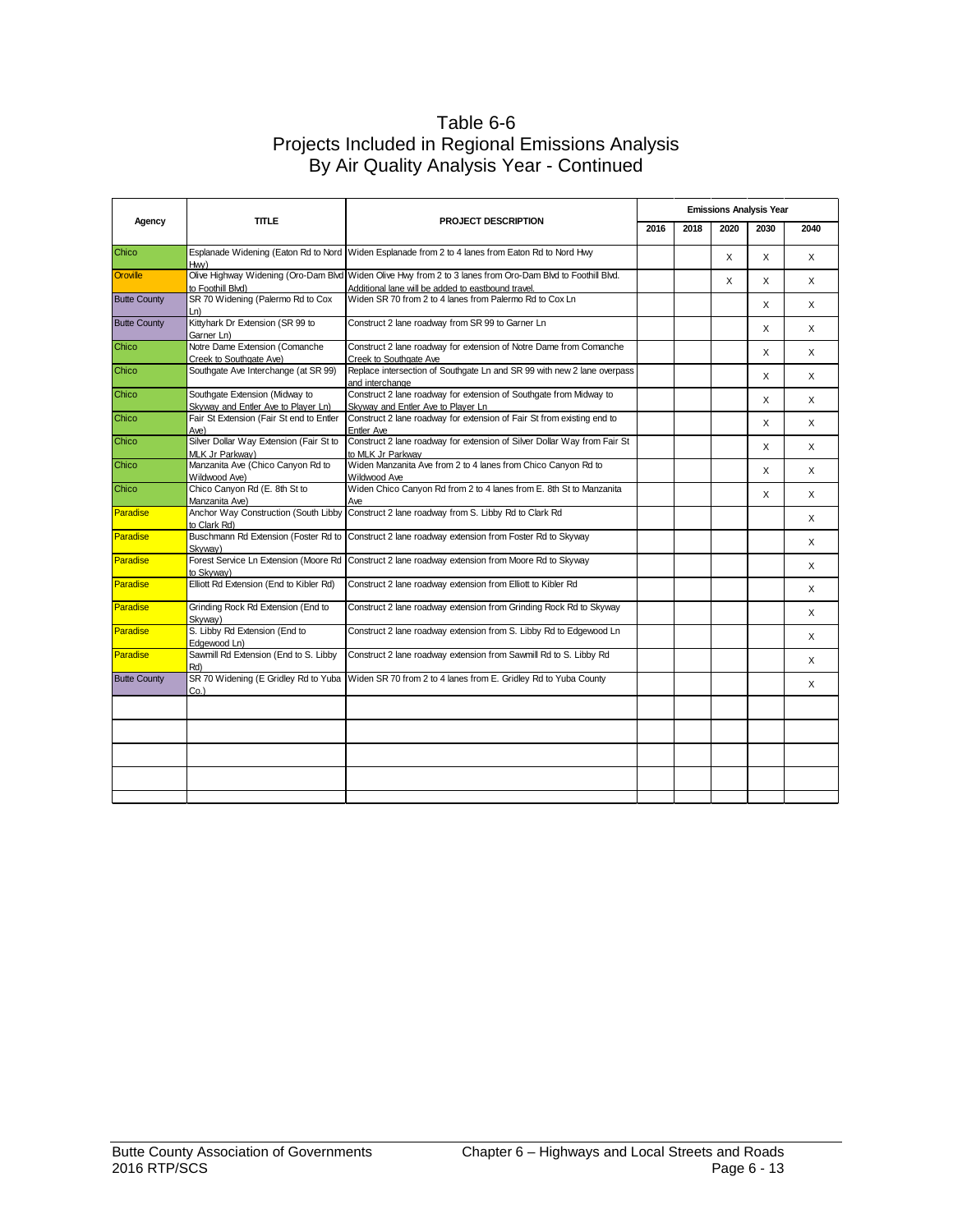| Table 6-7                               |
|-----------------------------------------|
| Exempt Projects included in the RTP/SCS |

| Agency      | <b>TITLE</b>                                                             | PROJECT DESCRIPTION                                                                                                                                                                                                                                                                                                                                                       | TRANSPORTATION CONFORMITY RULE -<br><b>Exempt Reference</b>                                                             |
|-------------|--------------------------------------------------------------------------|---------------------------------------------------------------------------------------------------------------------------------------------------------------------------------------------------------------------------------------------------------------------------------------------------------------------------------------------------------------------------|-------------------------------------------------------------------------------------------------------------------------|
| County      | Neal Road and Cohasset Road Bike<br>Project                              | On Neal Rd. from Oro-Chico Hwy to the Skyway & unincorporated portion<br>of Cohasset Rd from Chico Limits to the Cohasset School. Construct<br>Class 2 bike lanes.                                                                                                                                                                                                        | Section 93.126, Table 2, Air Quality. Bike & Ped<br>Facilities                                                          |
| County      | Butte County Forest Motorized Trail<br>Management Plan                   | Plumas National Forest and Feather River Ranger District. Develop a Trail Section 93.126, Table 2, Air Quality. Planning &<br>Asessment Study Report for 19 OHV trails totaling 15.25 miles with the<br>Feather River Ranger District.                                                                                                                                    | <b>Technical Studies</b>                                                                                                |
| County      | Butte County Highway Safety<br>Improvement Program (HSIP) Grouped        | HSIP3-03-002. Lincoln Blvd from 50' north of Idora St to 100' south of<br>Arnold Ave.                                                                                                                                                                                                                                                                                     | Section 93.126, Table 2, Air Quality. Highway<br>Safety Improvement Program                                             |
|             | Projects                                                                 | HSIP5-03-001. County of Butte, Durham-Pentz Rd between SR 99 and<br>SR 191.                                                                                                                                                                                                                                                                                               | Section 93.126, Table 2, Air Quality. Highway<br>Safety Improvement Program                                             |
|             |                                                                          | HSIP5-03-002. County of Butte, signal at East Gridley Rd and Larkin Rd.                                                                                                                                                                                                                                                                                                   | Section 93.126, Table 2, Air Quality. Highway<br>Safety Improvement Program                                             |
|             |                                                                          | HSIP5-03-009. City of Oroville, signals at Oro Dam Blvd, Orange Ave,<br>and Acacia Ave signal install.                                                                                                                                                                                                                                                                    | Section 93.126, Table 2, Air Quality. Highway<br>Safety Improvement Program                                             |
|             |                                                                          | HSIP6-03-006. Town of Paradise, Clark Rd between Adams Rd and<br>Kimberly Ln.                                                                                                                                                                                                                                                                                             | Section 93.126, Table 2, Air Quality. Highway<br>Safety Improvement Program                                             |
|             |                                                                          | HSIP6-03-008. Town of Paradise, Pearson Rd between Clark Rd and                                                                                                                                                                                                                                                                                                           | Section 93.126, Table 2, Air Quality. Highway                                                                           |
|             |                                                                          | Pentz Rd.<br>HSIP6-03-009. Town of Paradise, Clark Rd between Bille Rd and<br>Wagstaff Rd.                                                                                                                                                                                                                                                                                | Safety Improvement Program<br>Section 93.126, Table 2, Air Quality. Highway<br>Safety Improvement Program               |
|             |                                                                          | HSIP7-03-001. City of Chico, Nord Ave (SR 32) from 1st St to 4th St.<br>HSIP7-03-002. City of Chico, Esplanade between Cohasset Rd and                                                                                                                                                                                                                                    | Section 93.126, Table 2, Air Quality. Highway<br>Section 93.126, Table 2, Air Quality. Highway                          |
|             |                                                                          | Memorial Way.<br>HSIP7-03-003. City of Chico, intersection of Nord Ave and West<br>Sacramento Ave.                                                                                                                                                                                                                                                                        | Safety Improvement Program<br>Section 93.126, Table 2, Air Quality. Highway<br>Safety Improvement Program               |
|             |                                                                          | HSIP7-03-004. Town of Paradise, intersection of Skyway at Black Olive<br>Dr.                                                                                                                                                                                                                                                                                              | Section 93.126, Table 2, Air Quality. Highway<br>Safety Improvement Program                                             |
| County      | Las Plumas SRTS                                                          | Between Waler Rd and Autrey Ln. Walmer Rd between Lincoln Blvd and<br>Rosedale Ave. Construct sidewalks, curb, gutter, ramps and AC tie-in;                                                                                                                                                                                                                               | Section 93.126, Table 2, Air Quality. Bicycle and<br><b>Pedestrian Facilities</b>                                       |
| County      | South Oroville SRTS - ATP                                                | install speed humps and speed feedback signs; upgrade crosswalks<br>South Oroville SRTS - Lincoln Blvd and Las Plumas Ave. Safe Routes to<br>School project along Lincold Blvd, Las Plumas Ave, Lower Wyandotte Rd,<br>and Monte Vista Ave. Install bike lanes, sidewalks, pedestrian crossing<br>safety enhancements, and driver feedback signs along the main corridors | Section 93.126, Table 2, Air Quality. Bicycle and<br><b>Pedestrian Facilities</b>                                       |
| County      | Monte Vista & Lower Wyandotte Class                                      | of the south Oroville area routes to school.<br>Construct Class II bike facilities along Monte Vista Ave and Lincoln Blvd to                                                                                                                                                                                                                                              | Section 93.126, Table 2, Air Quality. Bicycle and                                                                       |
|             | <b>II Bike Facilities</b>                                                | Lower Wyandotte Rd in locations that do not have existing curb, gutter<br>and sidewalks, along with Class II bike facilities along Lower Wyandotte<br>Rd from Las Plumas Ave/Oro Bangor Hwy to Monte Vista Ave                                                                                                                                                            | <b>Pedestrian Facilities</b>                                                                                            |
| County      | Autry Lane and Monte Vista Safe<br>Routes to Schools Gap Closure Project | Preliminary engineering for curb, gutter, sidewalk, and crossing<br>enhancements along Autry Lane and Monte Vista Ave.                                                                                                                                                                                                                                                    | Section 93.126, Table 2, Air Quality. Bicycle and<br><b>Pedestrian Facilities</b>                                       |
| <b>BCAG</b> | FTA Sec. 5307 Program - B - Line                                         | Butte Regional Transit. Chico UZA Area. Operations and Capital                                                                                                                                                                                                                                                                                                            | Section 93.126, Table 2, Mass Transit.Operating                                                                         |
| <b>BCAG</b> | FTA Sec. 5310 Program - Grouped<br>Listing                               | Help Central - Mobility Management Project for Butte 211<br>Butte Regional Transit for Supplemental ADA Paratransit Operations                                                                                                                                                                                                                                            | Section 93.126, Table 2, Other. Specific activities<br>Section 93.126, Table 2, Mass Transit.Operating                  |
| <b>BCAG</b> | FTA Sec. 5311 Program                                                    | B - Line (Butte Regional Transit) Operations and Capital                                                                                                                                                                                                                                                                                                                  | Section 93.126, Table 2, Mass Transit.Operating                                                                         |
| <b>BCAG</b> | FTA Sec. 5339 Program                                                    | Butte Regional Transit. Replace, rehabilitate and purchase bus related                                                                                                                                                                                                                                                                                                    | Section 93.126, Table 2, Mass Transit. Purchase                                                                         |
| <b>BCAG</b> |                                                                          | facilities and equipment.                                                                                                                                                                                                                                                                                                                                                 | of transit operating equipment for vehicles<br>Section 93.126, Table 2, Mass Transit. Purchase                          |
|             | Butte Regional Transit Bus Replacement<br>Program                        | Butte Regional Transit - purchase six (6) new 40' low floor buses for fixed<br>route system.                                                                                                                                                                                                                                                                              | of transit operating equipment for vehicles                                                                             |
| <b>BCAG</b> | Butte Regional Transit Operations and                                    | In Chico, construct new Butte Regional Transit Operations Center (326                                                                                                                                                                                                                                                                                                     | Section 93.126, Table 2, Mass                                                                                           |
| <b>BCAG</b> | Maintenance Facility<br>Planning, Programming and Monitoring             | Huss Ln).<br>Planning, programming and monitoring                                                                                                                                                                                                                                                                                                                         | Transit.Construction of new bus or rail<br>Section 93.126, Table 2, Other. Specific activities                          |
|             |                                                                          |                                                                                                                                                                                                                                                                                                                                                                           | which do not involve or lead directly to construction                                                                   |
| Caltrans    | Butte County SHOPP Minor Grouped<br>isting.                              | SR 99 (Chico) - Install street lighting and construct crosswalks in the City<br>of Chico at northbound off-ramps at Cohassett Rd. and Eaton Rd. to meet  Lighting Improvements - Safety. Bicycle and<br>current standards for urban interchanges.                                                                                                                         | Section 93.126, Table 2, Safety & Air Quality.<br>Pedestrian Facilities - Air Quality.                                  |
| Caltrans    | Butte County SHOPP Collision<br><b>Reduction Grouped Listing</b>         | SR 99 Near Chico at the Rock Creek Bridge #12-27. Widen shoulder on<br>structure                                                                                                                                                                                                                                                                                          | Section 93.126, Table 2, Safety. Shoulder<br>Improvements                                                               |
|             |                                                                          | SR 191 Near Town of Paradise. Safety improvement project to reduce the<br>number and severity of collisions. SR 191 near Paradise from 2 miles<br>south of Clear Creek Cemetery Rd to South Airport Rd.                                                                                                                                                                   | Section 93.126, Table 2, Safety. Pavement<br>resurfacing and/or rehabilitation.                                         |
| Caltrans    | <b>Butte County SHOPP Mandates</b><br>Grouped Listing                    | SHOPP Mandates - ADA pedestrian infrastructure project on SR 32 near<br>Chico from Kennedy Avenue to the SR 99/32 separation. Construct<br>sidewalks, curb-ramps and crosswalks.                                                                                                                                                                                          | Section 93.126, Table 2, Air Quality. Bicycle and<br>Pedestrian Facilities                                              |
| Caltrans    | Butte County SHOPP Bridge<br>Preservation Grouped Listing                | State Route 70 in Oroville at Flag Canyon Creek Bridge # 12-0140 and SR<br>99 near Chico from Estates Drive at 0.4 mile north of Butte Creek Bridge<br>#12-0126R. Replace bridges.                                                                                                                                                                                        | Section 93.126, Table 2, Safety. Widening narrow<br>pavements or reconstructing bridges (no additional<br>travel lanes) |
| Caltrans    | Butte County SHOPP Pavement<br>Rehabilitation Grouped Listing            | State Route 99 in Chico, from south of Skyway Overcrossing to south of<br>Garner Lane. Rehabilitate pavement.                                                                                                                                                                                                                                                             | Section 93.126, Table 2, Safety. Pavement<br>resurfacing and/or rehabilitation.                                         |
| Caltrans    | Butte County SHOPP Highway<br>Maintenance                                | State Route 32 in Chico, from La Castana Dr (PM 19) north to Nopel Ave<br>(PM 23.9). Maintenance asphalt overlay.                                                                                                                                                                                                                                                         | Section 93.126, Table 2, Safety. Pavement<br>resurfacing and/or rehabilitation.                                         |
|             |                                                                          |                                                                                                                                                                                                                                                                                                                                                                           |                                                                                                                         |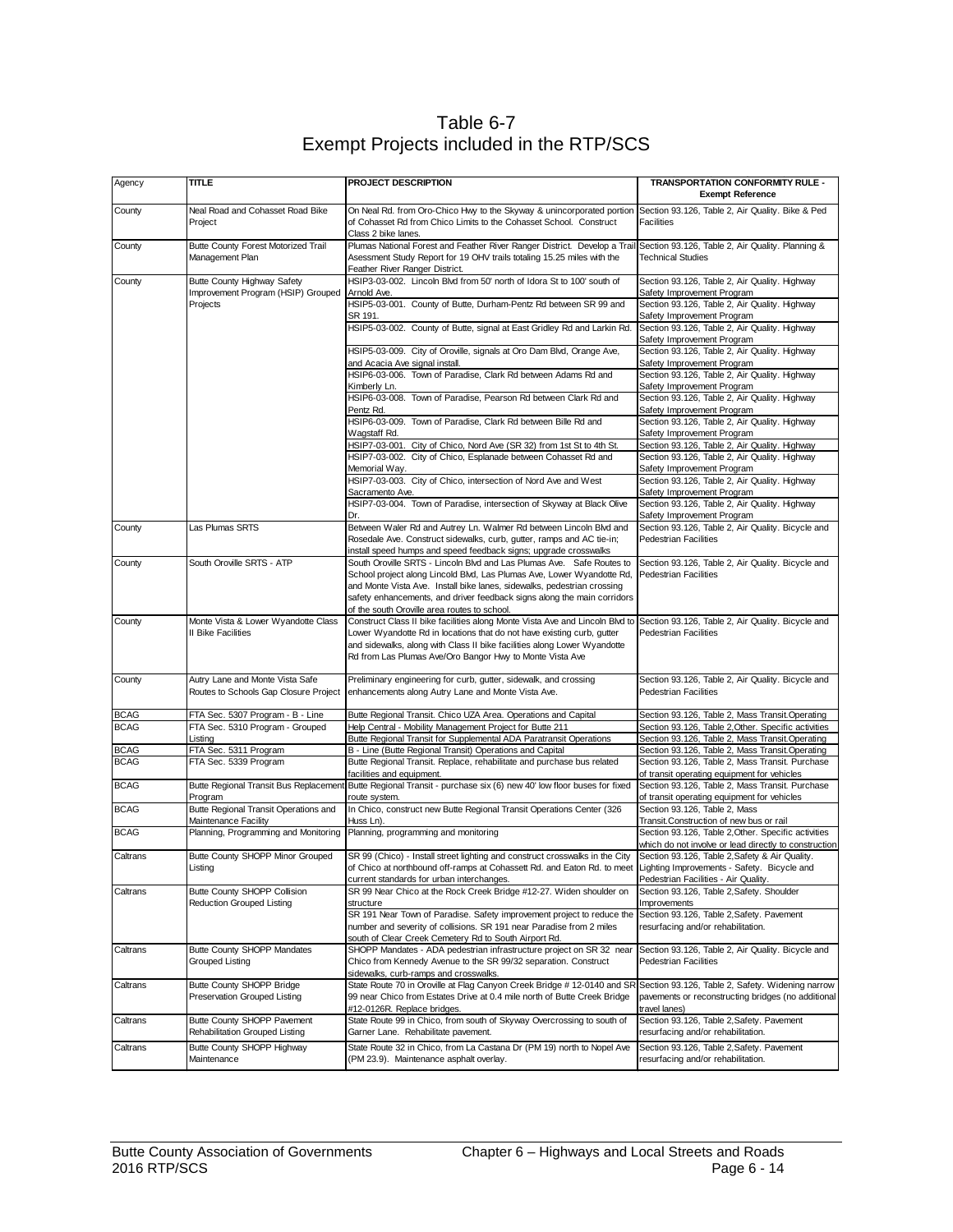Table 6-7 Exempt Projects included in the RTP/SCS - Continued

| Agency       | <b>TITLE</b>                                                                  | PROJECT DESCRIPTION                                                                                                                                                                                                                                                                                                                                                                                                                                                                                                                                                                                                                                                                                                                                                                                                                                                                                                | TRANSPORTATION CONFORMITY RULE -<br><b>Exempt Reference</b>                                                           |
|--------------|-------------------------------------------------------------------------------|--------------------------------------------------------------------------------------------------------------------------------------------------------------------------------------------------------------------------------------------------------------------------------------------------------------------------------------------------------------------------------------------------------------------------------------------------------------------------------------------------------------------------------------------------------------------------------------------------------------------------------------------------------------------------------------------------------------------------------------------------------------------------------------------------------------------------------------------------------------------------------------------------------------------|-----------------------------------------------------------------------------------------------------------------------|
| <b>Biggs</b> | City of Biggs SRTS - Aleut St - ATP                                           | Constructs new sidewalks to close existing gaps along the main routes to<br>school. Project includes sidewalk construction on Aleut Street, Bannock<br>Street, 2nd Street and 3rd Street within the central portion of the City of<br>Biggs.                                                                                                                                                                                                                                                                                                                                                                                                                                                                                                                                                                                                                                                                       | Section 93.126, Table 2, Air Quality. Bicycle and<br><b>Pedestrian Facilities</b>                                     |
| Biggs        | Safe Routes to Schools Project                                                | Construct new bike and pedestrian facilities along 2nd & E Streets                                                                                                                                                                                                                                                                                                                                                                                                                                                                                                                                                                                                                                                                                                                                                                                                                                                 | Section 93.126, Table 2, Air Quality. Bicycle and                                                                     |
| <b>Biggs</b> | City of Biggs SRTS - B St - ATP                                               | SRTS B Street & 2nd St Sidewalk Improvement Project. Construct<br>sidewalk and curb ramps along B Street (1st St to 11th St) and 2nd Street<br>(E St to I St) to close sidewalk gaps and provide a safe route to school.                                                                                                                                                                                                                                                                                                                                                                                                                                                                                                                                                                                                                                                                                           | Section 93.126, Table 2, Air Quality. Bicycle and<br>Pedestrian Facilities                                            |
| Chico        | SR 99 Cohasset Rd Interchange Direct<br>SB On Ramp                            | Reconfigure interchange to construct a new direct on-ramp from<br>Eastbound Cohasset Rd to Southbound SR 99 in Chico at post mile<br>33.5/34.4. Scope of the this project is to complete the technical studies<br>through preliminary engineering.                                                                                                                                                                                                                                                                                                                                                                                                                                                                                                                                                                                                                                                                 | Section 93.127, Table 3 Projects Exempt from<br>Regional Emissions Analyses. Interchange<br>reconfiguration projects. |
| Chico        | <b>Street Crossing PE</b>                                                     | SR 99 Corridor Bikeway Phase 5 - 20th SR 99 Corridor Bikeway Project Phase 5 completes the gap adjacent to<br>SR 99 from Chico Mall across 20th Street to the north end of Business<br>Lane. This project is to complete the technical studies only thru<br>preliminary engineering.                                                                                                                                                                                                                                                                                                                                                                                                                                                                                                                                                                                                                               | Section 93.126, Table 2, Air Quality. Bicycle and<br><b>Pedestrian Facilities</b>                                     |
| Chico        |                                                                               | SR 99 Corridor Bikeway Phase 4 - ATP SR 99 Bikeway Phase 4 Improvements. Constructs Class 1 bikeway from<br>Business Lane to Skyway.                                                                                                                                                                                                                                                                                                                                                                                                                                                                                                                                                                                                                                                                                                                                                                               | Section 93.126, Table 2, Air Quality. Bicycle and<br><b>Pedestrian Facilities</b>                                     |
| Chico        | Esplanade Corridor Safety and<br><b>Accessibility Improvement Project</b>     | The scope of the project includes various non-motorized "complete streets<br>improvements along the Esplanade Corridor from W. 11th Avenue to<br>Memorial Avenue. Improvements are as follows: 1) ADA improvements<br>(ramps, sidewalk gap closures); 2) Pedestrian refuge islands at all<br>signalized and non-signalized intersections both at center islands and<br>islands separating travel lanes from frontage roads; 3) Traffic signal<br>equipment upgrades (pedestrian countdown signal heads with adequate<br>time to cross Esplanade); 4) Consistent pavement markings and signage<br>("Keep Clear" pavement delineations with either green pavement and/or<br>slightly raised colored concrete option); 5) Traffic signal timing plan with<br>pedestrian push button and vehicle detection (use detection based system<br>during peak times, use existing 28mph progression during non-peak<br>times). | Section 93.126, Table 2, Air Quality. Bicycle and<br><b>Pedestrian Facilities</b>                                     |
|              |                                                                               |                                                                                                                                                                                                                                                                                                                                                                                                                                                                                                                                                                                                                                                                                                                                                                                                                                                                                                                    | Section 93.126, Table 2, Other. Directional and<br>Section 93.128 Traffic signal synchronization                      |
| Oroville     | Table Mountain Blvd Roundabout                                                | In Oroville at Table Mountain Blvd., Nelson Ave and Cherokee Rd -<br>Reconfigure intersection and construct a roundabout.                                                                                                                                                                                                                                                                                                                                                                                                                                                                                                                                                                                                                                                                                                                                                                                          | Section 93.127, Table 3 Projects Exempt from<br>Regional Emissions Analyses. Intersection                             |
| Oroville     | SR 162 Pedestrian/Bicycle and<br>Disabled Mobility and Safety<br>Improvements | State Route 162 in Oroville between Feather River Blvd and Foothill Blvd.<br>Includes a comprehensive set of active transportation infrastructure<br>connectivity and safety improvements. The project scope includes the<br>following elements: new sidewalk, curb, and gutter; ADA ramps; street<br>lighting; high-visibility crosswalk striping; buffered bicycle lanes; an RRFB<br>crosswalk enhancement; a multi-use trail connection to SR 162; and an<br>enhanced pedestrian crossing with a signal (H.A.W.K.) upgrade.                                                                                                                                                                                                                                                                                                                                                                                     | Section 93.126, Table 2, Air Quality. Bicycle and<br><b>Pedestrian Facilities</b>                                     |
| Paradise     | Paradise Transit Center                                                       | In the Town of Paradise, construct new transit center on the Skyway near<br>Foster Ave. Multi-modal improvements include transit, bike, and<br>pedestrian enhancements.                                                                                                                                                                                                                                                                                                                                                                                                                                                                                                                                                                                                                                                                                                                                            | Section 93.127, Table 3 Projects Exempt from<br>Regional Emissions Analyses, Bus terminals and<br>transfer points.    |
| Paradise     | Maxwell Dr SR2S Project                                                       | Safe Routes to School project along Maxwell Dr between Skyway and<br>Elliot Rd. Improvements include the construction of sidewalks, curb and<br>gutter along Maxwell Dr. Shoulders will also be widened to facilitate Class<br>2 bike lanes.                                                                                                                                                                                                                                                                                                                                                                                                                                                                                                                                                                                                                                                                       | Section 93.126, Table 2, Air Quality. Bicycle and<br><b>Pedestrian Facilities</b>                                     |
| Paradise     | Pearson Rd SR2S Connectivity Project                                          | Safe Routes to School project along Pearson Rd between Black Olive and<br>Academy Drives. Improvements include the construction of sidewalks,<br>curb and gutter on the north and south sides of Pearson Rd. The project<br>will require minor drainage improvements and construction of appropriate<br>retaining walls for hillside slopes.                                                                                                                                                                                                                                                                                                                                                                                                                                                                                                                                                                       | Section 93.126, Table 2, Air Quality. Bicycle and<br><b>Pedestrian Facilities</b>                                     |
| Paradise     | Almond St Multi-Modal - ATP                                                   | Almond Street Multi-Modal. The proposed project will add sidewalks,<br>curbs and gutters to Almond Street between Pearson Rd and Elliot Rd.                                                                                                                                                                                                                                                                                                                                                                                                                                                                                                                                                                                                                                                                                                                                                                        | Section 93.126, Table 2, Air Quality. Bicycle and<br><b>Pedestrian Facilities</b>                                     |
| Paradise     | Paradise Memorial Trailway - ATP                                              | Memorial Trailway Class 1 Enhancements (Neal Rd to Pentz Rd).<br>Upgrade bike/ped facility, to current standard for width and minimum<br>standard for shoulders. Project also includes crosswalk enhancements at<br>5 arterial intersections.                                                                                                                                                                                                                                                                                                                                                                                                                                                                                                                                                                                                                                                                      | Section 93.126, Table 2, Air Quality. Bicycle and<br><b>Pedestrian Facilities</b>                                     |
| Paradise     | Ponderosa Elementary SRTS - ATP                                               | Ponderosa Elementary SRTS Project. Project will convert Pentz Road<br>(between Bille Rd and 300' north of Wagstaff Rd) from a 2-lane, 20' wide<br>roadway to a complete street solution supporting walking, bicycling and<br>rolling to and from school and nearby destinations. No change in travel<br>lanes.                                                                                                                                                                                                                                                                                                                                                                                                                                                                                                                                                                                                     | Section 93.126, Table 2, Air Quality. Bicycle and<br><b>Pedestrian Facilities</b>                                     |
| Paradise     | Downtown Paradise Equal Mobility -<br>ATP                                     | Downtown Paradise Equal Mobility Project. Improvements include the<br>removal of barriers, gravel sidewalks, asphalt sidewalks, and driveways<br>with construction of ADA-compliant facilities. On Skyway between<br>Pearson Rd and Elliott Rd.                                                                                                                                                                                                                                                                                                                                                                                                                                                                                                                                                                                                                                                                    | Section 93.126, Table 2, Air Quality. Bicycle and<br><b>Pedestrian Facilities</b>                                     |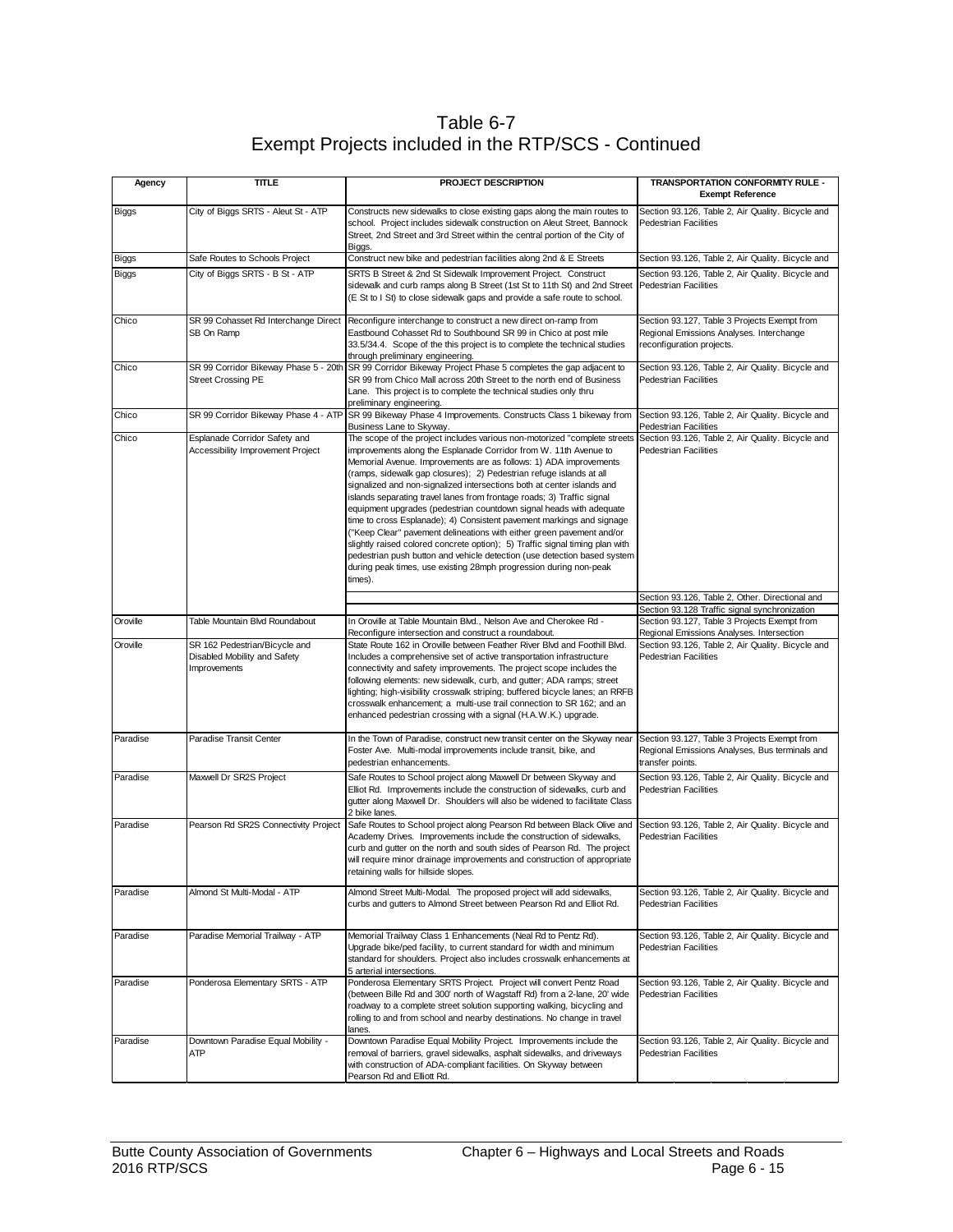Table 6-7 Exempt Projects included in the RTP/SCS - Continued

| Agency   | <b>TITLE</b>                          | <b>PROJECT DESCRIPTION</b>                                                                                           | <b>TRANSPORTATION CONFORMITY RULE -</b>            |
|----------|---------------------------------------|----------------------------------------------------------------------------------------------------------------------|----------------------------------------------------|
|          |                                       |                                                                                                                      | <b>Exempt Reference</b>                            |
| Paradise | ATP Gap Closure Project               | Construct new sidewalks, curbs and gutters, and class II bicycle lanes in                                            | Section 93.126, Table 2, Air Quality. Bicycle and  |
|          |                                       | downtown Paradise along Fir Street (Skyway to Black Olive), Birch Street   Pedestrian Facilities                     |                                                    |
|          |                                       | (Skyway to Black Olive), in addition to portions of Foster Road (Pearson                                             |                                                    |
|          |                                       | to Birch), Black Olive Drive (Pearson to Fir) and Elliott Road (Skyway to                                            |                                                    |
|          |                                       | Almond).                                                                                                             |                                                    |
| Various  | Local Highway Bridge Projects (HBP) - | Midway Bridge Replacement across Butte Creek. On Midway (old SR 99) Section 93.126, Table 2, Safety. Widening narrow |                                                    |
|          | Grouped Listing - Lump Sum            | approximately 0.2 miles south of White Ave to approximately 0.7 miles                                                | pavements or reconstructing bridges (no additional |
|          |                                       | south of White Ave., spanning Butte Creek and Butte Creek Overflow.                                                  | travel lanes)                                      |
|          |                                       | Replace 2 bridge structures.                                                                                         |                                                    |
|          |                                       | E Rio Bonito Rd over Hamilton Slough                                                                                 | Section 93.126, Table 2, Safety. Widening narrow   |
|          |                                       | E Rio Bonito Rd over Sutter Butte Canal                                                                              | Section 93.126, Table 2, Safety. Widening narrow   |
|          |                                       | Oregon Gulch Rd over Morris Ravine                                                                                   | Section 93.126, Table 2, Safety. Widening narrow   |
|          |                                       | Ord Ferry Rd over Little Chico Creek                                                                                 | Section 93.126, Table 2, Safety. Widening narrow   |
|          |                                       | Pomona Rd over Little Chico Creek                                                                                    | Section 93.126, Table 2, Safety. Widening narrow   |
|          |                                       | Salem St over Little Chico Creek                                                                                     | Section 93.126, Table 2, Safety. Widening narrow   |
| County   | Oro-Chico Hwy Bike Project            | Construct Class 2 Bike lane from Midway to Butte Campus Drive along                                                  | Section 93.126, Table 2, Air Quality. Bicycle and  |
|          |                                       | Oro Chico Hwy, Durham Dayton Hwy & Durham Pentz Rd.                                                                  | Pedestrian Facilities                              |
|          |                                       |                                                                                                                      |                                                    |
|          |                                       |                                                                                                                      |                                                    |
|          |                                       |                                                                                                                      |                                                    |
|          |                                       |                                                                                                                      |                                                    |
|          |                                       |                                                                                                                      |                                                    |
|          |                                       |                                                                                                                      |                                                    |
|          |                                       |                                                                                                                      |                                                    |
|          |                                       |                                                                                                                      |                                                    |
|          |                                       |                                                                                                                      |                                                    |
|          |                                       |                                                                                                                      |                                                    |

#### **Unfunded Regional Priorities Beyond Financial Constraints**

SR 99 Corridor Projects - The scope of the projects is to provide a continuous merging lane to improve the traffic operations along the main corridor. The estimated cost for these improvements is \$100 million.

SR 99 Passing Lane Projects - The scope of these projects is to provide for passing lanes between Gridley and the junction at SR 149. The estimated cost for these improvements is \$80 million.

SR 99 Neal Road Interchange – The scope of this project is to provide for a new interchange at Neal Road and SR 99. The estimated cost for a new interchange is \$30 million.

SR 70 Ophir Rd Interchange Project – The scope of this project is to provide for a new interchange at Ophir Rd near Oroville. The estimated cost for a new interchange is \$30 million.

SR 70 Georgia Pacific Interchange – The scope of this project is to provide for a new interchange. The estimated cost for a new interchange is \$30 million.

The Skyway over the Magalia Dam Project - The scope of this project is to add an additional two lanes of roadway over the Magalia Dam on the Skyway. This section of roadway is located between the Town of Paradise and the community of Magalia. A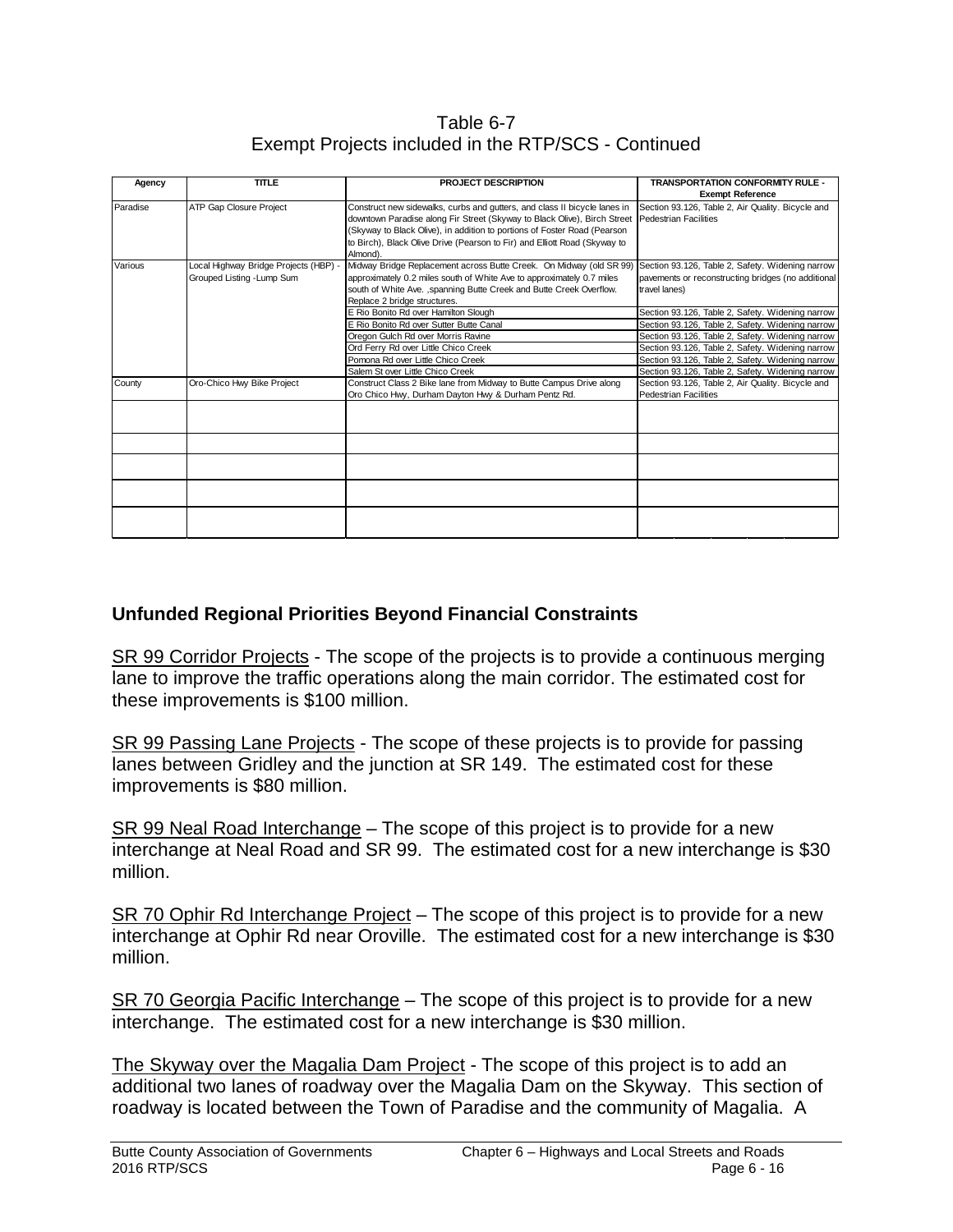key concern is the number of traffic accidents that shut down traffic in both directions, causing significant delays. Emergency vehicles are also affected when accidents occur. The estimated cost for this project is \$80 million.

#### **Unfunded SHOPP Projects**

The following projects are provided for information and may be amended into the RTP & FTIP at a future date as future SHOPP projects.

| <b>Route</b> | <b>Back</b><br><b>PM</b> | <b>Ahead</b><br><b>PM</b> | <b>Activity</b><br><b>Category</b> | <b>Activity Location</b>                                                                       | <b>TYP</b><br><b>Total</b><br><b>Project</b><br><b>Cost</b><br>(5K) | <b>PID</b><br><b>Cycle</b> |
|--------------|--------------------------|---------------------------|------------------------------------|------------------------------------------------------------------------------------------------|---------------------------------------------------------------------|----------------------------|
|              |                          |                           |                                    | Approximately 6 miles west of Chico on Rte<br>32 from Pine Creek Lagoon to Pine Creek          |                                                                     |                            |
| '032         | 1.3                      | 1.8                       | <b>Bridge</b>                      | Overflow (PM 1.3/1.8) and on Rte 45 in<br>Knights Landing at Sycamore Slough (PM 0.13)         | \$1,000                                                             | 2020                       |
|              |                          |                           |                                    | In Butte County, in the city of Oroville, at<br>Grand Avenue OC and Garden Drive OC            |                                                                     |                            |
| '070         | 15.43                    | 16.63                     | <b>Bridge</b>                      | In the city of Chico, from Skyway OC to Eaton                                                  | \$10,600                                                            | 2020                       |
| '099         | R30.60                   | R36.31                    | <b>Bridge</b>                      | Rd OC                                                                                          | \$21,300                                                            | 2020                       |
| '149         | R3.96                    | R3.96                     | <b>Bridge</b>                      | In Butte County, approx 0.8 mile N of Shippee<br>Rd at Clear Creek Br (Br#12-73R)              | \$300                                                               |                            |
| '032         | 6                        | 8.8                       | Mobility                           | Chico                                                                                          | \$5,500                                                             |                            |
|              |                          |                           |                                    | from just north of Sutter/Butte Co Line to 11                                                  |                                                                     |                            |
| '099         | 0                        | 45.98                     | Mobility                           | miles North of City of Chico                                                                   | \$8,320                                                             | 2020                       |
| '099         | 30.69                    | 34.79                     | Mobility                           | In Butte County on Route 99, in the city of<br>Chico                                           | \$55,800                                                            | 2024                       |
| '162         | 18.46                    | 22.9                      | Mobility                           | In Butte County, on SR 162 from Oroville City<br>Limits to Miners Ranch Road.                  | \$24,005                                                            |                            |
| '162         | 20.4                     | 20.5                      | Mobility                           | Oro-Quincy Hwy & Oakvale Avenue                                                                | \$4,500                                                             | 2020                       |
| '032         | 4.4                      | 10.2                      | Pavement                           | In and near Chico from Mud Creek Bridge<br>(Br#12-0045) to Route 99                            | \$9,360                                                             | 2020                       |
|              |                          |                           |                                    | In Butte County from El Monte Ave to Plumas                                                    |                                                                     |                            |
| '032         | 11.2                     | 37.8                      | Pavement                           | County Line                                                                                    | \$16,250                                                            | 2020                       |
|              |                          |                           |                                    | In Butte County in the City of Chico from First<br>Ave UC (12-153) to North Chico OH (12-157). |                                                                     |                            |
| '032         | 33.3                     | 34.6                      | Pavement                           | Roadway Rehab                                                                                  | \$6,700                                                             |                            |
| '070         | 0                        | 9.2                       | Pavement                           | In Butte County from Yuba County line to 0.3<br>miles east of Welsh Rd/Palermo Rd              | \$6,256                                                             | 2020                       |
|              |                          |                           |                                    | In Butte County from 0.2 mile north of<br>Garden Drive to Campbell Creek Overflow              |                                                                     |                            |
| '070         | 17                       | 19.8                      | Pavement                           | Bridge (Br#12-0145)                                                                            | \$3,750                                                             | 2020                       |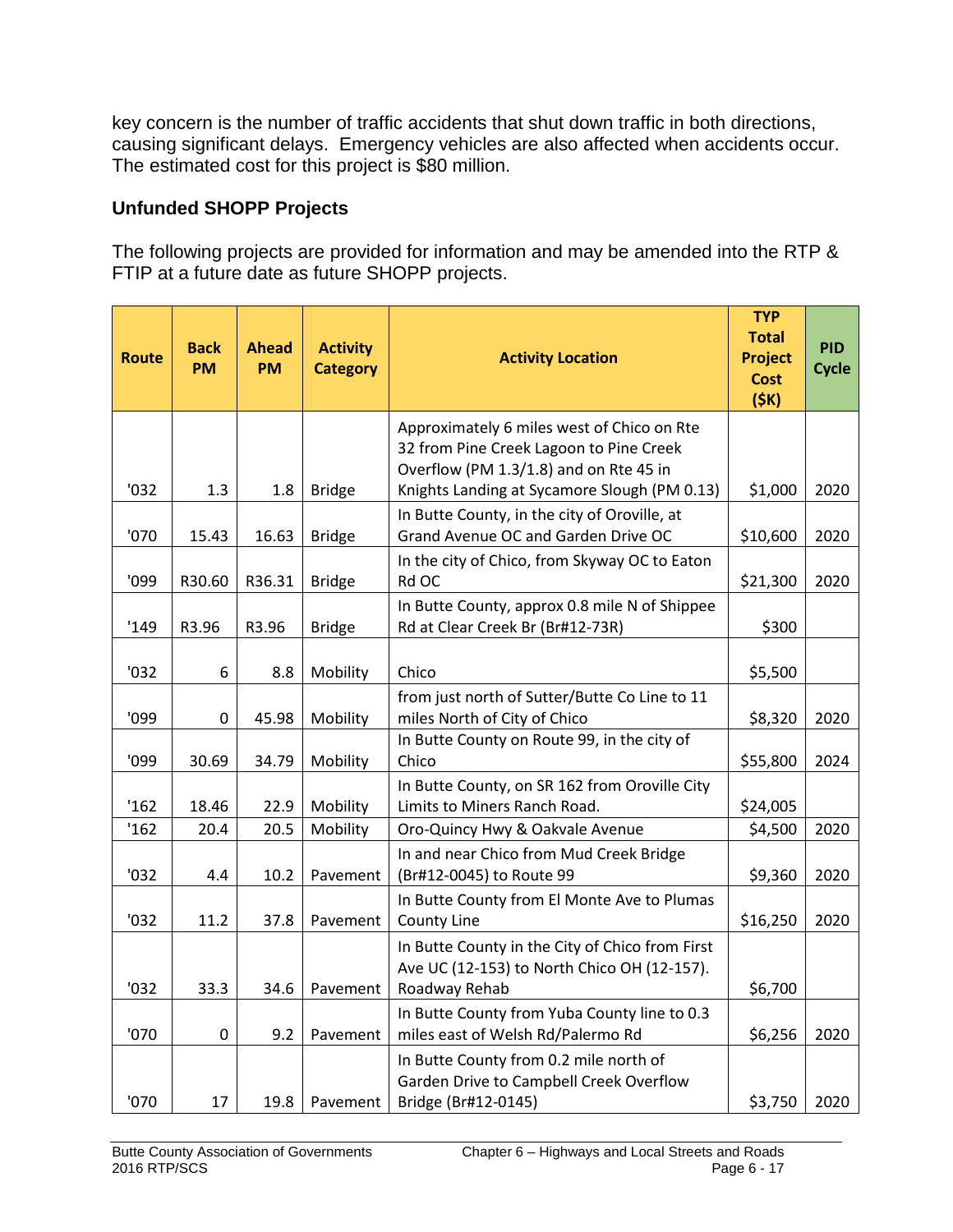|       |        |       |             | In Butte County from 0.9 mile south of Hamlin<br>Slough Bridge (Br#12-0131) north to Skyway |          |      |
|-------|--------|-------|-------------|---------------------------------------------------------------------------------------------|----------|------|
| '099  | 24.6   | 30.1  | Pavement    | <b>OC</b>                                                                                   | \$6,875  | 2020 |
|       |        |       |             | In and near Gridley from Obermeyer Dr to                                                    |          |      |
| '099  | R3.5   | 4.9   | Pavement    | Chico San Dr                                                                                | \$8,400  | 2020 |
|       |        |       |             | In Oroville from Jct Rte 70 to Lower Wyandote                                               |          |      |
| '162  | 15.8   | 18    | Pavement    | Rd                                                                                          | \$3,320  | 2020 |
|       |        |       |             |                                                                                             |          |      |
|       |        |       |             | In Butte County in & near Chico on SR 99 from<br>East 20th St OC to Lindo Channel Bridge.   |          |      |
| '099  | R31.1  | R33.9 | Roadside    | Rehab highway planting & irrigation.                                                        | \$1,200  | 2022 |
|       |        |       |             | In Butte County on Route 32 between<br>Hamilton City and Chico. widen shoulder and          |          |      |
| '032  | 0.3    | 5.1   | Safety - SI | establish CRS.                                                                              | \$19,680 |      |
|       |        |       |             | In Butte County on Route 32 at various                                                      |          |      |
| '032  | 6      | 8.8   | Safety - SI | locations.                                                                                  | \$5,500  |      |
|       |        |       |             | On Butte 70 at various locations. Replace rock                                              |          |      |
| '070' | 40     | 44    | Safety - SI | walls with textured concrete barrier.                                                       | \$7,088  |      |
|       |        |       |             | In Butte County on Route 99, at NB off-ramp<br>to East Avenue. Widen ramp to reduce         |          |      |
| '099  | 34.576 | 34.78 | Safety - SI | backup onto mainline.                                                                       | \$1,555  |      |

| <b>Rte</b> | <b>Back</b><br><b>PM</b> | <b>Ahead</b><br><b>PM</b> | <b>Activity</b><br><b>Category</b> | <b>Activity Location</b>                                                                                                               | <b>TYP Total</b><br><b>Project</b><br>Cost (5K) | EA     | Prop'd<br><b>SHOPP</b><br><b>Cycle</b> |
|------------|--------------------------|---------------------------|------------------------------------|----------------------------------------------------------------------------------------------------------------------------------------|-------------------------------------------------|--------|----------------------------------------|
| '099       | 45.9                     | 45.9                      | Advance<br>Mitigation              | On Route 99 in Tehama<br>County 0.2 mi north of the<br><b>Butte County Line.</b>                                                       | \$1,900                                         | '2H140 | 2018                                   |
| '070       | 28.2                     | 28.22                     | <b>Bridge</b>                      | West Branch Feather River<br>Bridge, Br#12-0134                                                                                        | \$5,600                                         | '1H120 | 2018                                   |
| '099       | R <sub>28.0</sub>        | 39                        | Mobility                           | In Chico area between<br>Southgate at JNO Eaton Road.<br>Install and implement ITS<br>elements in Chico area:<br>Detection, CCTV, VDS. | \$6,300                                         | '1H860 | 2018                                   |
| '162       | 12.1                     | 18.5                      | Mobility                           | 0.3 mi East of Wilber Rd to<br>Foothill Blvd, 0.5 Mi East of<br>City of Oroville                                                       | \$4,000                                         | '2F870 | 2018                                   |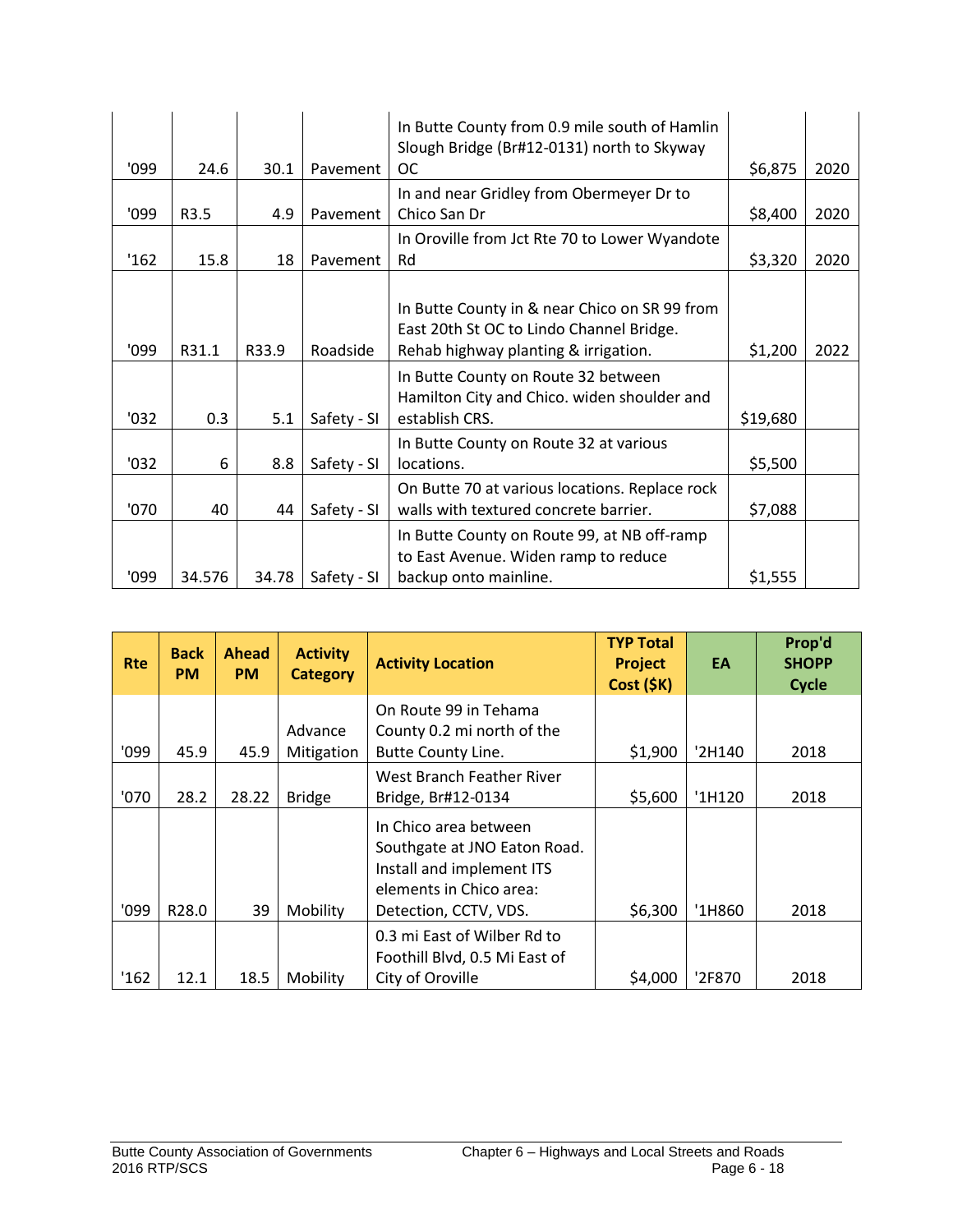|     |                  | Route   BackPM   AheadPM   TYP |          | <b>PID Cycle</b> | <b>Main Activity</b> | Perf Activity | <b>Activity Detail</b>                      |
|-----|------------------|--------------------------------|----------|------------------|----------------------|---------------|---------------------------------------------|
|     |                  |                                |          |                  | Category             | Category      |                                             |
|     |                  |                                |          |                  |                      |               | ADA - Install accessible pedestrian signal  |
| 32  | $6 \mid$         |                                | 8.8 2017 |                  | Mobility             | Mobility      | (201.361)                                   |
|     |                  |                                |          |                  |                      |               | Mainline existing Asphalt Pavement          |
|     |                  |                                |          |                  |                      |               | Rehabilitation (e.g. Lane Replace, thick    |
|     |                  |                                |          |                  |                      |               | overlay, full depth recycle, etc) (201.122, |
| 99  | R <sub>3.5</sub> |                                | 4.9 2017 | 2018             | Pavement             | Pavement      | 120)                                        |
| 99  | R3.5             |                                | 4.9 2017 | 2018             | Pavement             | Mobility      | ADA - Repair/upgrade curb ramp (201.361)    |
|     |                  |                                |          |                  |                      |               | Bridge Rehabilitation (201.110, .111, .113, |
| 149 | R3.96            | R3.96                          | 2017     |                  | <b>Bridge</b>        | <b>Bridge</b> | .322)                                       |
|     |                  |                                |          |                  |                      |               | Mainline existing Asphalt Pavement          |
|     |                  |                                |          |                  |                      |               | Rehabilitation {e.g. Lane Replace, thick    |
|     |                  |                                |          |                  |                      |               | overlay, full depth recycle, etc} USE FOR   |
| 162 | 15.8             |                                | 18 2017  | 2020             | Pavement             | Pavement      | CLASS 1 & 2 ROADS (201.122, 120)            |
| 162 | 18.1             | 19.85 2017                     |          | 2018             | Safety - SI          | Safety        | <b>Collisions Reduced</b>                   |

# **State Highway Corridor Strategies**

The purpose of the following section is to describe the state highway corridors in Butte County and to document BCAG's strategies for improvements. As a result of SB 45, BCAG controls the programming of 75% of STIP funds within the region, not Caltrans. Caltrans will realistically help fund projects that are "interregional" in nature such as the SR 70 Corridor. As such, it is important to lay out a strategy as to what the expectations will be in the horizon for the RTP/SCS. While the majority of STIP funds are programmed at the discretion of the BCAG Board, Caltrans continues to control the programming of SHOPP (State Highway Operations and Protection Program) funds, which continues to be a priority over the STIP by the CTC.

#### **State Route 32**

State Route 32 is a primary east/west interregional highway serving local and through traffic. SR 32 is not a priority route for Caltrans, thus improvement by Caltrans will be limited to the SHOPP program and the operational and safety triggers contained in that program. SR 32 is a regionally significant goods movement corridor for west/east travel.

| <b>Segment Description</b>      | <b>Long Term Future Strategy / Vision</b>                                                                                                                                                                                                                                                    |
|---------------------------------|----------------------------------------------------------------------------------------------------------------------------------------------------------------------------------------------------------------------------------------------------------------------------------------------|
| Butte / Glenn County Line to    | Work with Caltrans to identify SHOPP projects.                                                                                                                                                                                                                                               |
| Chico City Limits (East Ave)    |                                                                                                                                                                                                                                                                                              |
| East Avenue to 9th Street       | BCAG to continue pursuit of grant funding to study and identify a list of<br>specific improvements to address congestion and future land use.<br>Support City of Chico - develop projects identified in the SR 32 Nord<br>Avenue plan developed by BCAG.                                     |
| 9 <sup>th</sup> Street to SR 99 | BCAG to work with Caltrans and Chico to identify issues with rail<br>crossing.                                                                                                                                                                                                               |
| SR 99 to Yosemite               | City of Chico is scheduled to improve the operations at and near the<br>Park and Ride & Fir Streets as well as to widen the SR 32 to four lanes.<br>Project is funded by the City of Chico and Caltrans CMIA program.<br>Construction to widen SR 32 between SR 99 and El Monte is scheduled |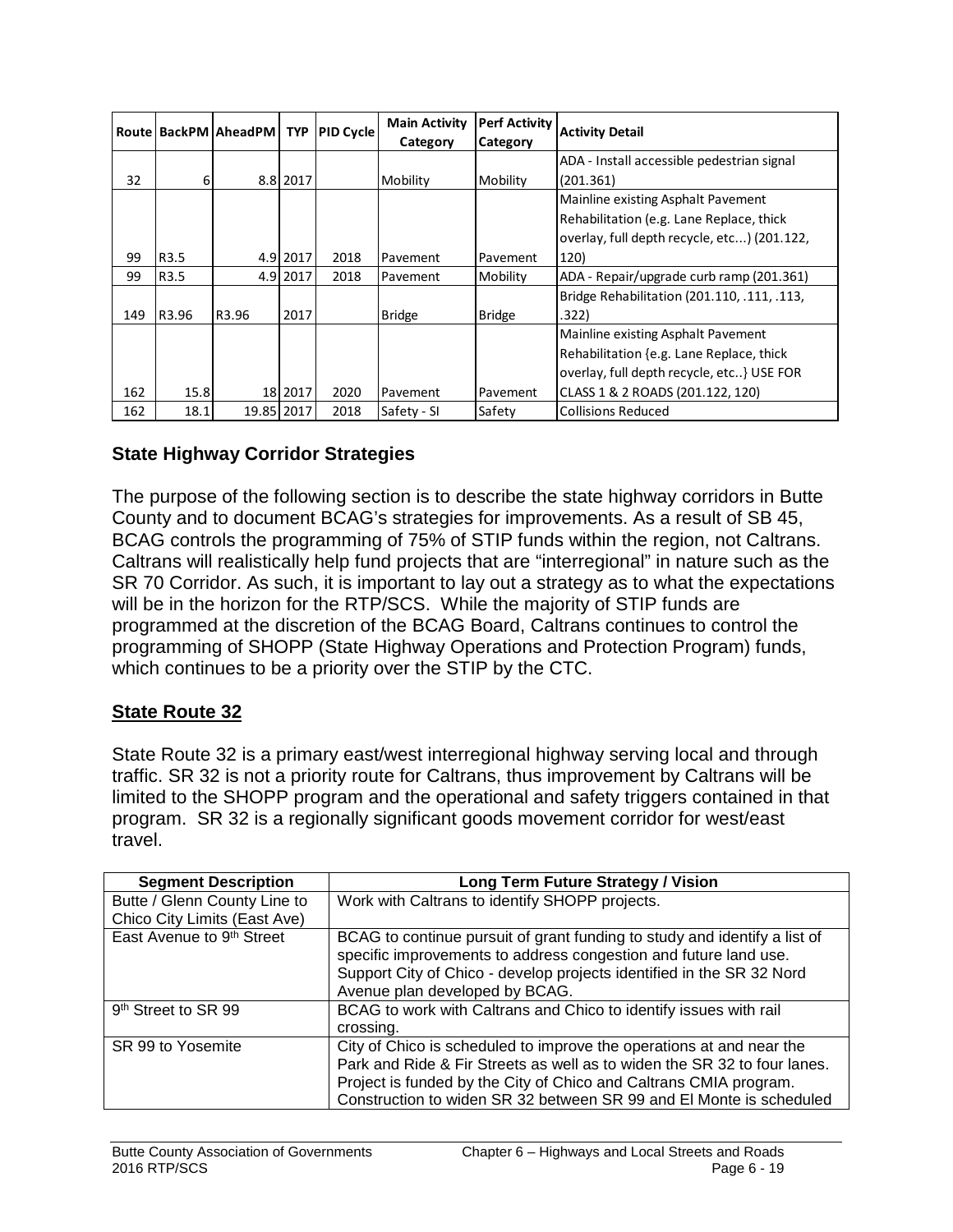|                                   | was completed in 2016. Funding for the segment between El Monte and<br>Yosemite is not yet secured. |
|-----------------------------------|-----------------------------------------------------------------------------------------------------|
| Yosemite to Tehama County<br>∟ine | Work with Caltrans to identify potential SHOPP projects.                                            |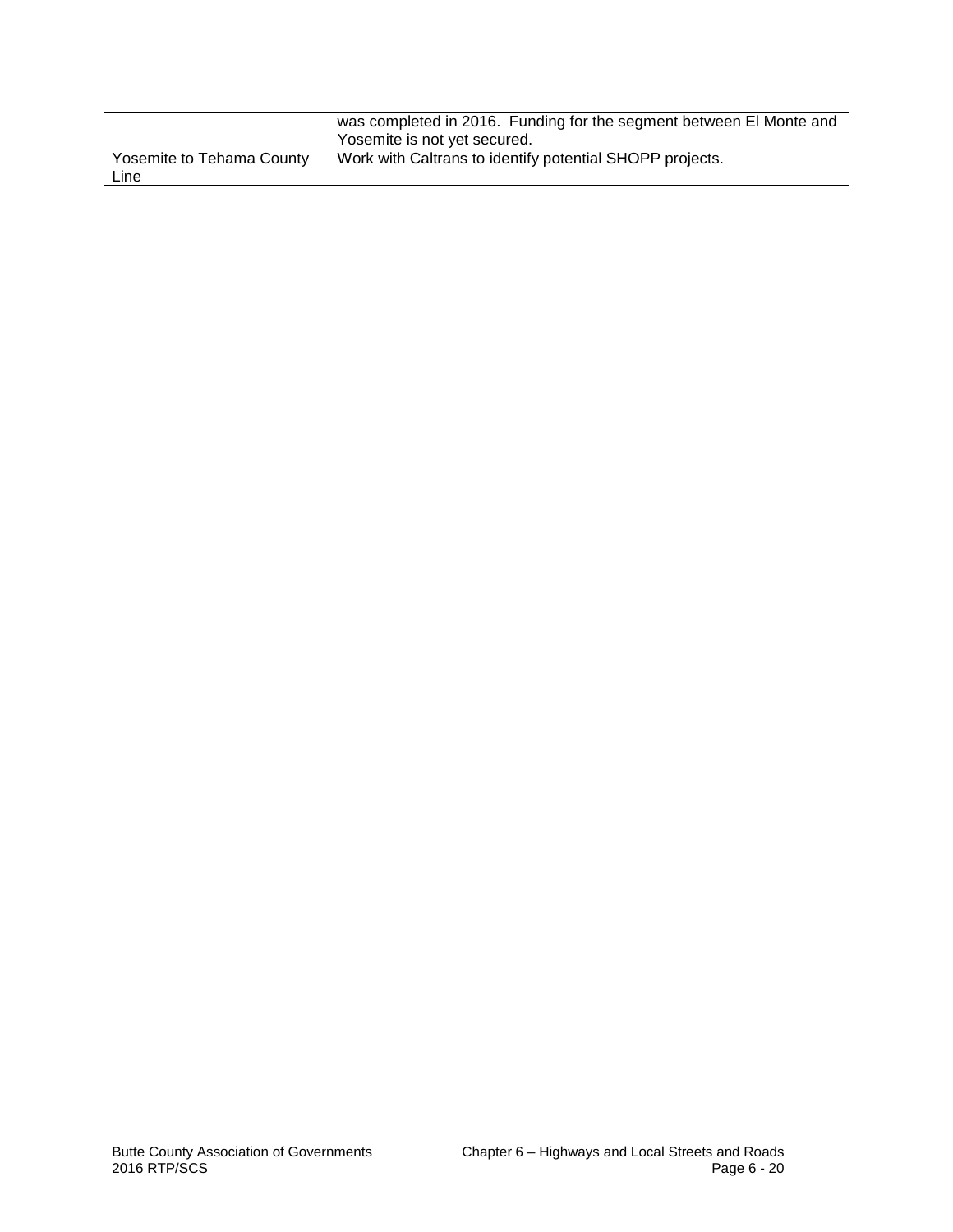# **SR 70**

State Route 70 is a primary north/south route through Butte County. SR 70 from the Butte/Yuba County line to SR 149 is designated a high emphasis route by Caltrans and is also designated as part of the National Highway System. North of its junction with SR 149, the route traverses northeasterly as a 2 lane conventional highway. This section of SR 70 is also designated as a scenic byway. The SR 70 is a major goods movement route for the region.

| <b>Segment Description</b>              | <b>Long Term Future Strategy / Vision</b>                                                                                                                                                                                                                                                      |
|-----------------------------------------|------------------------------------------------------------------------------------------------------------------------------------------------------------------------------------------------------------------------------------------------------------------------------------------------|
| Butte / Yuba County Line to<br>Ophir Rd | Work with Caltrans to identify STIP and SHOPP project. Pursue passing<br>lanes as identified or as funding permits to address safety and<br>operations. SR 70 between the county line and Ophir Rd is BCAG's top<br>priority. The passing lane projects are currently defined as STIP regional |
|                                         | priorities.                                                                                                                                                                                                                                                                                    |
| Ophir Rd to junction at SR<br>149       | Work with Caltrans to maintain 4 lane facility with the SHOPP. No<br>significant projects are anticipated.                                                                                                                                                                                     |
| SR 149 to Tehama County<br>Line         | Work with Caltrans to identify potential SHOPP projects.                                                                                                                                                                                                                                       |

# **SR 99**

State Route 99 is primarily a north/south route through Butte County. SR 99 from its junction with SR 149 north through Chico is designated as part of the national Highway System. From the Butte/Sutter County line, SR 99 is a 5 lane facility through most of Gridley. At East Gridley Rd BCAG completed construction of a left turn lane up to Magnolia Street. After Gridley, SR 99 is a rural 2 lane conventional highway up to its junction with SR 149. From SR 149, the route is a 4 lane facility through Chico up until just past Eaton Rd Interchange south of Garner Rd. North of Garner, SR 99 is a rural 2 lane conventional highway. BCAG's SR 99 Chico Auxiliary Lane Project Phase 2 & 3 have been completed. This project added an auxiliary lane on SR 99 between SR 32 and E. 1<sup>st</sup> Avenue. Construction was completed in 2015.

| <b>Segment Description</b>                | <b>Long Term Future Strategy / Vision</b>                                                                                                                                                         |
|-------------------------------------------|---------------------------------------------------------------------------------------------------------------------------------------------------------------------------------------------------|
| Butte / Sutter County Line to             | Work with Caltrans to identify potential SHOPP projects. Work with                                                                                                                                |
| E. Biggs Rd                               | Gridley and Caltrans on SHOPP project through the City of Gridley.                                                                                                                                |
| E. Biggs Rd to SR 149                     | BCAG to work with Caltrans and County to pursue SHOPP and STIP                                                                                                                                    |
|                                           | funds for potential passing lanes to address safety and operations.                                                                                                                               |
| SR 149 to Skyway                          | BCAG to work with County and Caltrans on potential SHOPP projects.                                                                                                                                |
| Skyway to Eaton Rd                        | Develop SR 99 Corridor projects programmed in the STIP. Work with<br>Caltrans, Butte County, and City of Chico to develop additional projects<br>along corridor to address safety and operations. |
| Eaton Rd to Butte / Tehama<br>County Line | Work with Caltrans to identify potential SHOPP projects                                                                                                                                           |

#### **SR 149**

State Route 149 is a 4.5 mile west/east state highway connecting SR 70 on the east and SR 99 on the west. Construction to widen the route from 2 to 4 lanes with freeway to freeway interchanges was completed in 2010.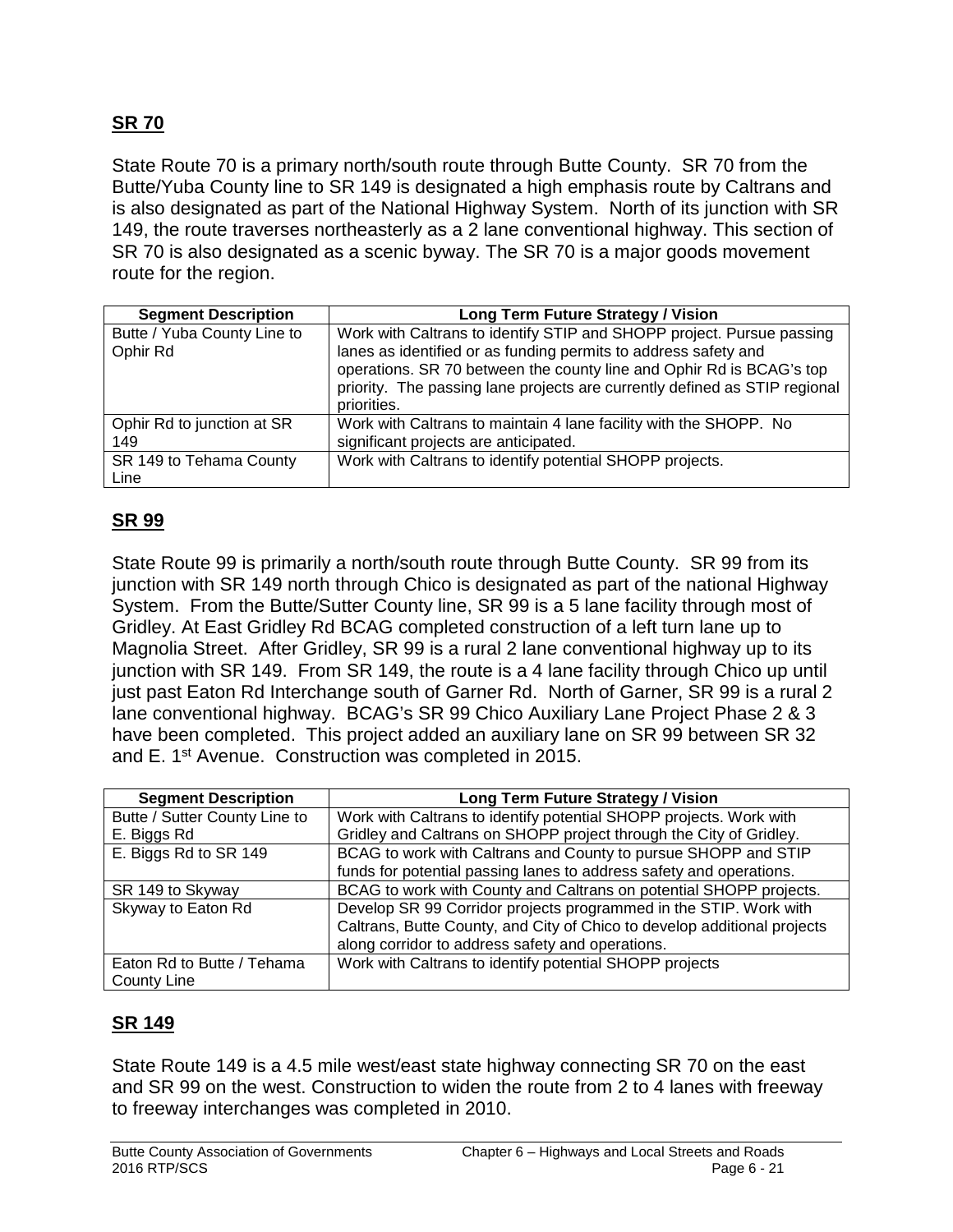#### **SR 162**

State Route 162 is a primary west/east highway entering Butte County from Colusa County on the west. The rural highway serves local and through traffic. SR 162 is not a priority route for Caltrans, thus improvement by Caltrans will be limited to the SHOPP program and the operational and safety triggers contained in that program.

| <b>Segment Description</b>              | <b>Long Term Future Strategy / Vision</b>                                                                                                         |
|-----------------------------------------|---------------------------------------------------------------------------------------------------------------------------------------------------|
| Colusa / Butte County Line to<br>SR 99. | Work with Caltrans to identify potential SHOPP projects.                                                                                          |
| SR 99 to SR 70                          | Traffic Signal at `SR 99 (Richvale). Funded with SHOPP and Local<br>funds.                                                                        |
| SR 70 to Oro Dam Blvd.                  | Work with Caltrans and Oroville to address local congestion and safety<br>concerns. Work to identify potential SHOPP and or ATP types of projects |
| Oro Dam Blvd. to Foothill               | Work with Caltrans and Oroville to address local congestion and safety<br>concerns. Work to identify potential SHOPP and or ATP types of projects |
| Foothill to end of SR 162               | Work with Caltrans to identify potential SHOPP projects.                                                                                          |

# **Currently Programmed and Funded Projects (RTIP & FTIP)**

BCAG used the California Transportation Improvement Program System (CTIPS) to develop the following tables. All projects programmed in the FTIP and STIP are entered into this statewide database. Projects identified represent a summary of what can be found in the current 2016 STIP and 2017 FTIP, thus, ensuring consistency between the long range plan and the short range programming documents. The following tables identify a financial summary by fiscal year and fund type for all projects programmed with the following funds:

CMAQ: Congestion Mitigation and Air Quality Program FTA: Federal Transit Administration HBP: Highway Bridge Program IIP: Interregional Improvement Program Local: Local Agency Funds RIP: Regional Improvement Program SHOPP: State Highway Operations and Protection Program ATP: Active Transportation Program HSIP: Highway Safety Improvement Program RTP: Recreation Trails Program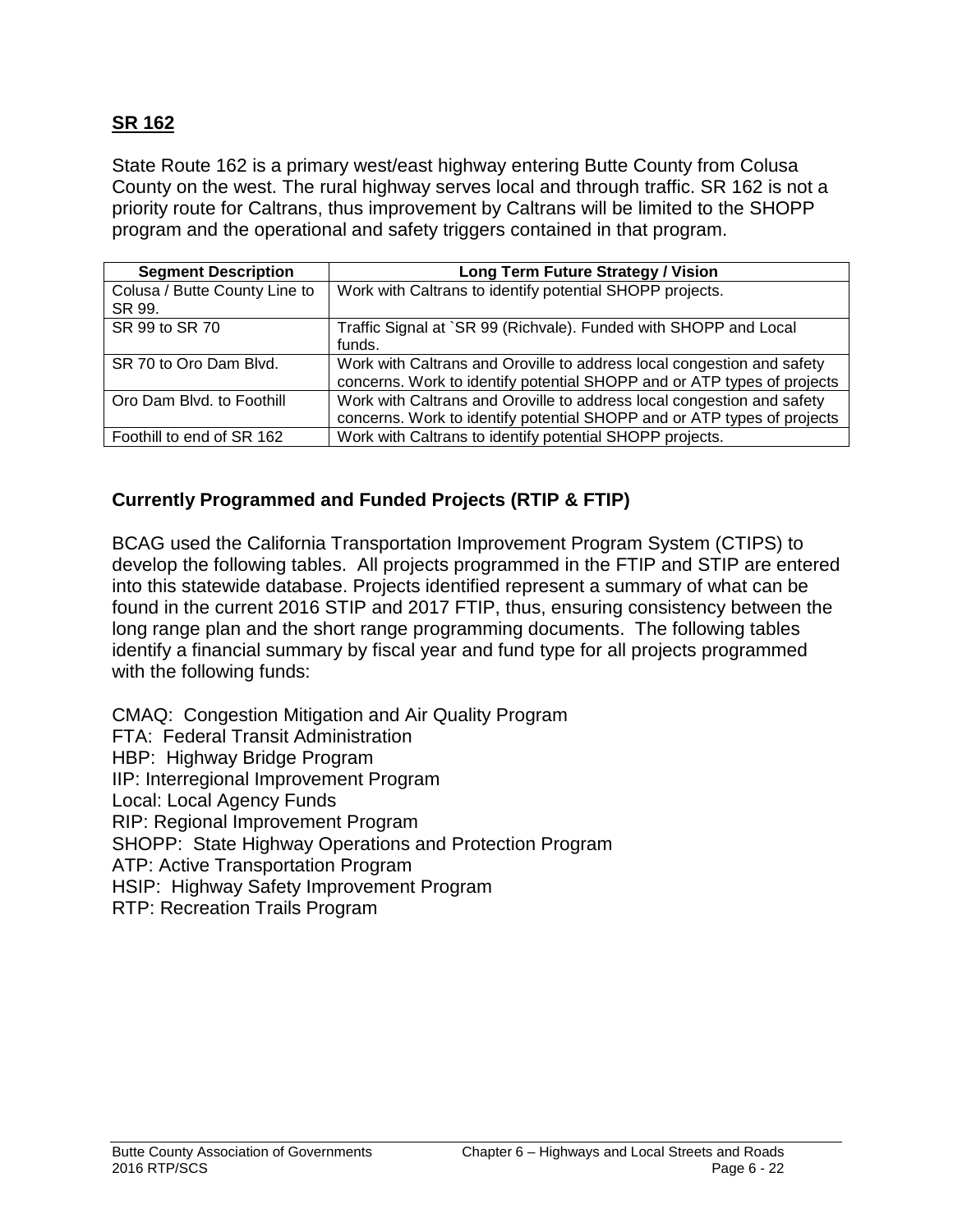| Table 6-8 - 2017 FTIP Projects |  |  |  |
|--------------------------------|--|--|--|
|--------------------------------|--|--|--|

|               | FY 2016/17 - YEAR 1                                                              |              |              |          | <b>Dollars in thousands</b> |                |                |              |                |                |            |                |            |               |
|---------------|----------------------------------------------------------------------------------|--------------|--------------|----------|-----------------------------|----------------|----------------|--------------|----------------|----------------|------------|----------------|------------|---------------|
| <b>Agency</b> | <b>Title</b>                                                                     | Local        | RIP-         | RIP-     | IIP-                        | <b>SHOPP</b>   | PLH/           | <b>FTA</b>   | <b>RTPF</b>    | <b>CMAQ</b>    | <b>HBP</b> | <b>HSIP</b>    | <b>ATP</b> | <b>Totals</b> |
|               |                                                                                  | <b>Funds</b> | <b>State</b> | Fed      | Fed                         |                | Demo           | <b>Funds</b> |                |                |            |                |            |               |
| Biggs         | Safe Routes to Schools<br>Program                                                |              |              | $\Omega$ |                             | 0              | 0              | $\Omega$     | $\Omega$       | 160            | $\Omega$   | $\Omega$       |            | 160           |
| County        | <b>Forest Motorized Travel</b><br>Management Plan                                | 6            | $\Omega$     | $\Omega$ | 0                           | $\Omega$       | $\Omega$       | $\Omega$     | 31             | $\Omega$       | $\Omega$   | $\Omega$       |            | 37            |
| County        | Monte Vista & Lower<br>Wyandotte Class II Bike<br>Project                        |              | ΩI           | $\Omega$ | O                           | ΩI             | $\Omega$       | $\Omega$     | $\Omega$       | 115            | $\Omega$   | ΩI             | വ          | 115           |
| County        | Autry Lane & Monte Vista<br>Safe Routes to Schools Gap<br><b>Closure Project</b> |              | $\Omega$     | $\Omega$ | 0                           | $\Omega$       | $\Omega$       | $\Omega$     | $\Omega$       | 300            | $\Omega$   | ΩI             |            | 300           |
| <b>BCAG</b>   | Planning, Programming and<br>Monitoring                                          |              | 202          | $\Omega$ |                             | $\Omega$       | $\Omega$       | $\Omega$     | 0              | $\Omega$       | $\Omega$   | ΩI             |            | 202           |
| Caltrans      | <b>SR70 Passing Lanes</b><br>(Segment 1)                                         |              | ΩI           | 1,000    | 1,000                       | $\overline{0}$ | $\Omega$       | $\Omega$     | $\Omega$       | $\Omega$       | $\Omega$   | $\Omega$       | ΩI         | 2,000         |
| <b>BCAG</b>   | FTA Sec. 5307 Program - B -<br>Line                                              | 2,325        | ΩI           | $\Omega$ | ሰ                           | $\overline{0}$ | $\Omega$       | 2,325        | $\Omega$       | $\Omega$       | $\Omega$   | ΩI             | ΩI         | 4,649         |
| <b>BCAG</b>   | FTA Sec 5311 Program                                                             | 802          | ΩI           | 0        | $\Omega$                    | Οl             | $\overline{0}$ | 651          | $\overline{0}$ | $\overline{0}$ | 0          | $\overline{0}$ | $\Omega$   | 1,453         |
| <b>BCAG</b>   | FTA Section 5339 Program                                                         |              | 01           | $\Omega$ |                             | 01             | $\overline{0}$ | 550          | $\overline{0}$ | 01             | $\pmb{0}$  | $\overline{0}$ |            | 550           |
| <b>BCAG</b>   | FTA 5311f - Butte Regional<br>Transt                                             | 255          | Οl           | $\Omega$ |                             | $\Omega$       | $\Omega$       | 300          | $\Omega$       | $\Omega$       | $\Omega$   | $\Omega$       |            | 555           |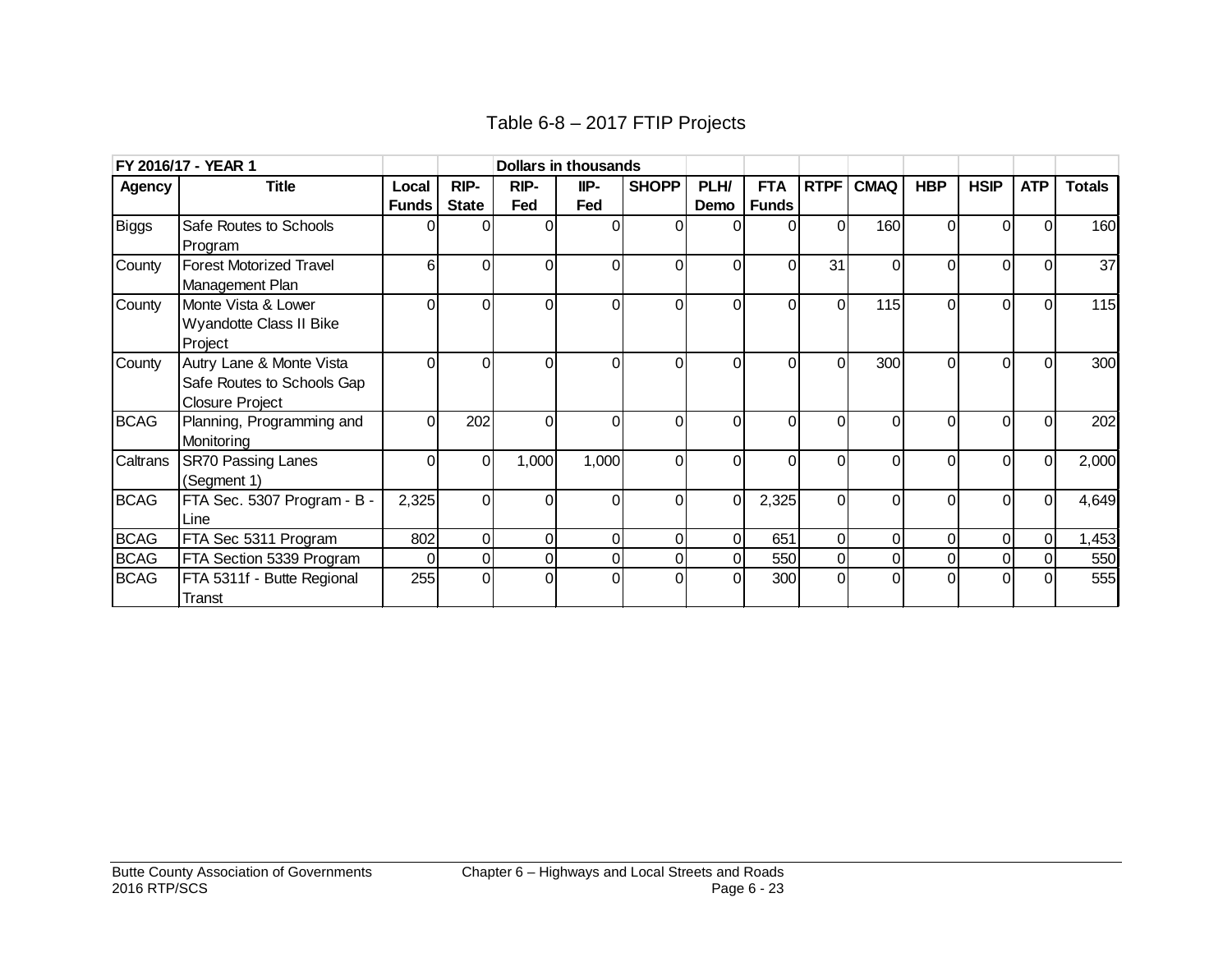Table 6-8 – Continued

|               | FY 2016/17 - YEAR 1                                                          |              |                |                | <b>Dollars in thousands</b> |                |                |                |                |                |                |                |              |               |
|---------------|------------------------------------------------------------------------------|--------------|----------------|----------------|-----------------------------|----------------|----------------|----------------|----------------|----------------|----------------|----------------|--------------|---------------|
| <b>Agency</b> | <b>Title</b>                                                                 | Local        | RIP-           | RIP-           | IIP-                        | <b>SHOPP</b>   | PLH/           | <b>FTA</b>     | <b>RTPF</b>    | <b>CMAQ</b>    | <b>HBP</b>     | <b>HSIP</b>    | <b>ATP</b>   | <b>Totals</b> |
|               |                                                                              | <b>Funds</b> | <b>State</b>   | Fed            | Fed                         |                | Demo           | <b>Funds</b>   |                |                |                |                |              |               |
| Caltrans      | <b>SHOPP Collission Reduction</b><br><b>Grouped Listing</b>                  | $\Omega$     | 0              | $\overline{0}$ | $\mathbf 0$                 | 34,590         | $\Omega$       | 0              | 0              | $\Omega$       | 0              | $\overline{0}$ | $\Omega$     | 34,590        |
| Caltrans      | SHOPP Roadway<br>Preservation - Grouped Listing                              | $\Omega$     | $\Omega$       | 0              | $\mathbf 0$                 | 5,706          | $\overline{0}$ | $\mathbf 0$    | 0              | $\overline{0}$ | $\overline{0}$ | $\overline{0}$ | $\Omega$     | 5,706         |
| Chico         | SR 99 Corridor Bikeway<br>Phase 5 - 20th Street<br><b>Crossing PE</b>        | $\Omega$     | $\Omega$       | $\Omega$       | $\Omega$                    | $\overline{0}$ | $\Omega$       | $\mathbf 0$    | 0              | 300            | $\mathbf 0$    | $\overline{0}$ | $\Omega$     | 300           |
| Chico         | SR 99 Bikeway Phase 4<br>Improvements                                        | $\Omega$     | $\Omega$       | $\mathbf 0$    | 0                           | $\mathsf 0$    | $\overline{0}$ | $\mathbf 0$    | $\mathbf 0$    | 400            | $\mathbf 0$    | $\overline{0}$ | $\Omega$     | 400           |
| Chico         | <b>Esplanade Corridor Safety</b><br>and Accessibility Improvement<br>Project | $\Omega$     | $\Omega$       | 0              | $\Omega$                    | $\overline{0}$ | $\Omega$       | $\mathbf 0$    | $\overline{0}$ | 350            | $\overline{0}$ | $\overline{0}$ | $\Omega$     | 350           |
| Paradise      | Pearson Rd SR2S<br><b>Connectivity Project - ATP</b>                         | $\Omega$     | $\Omega$       | $\mathbf 0$    | 0                           | $\overline{0}$ | $\Omega$       | $\mathbf 0$    | $\overline{0}$ | 200            | $\overline{0}$ | $\overline{0}$ | $\Omega$     | 200           |
|               | Paradise ATP Gap Closure Project                                             | 6            | $\overline{0}$ | $\overline{0}$ | $\mathbf 0$                 | $\overline{0}$ | $\overline{0}$ | $\mathbf 0$    | $\overline{0}$ | 306            | $\mathbf 0$    | $\overline{0}$ | $\Omega$     | 312           |
| Various       | Local HBP - Grouped Listing -<br>Lump Sum                                    | $\Omega$     | $\Omega$       | $\overline{0}$ | $\Omega$                    | $\overline{0}$ | $\Omega$       | $\overline{0}$ | $\overline{0}$ | $\Omega$       | 2,800          | $\Omega$       |              | 2,800         |
| Various       | <b>Butte County HSIP Grouped</b><br>Projects                                 | 161          | $\Omega$       | $\Omega$       | $\Omega$                    | $\overline{0}$ | $\Omega$       | $\Omega$       | $\Omega$       | $\Omega$       | $\overline{0}$ | 2,274          | $\Omega$     | 2,434         |
| Various       | FTA 5310 Enhacement<br>Program Group Listing - Non<br>Infrastructure         | $\Omega$     | U              | $\mathbf 0$    | $\Omega$                    | 0              | $\overline{0}$ | 150            | $\overline{0}$ | 0              | $\mathbf 0$    | $\overline{0}$ | <sup>0</sup> | 150           |
|               | <b>TOTALS</b>                                                                | 3,554        | 202            | 1,000          | 1,000                       | 40,296         | $\Omega$       | 3,976          | 31             | 2,131          | 2,800          | 2,274          | $\Omega$     | 57,263        |
|               |                                                                              |              |                |                | Collision                   | 34,590         |                | 2,325          | 5307           |                |                |                |              |               |
|               |                                                                              |              |                |                | Road                        | 5,706          |                | 150            | 5310           |                |                |                |              |               |
|               |                                                                              |              |                | <b>SHOPP</b>   | <b>Bridge</b>               |                |                | 651            | 5311           |                |                |                |              |               |
|               |                                                                              |              |                |                | <b>Mandates</b>             |                |                |                | 300 5311f      | FTA            |                |                |              |               |
|               |                                                                              |              |                |                | Total                       | 40,296         |                | 550            | 5339           |                |                |                |              |               |
|               |                                                                              |              |                |                |                             |                |                | 3,976 Total    |                |                |                |                |              |               |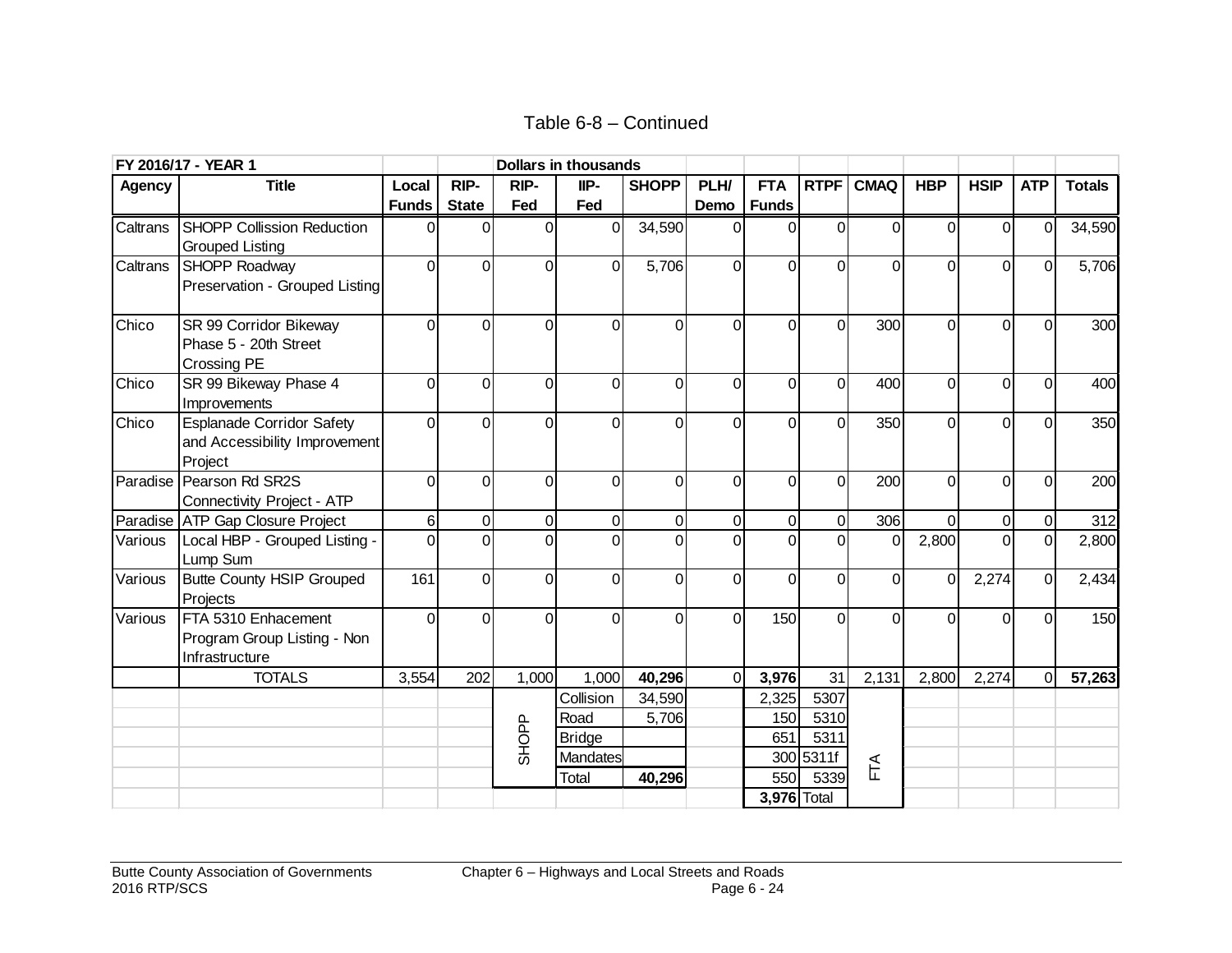|               | FY 2017/18 - YEAR 2                                       |              |                |          |            |                |             |                |                |                |                |                |                |               |
|---------------|-----------------------------------------------------------|--------------|----------------|----------|------------|----------------|-------------|----------------|----------------|----------------|----------------|----------------|----------------|---------------|
| <b>Agency</b> | <b>Title</b>                                              | Local        | RIP-           | RIP-     | $IIP-$ Fed | <b>SHOPP</b>   | PLH/        | <b>FTA</b>     | <b>RTPF</b>    | <b>CMAQ</b>    | <b>HBP</b>     | <b>HSIP</b>    | <b>ATP</b>     | <b>Totals</b> |
|               |                                                           | <b>Funds</b> | <b>State</b>   | Fed      |            |                | Demo        | <b>Funds</b>   |                |                |                |                |                |               |
| County        | Central House Rd Ovedr<br>Wymann Ravine Bridge            |              |                | $\Omega$ | 0          | $\Omega$       |             | $\Omega$       | $\overline{0}$ | $\Omega$       | 65             | $\Omega$       | U              | 65            |
| County        | Monte Vista & Lower<br>Wyandotte Class II Bike<br>Project | U            | $\Omega$       | $\Omega$ | 0          | $\Omega$       | $\Omega$    | $\Omega$       | $\Omega$       | 15             | $\Omega$       | $\Omega$       | $\Omega$       | 15            |
| <b>BCAG</b>   | <b>SR70 Passing Lanes</b><br>(Segment 1)                  | U            | 0              | 900      | 900        | $\Omega$       | 0           | 0              | 0              | $\Omega$       | $\Omega$       | 0              | $\Omega$       | 1,800         |
| <b>BCAG</b>   | FTA Sec. 5307 Program - B -<br>Line                       | 2,325        | $\Omega$       | $\Omega$ | $\Omega$   | $\Omega$       | $\Omega$    | 2,325          | $\Omega$       | $\Omega$       | $\Omega$       | $\Omega$       | $\Omega$       | 4,650         |
| <b>BCAG</b>   | FTA Sec 5311 Program                                      | 802          | $\overline{0}$ | 0        | 0          | $\overline{0}$ | 0           | 651            | $\overline{0}$ | $\mathbf 0$    | $\overline{0}$ | 0              | $\overline{O}$ | 1,453         |
| <b>BCAG</b>   | FTA Section 5339 Program                                  | $\Omega$     | $\overline{0}$ | 0        | 0          | $\overline{0}$ | $\mathbf 0$ | 188            | $\overline{0}$ | $\mathbf 0$    | $\overline{0}$ | $\overline{0}$ |                | 188           |
| <b>BCAG</b>   | FTA 5311f - Butte Regional<br>Transt                      | 255          | $\Omega$       | 0        | $\Omega$   | $\Omega$       | $\Omega$    | 300            | $\Omega$       | $\Omega$       | $\Omega$       | $\Omega$       |                | 555           |
| Caltrans      | <b>SR70 Passing Lanes</b><br>(Segment 2)                  | $\Omega$     | $\Omega$       | 0        | 0          | $\Omega$       | 493         | 0              | 0              | $\overline{0}$ | 0              | $\Omega$       | U              | 493           |
| Chico         | Guynn Rd over Lindo Channel<br><b>Bridge Project</b>      | $\Omega$     | $\Omega$       | $\Omega$ | $\Omega$   | $\Omega$       | $\Omega$    | $\Omega$       | $\Omega$       | $\Omega$       | 100            | $\Omega$       | ΩI             | 100           |
| Chico         | SR 99 Cohasset Rd<br>Interchange Direct SB On<br>Ramp     | 464          | $\Omega$       | $\Omega$ | $\Omega$   | $\Omega$       | $\Omega$    | $\overline{0}$ | $\Omega$       | 736            | $\Omega$       | $\Omega$       | $\Omega$       | 1,200         |
| Chico         | SR 99 Bikeway Phase 4<br>Improvements                     | 86           | $\Omega$       | $\Omega$ | $\Omega$   | $\Omega$       | $\Omega$    | $\Omega$       | $\Omega$       | 200            | $\Omega$       | $\Omega$       | 800            | 1,086         |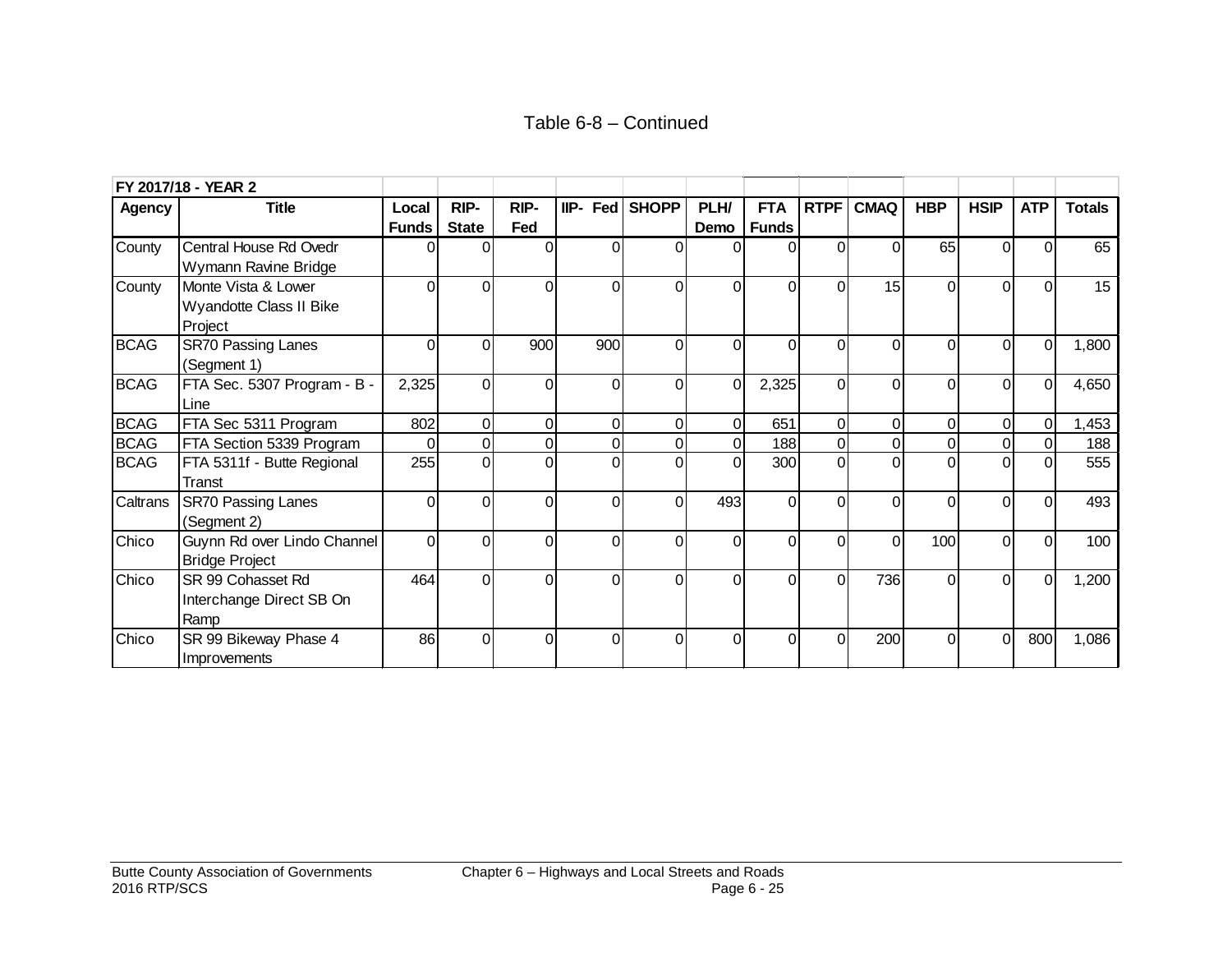Table 6-8 – Continued

|               | FY 2017/18 - YEAR 2              |                |              |                |                 |                |                |                    |             |             |                |             |            |               |
|---------------|----------------------------------|----------------|--------------|----------------|-----------------|----------------|----------------|--------------------|-------------|-------------|----------------|-------------|------------|---------------|
| <b>Agency</b> | <b>Title</b>                     | Local          | RIP-         | RIP-           | IIP- Fed        | <b>SHOPP</b>   | PLH/           | <b>FTA</b>         | <b>RTPF</b> | <b>CMAQ</b> | <b>HBP</b>     | <b>HSIP</b> | <b>ATP</b> | <b>Totals</b> |
|               |                                  | <b>Funds</b>   | <b>State</b> | Fed            |                 |                |                | Demo   Funds       |             |             |                |             |            |               |
| Oroville      | SR 162 Pedestrian/Bicycle        | U.             |              | 0              |                 | $\Omega$       | Ωl             | 0                  | 0           | 540         | 0              |             |            | 540           |
|               | Disabled Mobility and Safety     |                |              |                |                 |                |                |                    |             |             |                |             |            |               |
|               | Improvements Project             |                |              |                |                 |                |                |                    |             |             |                |             |            |               |
|               | Paradise ATP Gap Closure Project | 38             | ΩI           | $\overline{0}$ | 0               | $\overline{0}$ | $\overline{0}$ | $\boldsymbol{0}$   | 0           | $\Omega$    | $\Omega$       | $\Omega$    | 0l         | 38            |
| Various       | Local HBP - Grouped Listing -    | $\overline{9}$ | 1,499        | 0              |                 | $\Omega$       | $\Omega$       | $\overline{0}$     | $\Omega$    | $\Omega$    | 366            | $\Omega$    | O          | 1,874         |
|               | Lump Sum                         |                |              |                |                 |                |                |                    |             |             |                |             |            |               |
| Various       | <b>Butte County HSIP Grouped</b> | ΩI             | $\Omega$     | 0              | ი               | $\Omega$       | $\Omega$       | 0                  | 0           | $\Omega$    | $\overline{0}$ | 2,242       | $\Omega$   | 2,242         |
|               | Projects                         |                |              |                |                 |                |                |                    |             |             |                |             |            |               |
| Various       | FTA 5310 Enhacement              | U              | $\Omega$     | $\Omega$       | U               | $\Omega$       | $\Omega$       | 150                | 0           | $\Omega$    | $\Omega$       | ∩           | ΩI         | 150           |
|               | Program Group Listing - Non      |                |              |                |                 |                |                |                    |             |             |                |             |            |               |
|               | Infrastructure                   |                |              |                |                 |                |                |                    |             |             |                |             |            |               |
|               | <b>TOTALS</b>                    | 3,979          | ,499         | 900            | 900             |                | 493            | 3,614              |             | 1,491       | 531            | 2,242       | 800        | 16,449        |
|               |                                  |                |              |                | Collision       |                |                | 2,325              | 5307        |             |                |             |            |               |
|               |                                  |                |              |                | Road            |                |                | 150                | 5310        |             |                |             |            |               |
|               |                                  |                |              | <b>SHOPP</b>   | Bridge          |                |                | 651                | 5311        |             |                |             |            |               |
|               |                                  |                |              |                | <b>Mandates</b> |                |                |                    | 300 5311f   | FTA         |                |             |            |               |
|               |                                  |                |              |                | Total           |                |                | 188                | 5339        |             |                |             |            |               |
|               |                                  |                |              |                |                 |                |                | <b>3,614</b> Total |             |             |                |             |            |               |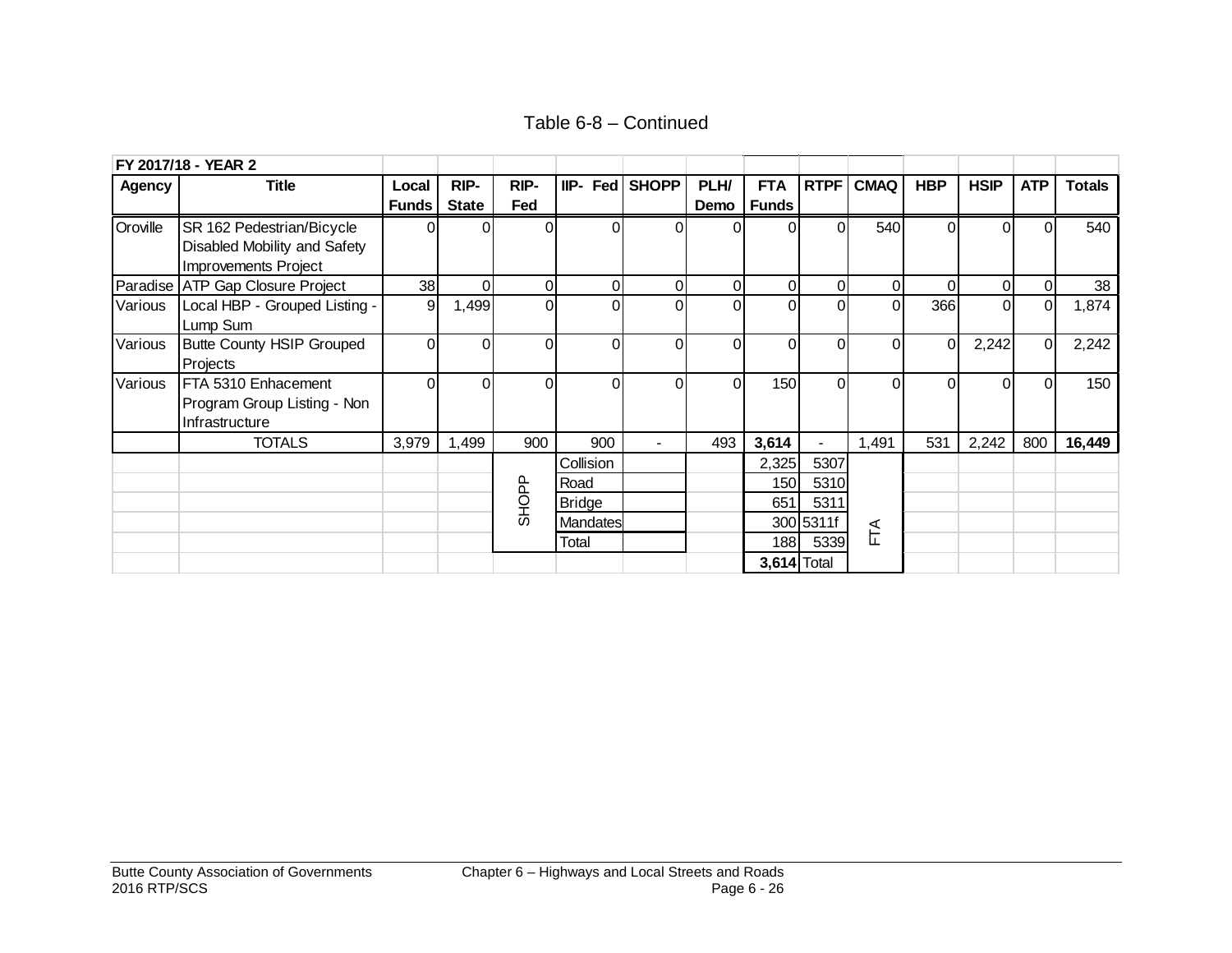|               | FY 2018/19 - YEAR 3                                                  |                |                |                |               |                |                |                |                |                |                     |             |                |               |
|---------------|----------------------------------------------------------------------|----------------|----------------|----------------|---------------|----------------|----------------|----------------|----------------|----------------|---------------------|-------------|----------------|---------------|
| <b>Agency</b> | <b>Title</b>                                                         | Local          | RIP-           | RIP-           | $IIP-$ Fed    | <b>SHOPP</b>   | PLH/           | <b>FTA</b>     | <b>RTPF</b>    | <b>CMAQ</b>    | <b>HBP</b>          | <b>HSIP</b> | <b>ATP</b>     | <b>Totals</b> |
|               |                                                                      | <b>Funds</b>   | <b>State</b>   | Fed            |               |                | Demo           | <b>Funds</b>   |                |                |                     |             |                |               |
| County        | Monte Vista & Lower<br>Wyandotte Class II Bike<br>Project            |                |                | $\Omega$       | 0             | $\overline{0}$ | 0              | $\Omega$       | 0              | 620            | $\Omega$            | $\Omega$    | $\Omega$       | 620           |
| <b>BCAG</b>   | FTA Sec. 5307 Program - B -<br>Line                                  | 2,325          | ΩI             | 0              | $\Omega$      | $\overline{0}$ | $\overline{0}$ | 2,325          | 0              | $\Omega$       | $\Omega$            | $\Omega$    | $\Omega$       | 4,649         |
| <b>BCAG</b>   | FTA Sec 5311 Program                                                 | 802            | Οl             | $\overline{0}$ | $\mathbf 0$   | $\overline{0}$ | $\overline{0}$ | 651            | $\overline{0}$ | $\overline{0}$ | $\overline{0}$      | 0           | $\overline{0}$ | 1,453         |
| <b>BCAG</b>   | FTA Section 5339 Program                                             | $\Omega$       | $\overline{0}$ | $\overline{0}$ | $\Omega$      | $\overline{0}$ | $\overline{0}$ | 188            | $\overline{0}$ | $\overline{0}$ | $\mathsf{O}\xspace$ | 0           | $\Omega$       | 188           |
| <b>BCAG</b>   | FTA 5311f - Butte Regional<br>Transt                                 | 255            | $\Omega$       | $\overline{0}$ |               | $\Omega$       | $\overline{0}$ | 300            | 0              | $\Omega$       | $\Omega$            | $\Omega$    |                | 555           |
| Caltrans      | <b>SHOPP Mandates Grouped</b><br>Listina                             | $\Omega$       | 0              | $\Omega$       | $\Omega$      | 5,265          | $\Omega$       | $\Omega$       | 0              | $\Omega$       | $\Omega$            | $\Omega$    | $\Omega$       | 5,265         |
| Chico         | Guynn Rd over Lindo Channel<br><b>Bridge Project</b>                 | $\overline{0}$ | ΩI             | $\Omega$       | $\Omega$      | $\overline{0}$ | $\Omega$       | $\overline{0}$ | $\Omega$       | $\overline{0}$ | 2,671               | ΩI          | $\Omega$       | 2,671         |
| Various       | Local HBP - Grouped Listing -<br>Lump Sum                            | 313            | ΩI             | $\overline{0}$ | $\Omega$      | $\Omega$       | $\overline{0}$ | $\overline{0}$ | $\Omega$       | 0              | 13,988              | $\Omega$    | $\Omega$       | 14,301        |
| Various       | FTA 5310 Enhacement<br>Program Group Listing - Non<br>Infrastructure | $\Omega$       | $\Omega$       | $\Omega$       | $\Omega$      | $\Omega$       | $\overline{0}$ | 150            | $\Omega$       | $\Omega$       | $\Omega$            | $\Omega$    | $\Omega$       | 150           |
|               | <b>TOTALS</b>                                                        | 3,695          | 0              | $\overline{0}$ | $\Omega$      | 5,265          | $\Omega$       | 3,614          | $\Omega$       | 620            | 16,659              | $\Omega$    | $\Omega$       | 29,852        |
|               |                                                                      |                |                |                | Collision     |                |                | 2,325          | 5307           |                |                     |             |                |               |
|               |                                                                      |                |                |                | Road          |                |                | 150            | 5310           |                |                     |             |                |               |
|               |                                                                      |                |                |                | <b>Bridge</b> |                |                | 651            | 5311           |                |                     |             |                |               |
|               |                                                                      |                |                | <b>SHOPP</b>   | Mandates      | 5,265          |                | 300            | 5311f          |                |                     |             |                |               |
|               |                                                                      |                |                |                | Total         | 5,265          |                | 188            | 5339           | FTA            |                     |             |                |               |
|               |                                                                      |                |                |                |               |                |                |                | $3,614$ Total  |                |                     |             |                |               |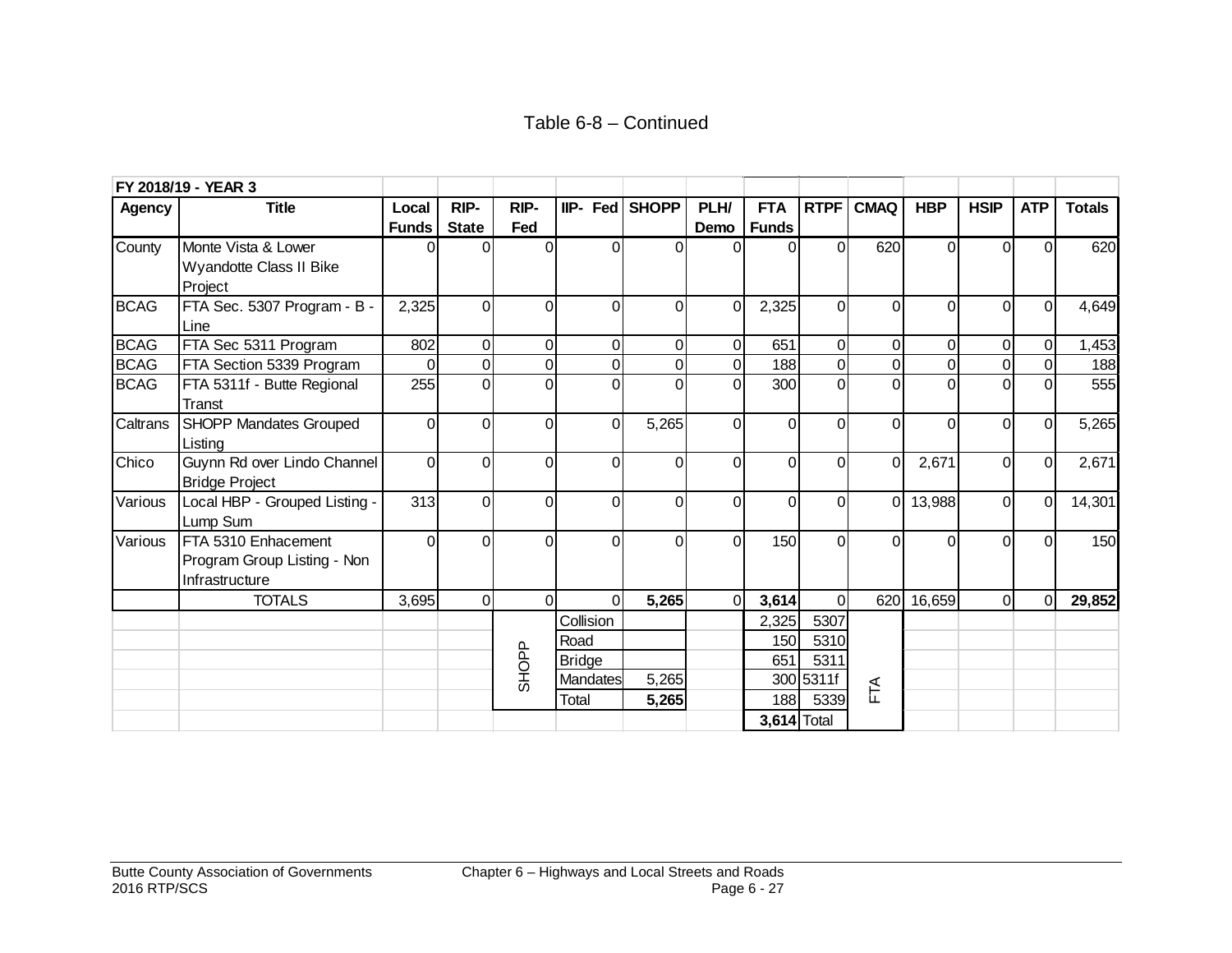|             | FY 2019/20 - YEAR 4              |              |                |                |                |                |                |                    |                |                |                |                |                |               |
|-------------|----------------------------------|--------------|----------------|----------------|----------------|----------------|----------------|--------------------|----------------|----------------|----------------|----------------|----------------|---------------|
| Agency      | <b>Title</b>                     | Local        | RIP-           | RIP-           | IIP- Fed SHOPP |                | PLH/           | <b>FTA</b>         | <b>RTPF</b>    | <b>CMAQ</b>    | <b>HBP</b>     | <b>HSIP</b>    | <b>ATP</b>     | <b>Totals</b> |
|             |                                  | <b>Funds</b> | <b>State</b>   | Fed            |                |                | Demo           | <b>Funds</b>       |                |                |                |                |                |               |
| Biggs       | Safe Routes to Schools           | 800          | ΩI             | $\Omega$       | $\Omega$       | $\Omega$       | $\Omega$       | $\Omega$           | $\overline{0}$ | $\Omega$       | $\Omega$       | $\Omega$       | $\Omega$       | 800           |
|             | Program                          |              |                |                |                |                |                |                    |                |                |                |                |                |               |
| <b>BCAG</b> | <b>SR70 Passing Lanes</b>        | $\Omega$     | $\Omega$       | 11,200         | 11,200         | $\overline{0}$ | 0              | $\Omega$           | 0              | 0              | $\mathbf 0$    | $\overline{0}$ | $\Omega$       | 22,400        |
|             | (Segment 1)                      |              |                |                |                |                |                |                    |                |                |                |                |                |               |
| <b>BCAG</b> | FTA Sec. 5307 Program - B -      | 2,325        | ΩI             | $\mathbf 0$    | $\overline{0}$ | $\overline{0}$ | $\overline{0}$ | 2,325              | $\overline{0}$ | 0              | $\overline{0}$ | $\overline{0}$ | $\Omega$       | 4,650         |
|             | Line                             |              |                |                |                |                |                |                    |                |                |                |                |                |               |
| <b>BCAG</b> | FTA Sec 5311 Program             | 802          | 0              | $\mathbf 0$    | $\overline{0}$ | $\overline{0}$ | $\overline{0}$ | 651                | $\overline{0}$ | $\overline{0}$ | $\overline{0}$ | 0              | $\overline{0}$ | 1,453         |
| <b>BCAG</b> | FTA Section 5339 Program         |              | $\Omega$       | $\overline{0}$ | $\overline{0}$ | $\overline{0}$ | $\overline{0}$ | 188                | $\overline{0}$ | $\overline{0}$ | $\overline{0}$ | $\overline{0}$ |                | 188           |
| <b>BCAG</b> | FTA 5311f - Butte Regional       | 255          | ΩI             | $\overline{0}$ |                | 0              | $\overline{0}$ | 300                | $\overline{0}$ | $\overline{0}$ | $\overline{0}$ | $\overline{0}$ |                | 555           |
|             | Transt                           |              |                |                |                |                |                |                    |                |                |                |                |                |               |
| Caltrans    | SHOPP Bridge Preservation        | $\Omega$     | ΩI             | $\mathbf 0$    | $\Omega$       | 19,300         | $\Omega$       | 0                  | 0              | $\Omega$       | $\overline{0}$ | $\Omega$       | $\Omega$       | 19,300        |
|             | <b>Grouped Listing</b>           |              |                |                |                |                |                |                    |                |                |                |                |                |               |
| Chico       | <b>Esplanade Corridor Safety</b> | 1,075        | ΩI             | $\overline{0}$ | $\Omega$       | 0              | $\Omega$       | $\Omega$           | $\Omega$       | $\overline{0}$ | $\Omega$       | $\overline{0}$ | $\Omega$       | 1,075         |
|             | and Accessibility Improvement    |              |                |                |                |                |                |                    |                |                |                |                |                |               |
|             | Project                          |              |                |                |                |                |                |                    |                |                |                |                |                |               |
| Paradise    | <b>ATP Gap Closure Project</b>   | 4,376        | $\Omega$       | $\mathbf 0$    | $\mathbf 0$    | $\overline{0}$ | $\overline{0}$ | $\overline{0}$     | $\overline{0}$ | 269            | $\Omega$       | 0              | $\Omega$       | 4,645         |
| Various     | Local HBP - Grouped Listing -    | $\Omega$     | ΩI             | $\overline{0}$ | $\Omega$       | $\Omega$       | $\Omega$       | $\Omega$           | $\overline{0}$ | $\overline{0}$ | 1,435          | $\overline{0}$ | $\Omega$       | 1,435         |
|             | Lump Sum                         |              |                |                |                |                |                |                    |                |                |                |                |                |               |
| Various     | FTA 5310 Enhacement              | $\Omega$     | $\Omega$       | $\Omega$       | $\Omega$       | $\Omega$       | $\Omega$       | 150                | $\Omega$       | $\Omega$       | $\overline{0}$ | $\overline{0}$ | $\Omega$       | 150           |
|             | Program Group Listing - Non      |              |                |                |                |                |                |                    |                |                |                |                |                |               |
|             | Infrastructure                   |              |                |                |                |                |                |                    |                |                |                |                |                |               |
|             | <b>TOTALS</b>                    | 9,633        | $\overline{a}$ | 11,200         | 11,200         | 19,300         |                | 3,614              |                | 269            | 1,435          |                | $\overline{a}$ | 56,651        |
|             |                                  |              |                |                | Collision      |                |                | 2,325              | 5307           |                |                |                |                |               |
|             |                                  |              |                |                | Road           |                |                | 150                | 5310           |                |                |                |                |               |
|             |                                  |              |                |                | <b>Bridge</b>  | 19,300         |                | 651                | 5311           |                |                |                |                |               |
|             |                                  |              |                | <b>SHOPP</b>   | Mandates       |                |                |                    | 300 5311f      | FTA            |                |                |                |               |
|             |                                  |              |                |                | Total          | 19300          |                | 188                | 5339           |                |                |                |                |               |
|             |                                  |              |                |                |                |                |                | <b>3,614 Total</b> |                |                |                |                |                |               |

Table 6-8 – Continued

Source: CTIPS AB1012 Report by Fiscal Report for BCAG – July 2016